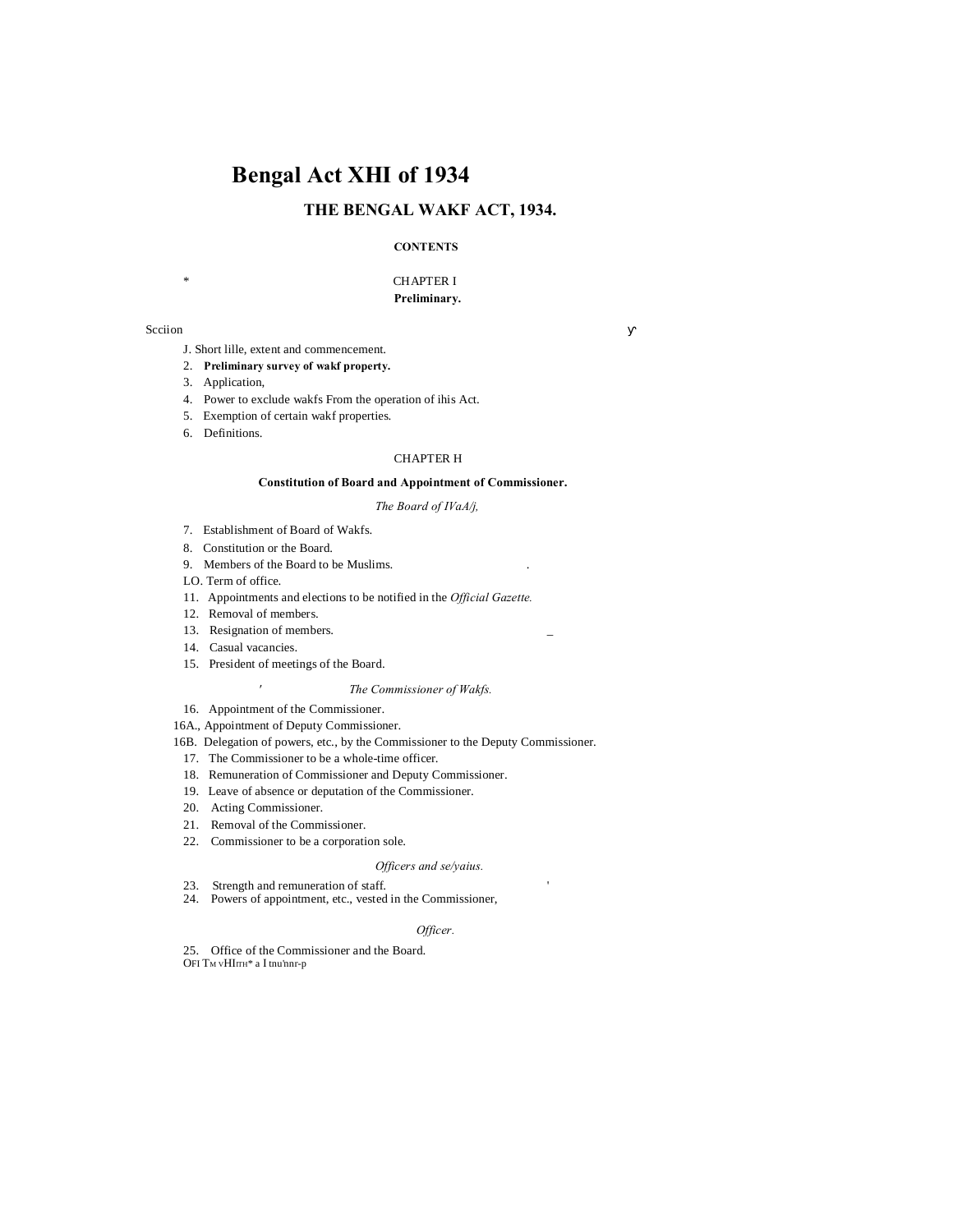#### **326** *The Bengal Wakf Act, {934.* CHAPTER III **Functions of the Commissioner and the Board.**

# **[Ben. Act XIII** Secijofir Seciiofir .

- 27. General powers and duties.
- 28. The Commissioner and the Board lo cany ouL purposes of wakfs but may revise inoperative provisions.
- 29. Commissioner to perform ccriain functions authorized by the Board.
- 30. Exercise of powers through Commissioners of Divisions and Collectors.
- 31. Power of Commissioner to. consult the Board.
- 32. Application for inquiry or audit of accounts.
- 33. Power to summon witnesses and compcl the production or documents,
- 34. Protection of Wakfs-al-al-aulad if mismanaged.
- 35. Information required by the Board.
- 36. Bar to requisition of information or documents from a stranger to the wakf.
- 37. Power of mutwalli lo apply for directions.
- 38. Creation of reserve fund.
- 39. Power to pay dues in case of default by mulwalli.
- 40. Power lo appoint a mulwalli in certain cases,
- 41. Appointment of official mutwalli.
- 42. Inspection of records and grant of copies.
- 43. Extension of time for performance of act.
- 43A, Application of section 36 of Act XVIII of 1879 to touts in office of ihc Commissioner.

# **CHAPTER IV Enrolment of Wakfs.**

- 44. Enrolment of wakfs.
- 45. **Register of wakfs.**
- 46. Power lo cause emrolmem of wakf and to amend register.
- 46A. Decision if a property is wakf property or a wakf is Wakf-al-al-auiad.
- 47. Notification of changes in enrolled wakfs.

# CHAPTERV **Wakf Accounts.**

- 48. Submission of accounts of wakfs.
- 49. Audit of accounts of wakfs.
- 50. Commissioner to pass orders on auditor's report.
- 51. Sums certified due recoverable as public demands.

# CHAPTER VI **Statements of Wakfs-al-al-aulad.**

nf unl'rc\_(lLnKrml'iH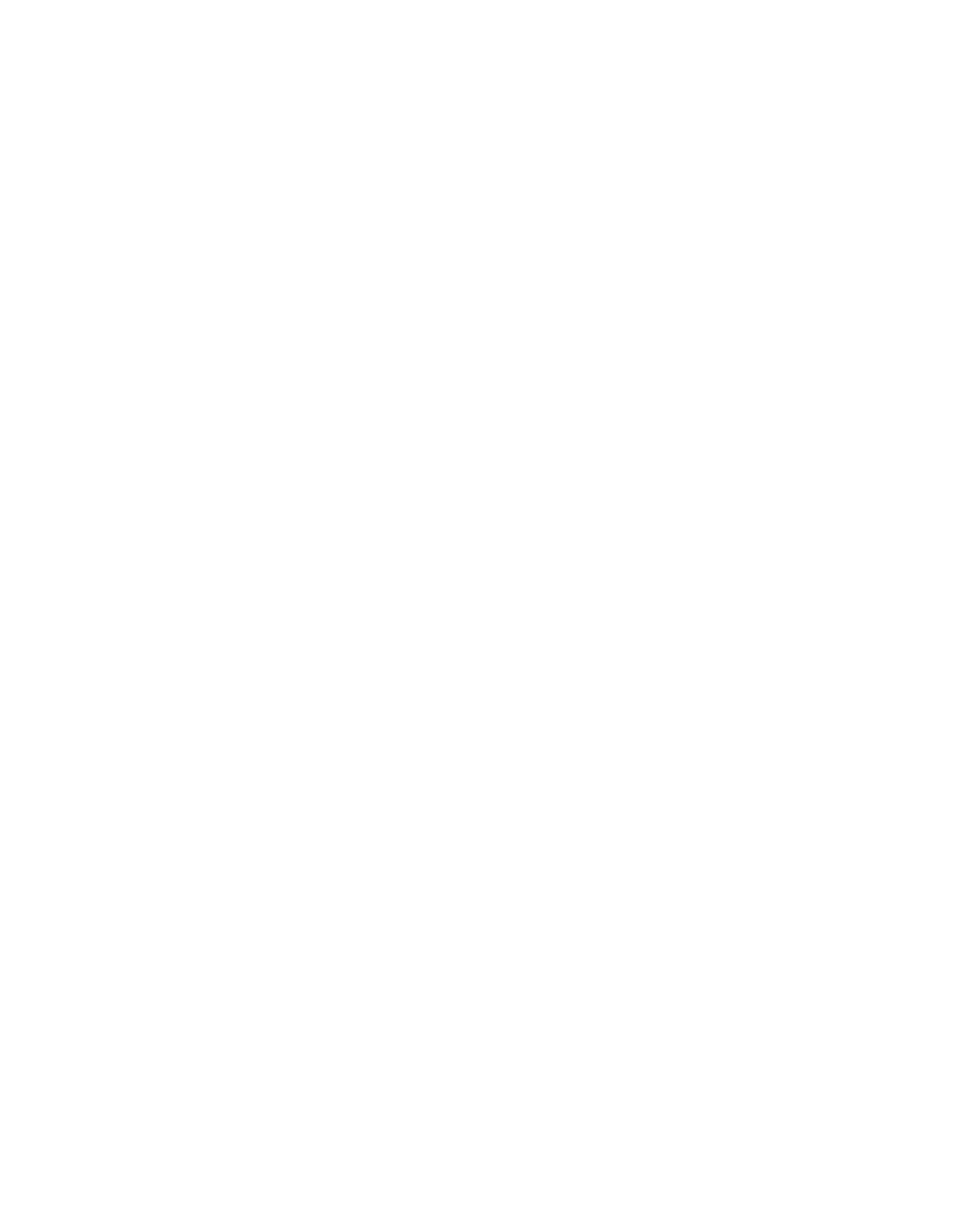# **or 1934.]**

#### CHAPTER VII **Transfer of Wakf Property.**

# Scction

- 53. Bar lo transfer immovable properly of wakf.
- 53A. Enquiry into certain transfer,
- 54. Board's power to grant sanction lo transfer.
- 54 A. Recovery of wakf property transferred in contravention of section 53.

#### CHAPTER VIII

#### **Muhvallis.**

- 55. Mutwalli to convert property and invest money in certain cases.
- 56. Mutwalli entitled Lo pay certain costs from Wakf Fund.
- 57. Penalties.
- 58. Removal of mutwalli.
- 58A. Appeal.

#### CHAPTER IX

# Finance.

- 59. Annual contributions payable to the Board.
- 60. Commissioner may borrow money.
- 61. Wakf Fund.
- 62. Application of Wakf Fund.
- 63. Accounts ofWakfFund.
- 64\* Audit of accounts of Wakf Fund.
- 65. State Government to pass orders on auditor's report.
- 66. Sums certified due recoverable as public demands.

#### CHAPTER X Judicial Proceedings.

- 67. Procedure for trial of certain wakf cases. '
- 68. Deposit of decrctal amount in Court in certain wakf cases.
- 69. Bar to compromise without sanction of Court and Board.
- 70. Notice of suits,  $ctc_T$  to be given to the Commissioner.
- 71. Commissioner may be made a party to a suit or proceeding regarding a wakr on his application.
- 72. Commissioner may institute suit or proceeding regarding a wakf in certain cases.
- 73. Institution of suits under section 14 of the Religious Endowments Act, 1863 and section *92* of the Code of Civil Procedure, 1908.
- 74. Proceedings under the Land Acquisition Act, 1894.
- 75. Costs in suits or proceedings.
- 75 A. Costs in suits or proceedings for removal of a mutwalli.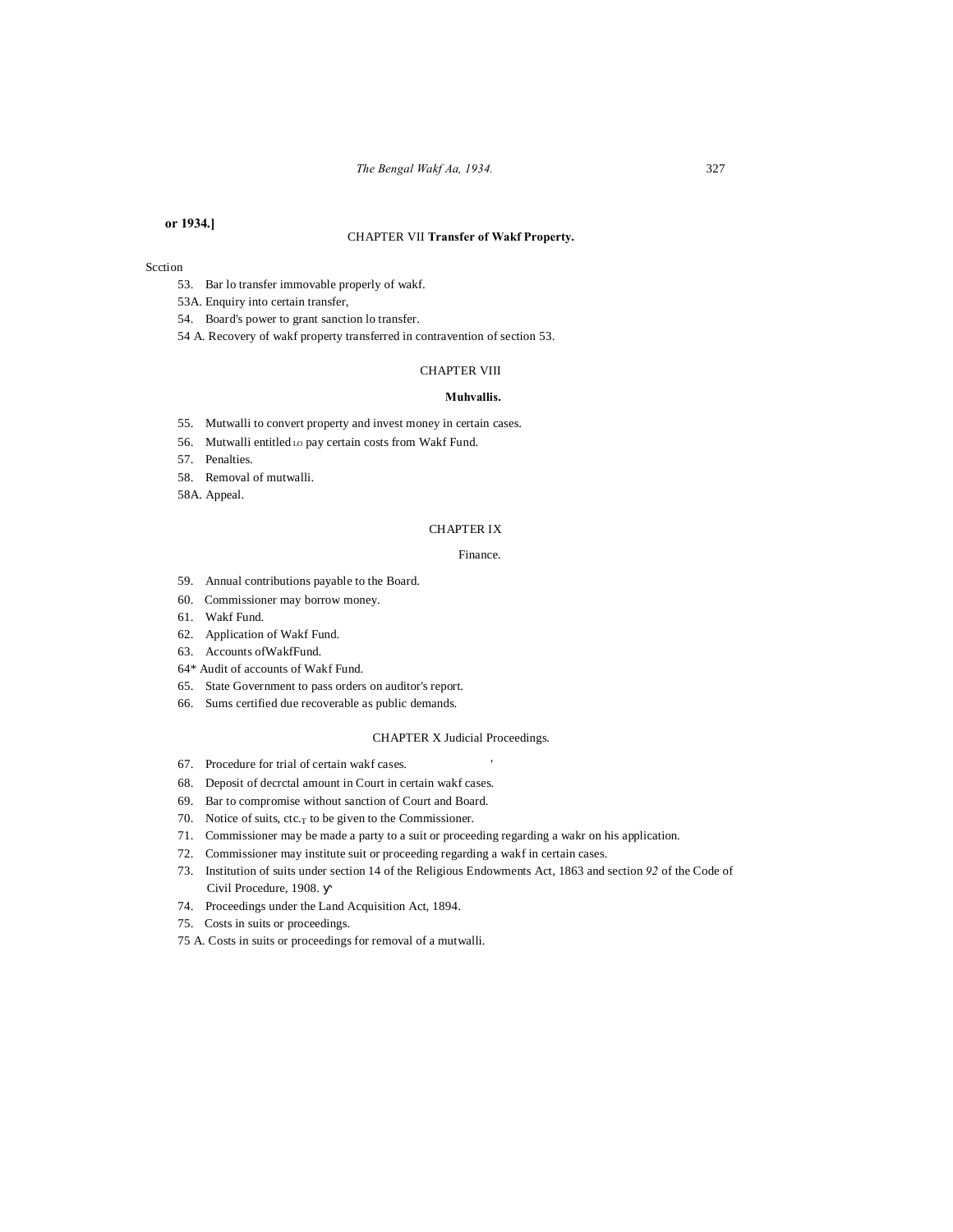i

# CHAPTER XI **<sup>i</sup>**

# **Amendments and Repeal.**

#### Scctiftn

- 76. *Repealed. ;*
- 77. Amendment of section 22 of Aci XX of 1863.
- 32S. Insertion of new section 23A in Act XX<sup>The Bengal Wakf Act, 1934.</sup>
- 79. Amendment of section 5 of Act VI of 1890.
- 80. Amendment of section G of Act VI of 1890.
- 81. Insertion of new section 13 in Act XIV of 1920.
- 82. *Repealed.*
- 83. Savings.

# **CHAPTER XII Rules and By-laws.**

# 84. Rules. ;

85. By-laws. !

# **CHAPTER XIII Miscellaneous.**

86. Method of rccovcry of sums realisable as public demands.

| 87. Commissioner and officers and Servants to maintain secrecy about particulars of wakfs.    |   |
|-----------------------------------------------------------------------------------------------|---|
| 88. The Commissioner, auditor, etc., to be deemed public servants.                            |   |
| 89. Service of notice or requisition.                                                         | T |
| 90. Attendance before the Board or the Commissioner may be either in person or by an   agent. |   |
| 91. Trial of offence,                                                                         |   |
| 92. Indemnity.                                                                                |   |
| 93. Powers of State Government to remove unforeseen difficulties,                             |   |
| 94. Directions by the State Government.                                                       |   |

- 95. Powers of State Government to supersede the Board.
- 96. Consequences of supersession,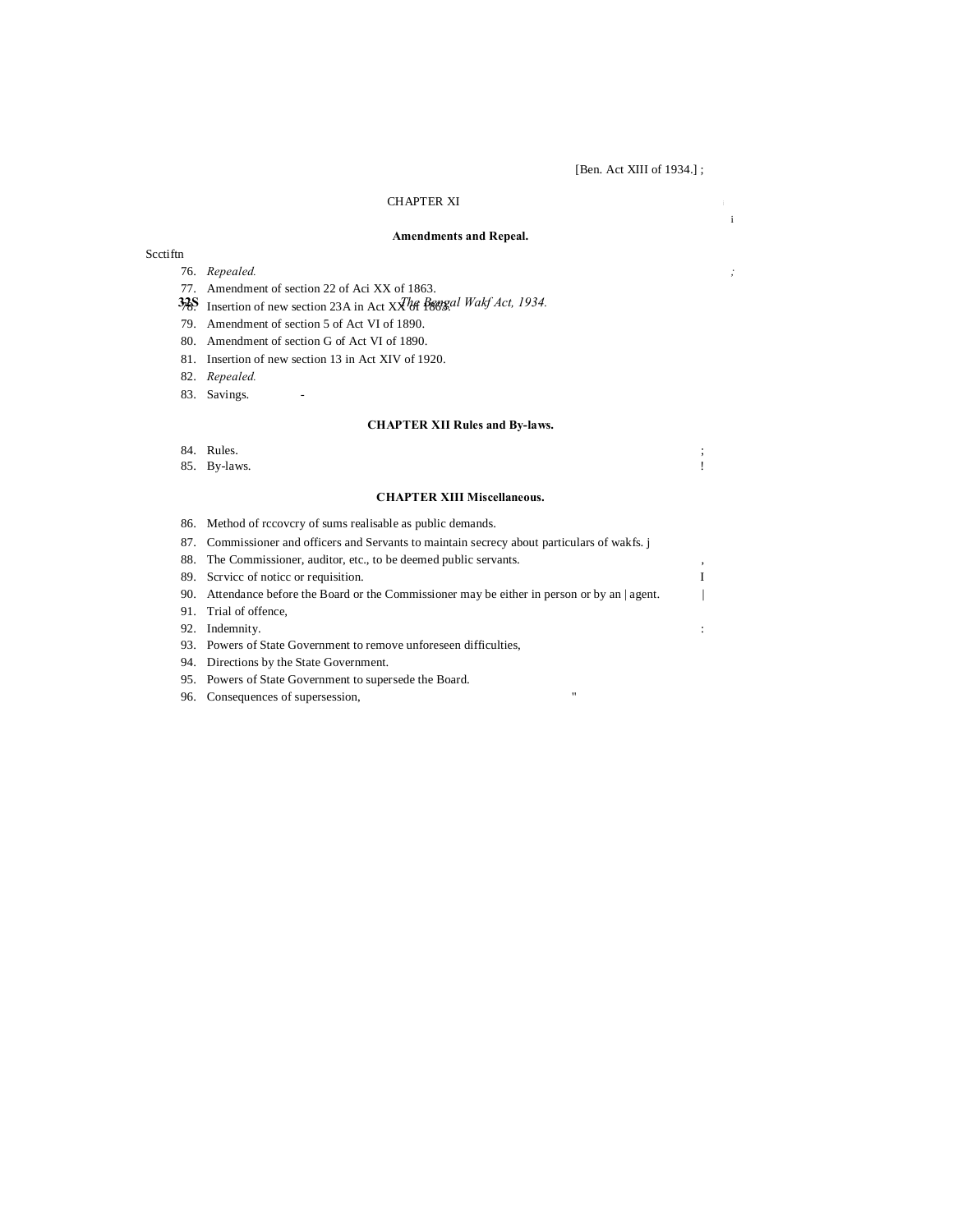# **Bengal Act XIII of 1934**

# [THE BENGAL WAKF ACT, 1934.]<sup>1</sup>

| <b>REPEALED IN PART</b> |                                           |
|-------------------------|-------------------------------------------|
|                         | Ben. Aci XVI of 1946.                     |
|                         | Ben. Aci IV of 1936.                      |
|                         | Ben. Act V of                             |
| <b>AMENDED</b>          | 1942.                                     |
|                         | West Ben. Aci XIV of 1973. West Ben. Aci  |
|                         | XXII of 1975. Wesi Ben. Act XXXI of 1985. |
|                         | fa) The Government of India               |
|                         | (Adaptation of Indian Laws)               |
|                         | Order, 1937.                              |
| <b>ADAPTED</b>          | (b) The Indian Independence               |
|                         | (Adaptation of Bengal and                 |
|                         | Punjab Acts) Order, 1948.                 |
|                         | The Adaptation of Laws<br>(c)             |
|                         | Order, 1950.                              |
|                         | 119ih July 1934 1                         |

An Act to make provision for the proper administration of wakf property in Bengal.

Preamble

wakf properly in Bengal; 'AND WHEREAS it is expedient to create a fund for the education of poor and

WHEREAS it is expedient to make provision for the proper administration of

meritorious students professing Islam and reading in any recogniscd institution; AND WHEREAS the previous sanction of the Governor General has been obtained

under sub-section (3) of section SOAofthc Government of India Act io ihe passing of this Act:

It is hereby enacted as follows:ô

5 and 6 Ceo,

 $V.c.61;$  $6$  and?<br>V. c, 37; Ceo.

9 and  $10$ Geo. V, e.

 $101$ 

#### CHAPTER I.

#### Preliminary.

1. (I) This Act may be called ihe Bengal Wakf Act, 1934.

(2) Ii extends to the whole of -(West Bengal].

Short lille. ex lent and commencemeni.

 $\odot$ 

<sup>&#</sup>x27;For Statement or Objocli and Reasons, srt lite Citleittru Cuzriu. daled ihe Is! September, 1932. Part IV, pages 417-4 IS; for Preliminary Report of the Scleel Committee, TCC the Calcutta Gazette,<br>dared the 2nd March, 1933. Pt IV, page Tor Rep on of the Sir Zahid Suhrawardy Comimue on the<br>Billšrce *ibid*, dated llie 1s Binster *binst*, uated the 24th August, 1935, 11. 1v, pages 01<sup>-59</sup> and for Proceedings in SelectOminiuse, irff *ibid*, dated the 24th August, 1933. Pi. IV, pages IH6- 258; and for Proceedings in Council, *ste* the Bengal

This second paragraph lo the 'Preamble' was inserted by s. 2 of ihe Bengal Wa); I (Amendment) Aci, 1973 OVest Ben Act XIV of] 973),

<sup>[</sup> hi: words wilhin square brackels were subsliluled Tor ihe word "Bengal" by Art. 3(2) of ihe Indian JndcpcndcncctAdanmimnofRcncal and Punjab Acls) Order, I94R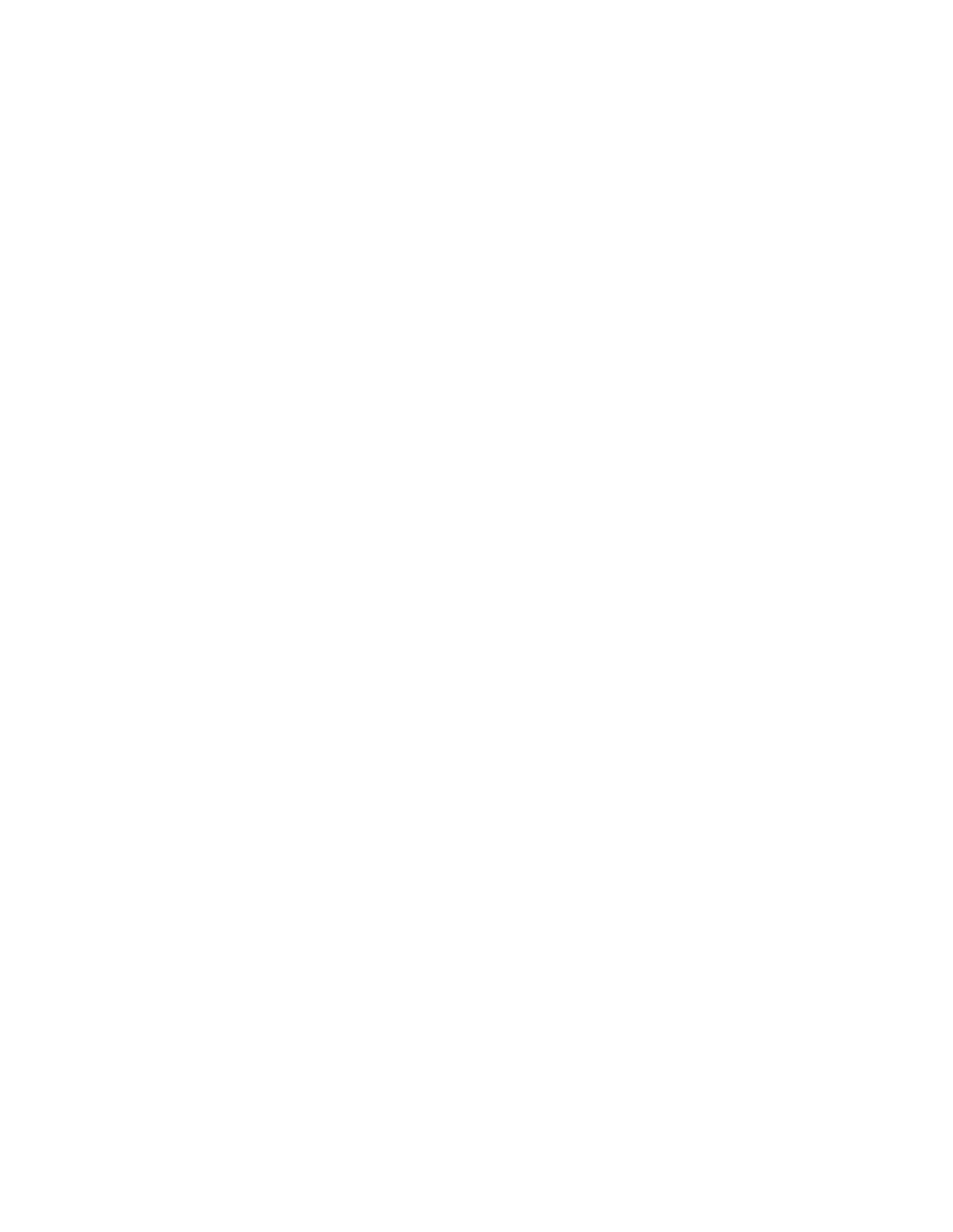#### *( Chapter I.—Preliminary.—Sea ions 2-5.)*

(3) II shall come inlo force<sup>1</sup>, in whole or in part, on such dale as the  $\frac{1}{2}$ Statc Government] may, by notification, appoint, and for this purpose different dales may be appointed for different provisions of this Act,

2. (1) For the purpose of making a survey of wakf properties existing at the date of the commencement of this Act the -[State Government] may, by notification, bring Chapter IV into force on such dale as may be spceificd in the notification, and

thereupon, notwithstanding anything contained in this Act, the : [Siale Government] may appoint persons, either by name or by their official designation, to perform the duties imposed and exercise the powers conferred by that Chapter on the Commissioner and the Board,

(2) The cost of survey under sub-section (1) shall be paid lo the : [Statc Government] from the WakfFund when thai fund is formed under section 61.

Save as herein otherwise specifically stated thisAct shall apply lo all wakfs, whether created before or after the commencement or this Act, any part of the properly of which is situated in '[West Bengal]:

Application.

Power lo exclude wakfs from the operation of this Acl. Exemption of ccrtnin wakf properties.

4. The Board may, with the previous sanction of the -[State Government], and subject to rules made by the "[State Government] in (his behalf, exempt any wakf from all or any of the provisions of this Act.

5. The -[Slate Government] may, by notification in the *\Official Gaze He],* exempt any wakf property, which has been retained under ihe superintendence of the Board of Revenue in accordance with the provisions of sedion 21 of the Religious Endowments Act, 1863, from all or any of the provisions or this Act, for so long as the property remains under such superintendence.

'(a) Sections 1.2, G. 33.43311(1 57 [except clau ses (e) lo (h) of sub-see lion (1)]. 89,91,92 and 93 and Chapter IV of the Act camc into force on the 1 Slh December, 1934. *vide* notification No. 2579 Mis., dated the 14lh December, 1934, published inlheCnfcrrrru *Gazette of* the 20th December, 1934, Pan [.page 1960,

(b) Chapter IVofthe Acl came into force on the 15th December. 1934 for the purpose of maki ng a survey of wakf properties, wrfe noli fical ion No- 2580 Mi sc., dated 14.123-1. published in the *Calcutta Gazette* of 1934, Pan I, page 1960. (c) Sections 8 and 9. sub-section (I), da use (h) or sub-suction (2) and sub-section (3) of section

84 or the Act came into force on the 7th February, 1936. *vide* noli fical ion No. 131 Misc.. dated the

XX of 1863.

(d) The whole or the Acl (except Ihose sections which have already been brought into force) on lhc 1st March, 1936, ifWe notification No. 276 Mis., dated the 10th February. 1936. published in the *Calcutta Gazette* of the 13lh February. 1936. Part I, page 357,

(e) The whole of the Acl came into force in the district of Darjeelmg on lhc 20th July,

16ill January, 1936, published in lhc *Calcutta Gazette* of ihe 23rd January.

1937, *vide* notification No, 2141 Mis., dated the 20th July, 1937, published in the *Calcutta Gazette* of the 29th July, 1937, Part I. page 1999.

The words "Provincial Government" were originally substituted for the words "Local Govern mem" by para. 4(1) of the Government of India (Adaptation of Indian Laws) Order, 1937, and thereafter the word "Slate" was substituted for the word "Provincial" by para. 4(1) of the Adaptation of Laws Order, 1950.

*'See* foot-note 3 on page 329,

1936. Part I. page 174.

The proviso to section 3 was omitted by s, 3 of the Bengal Waif (Amendment) Acl, 1973 {West Ben, Acl XIV of" 1973).

'The words within square brackets were substituted for the words *"Calcutta Gazette'1 by* para 4(11 oflhe Government oflndia (Adaptation nflndian Ijiws) Order, 1937.

**[Ben. Act XIII**

Preliminary survey or wakf properly.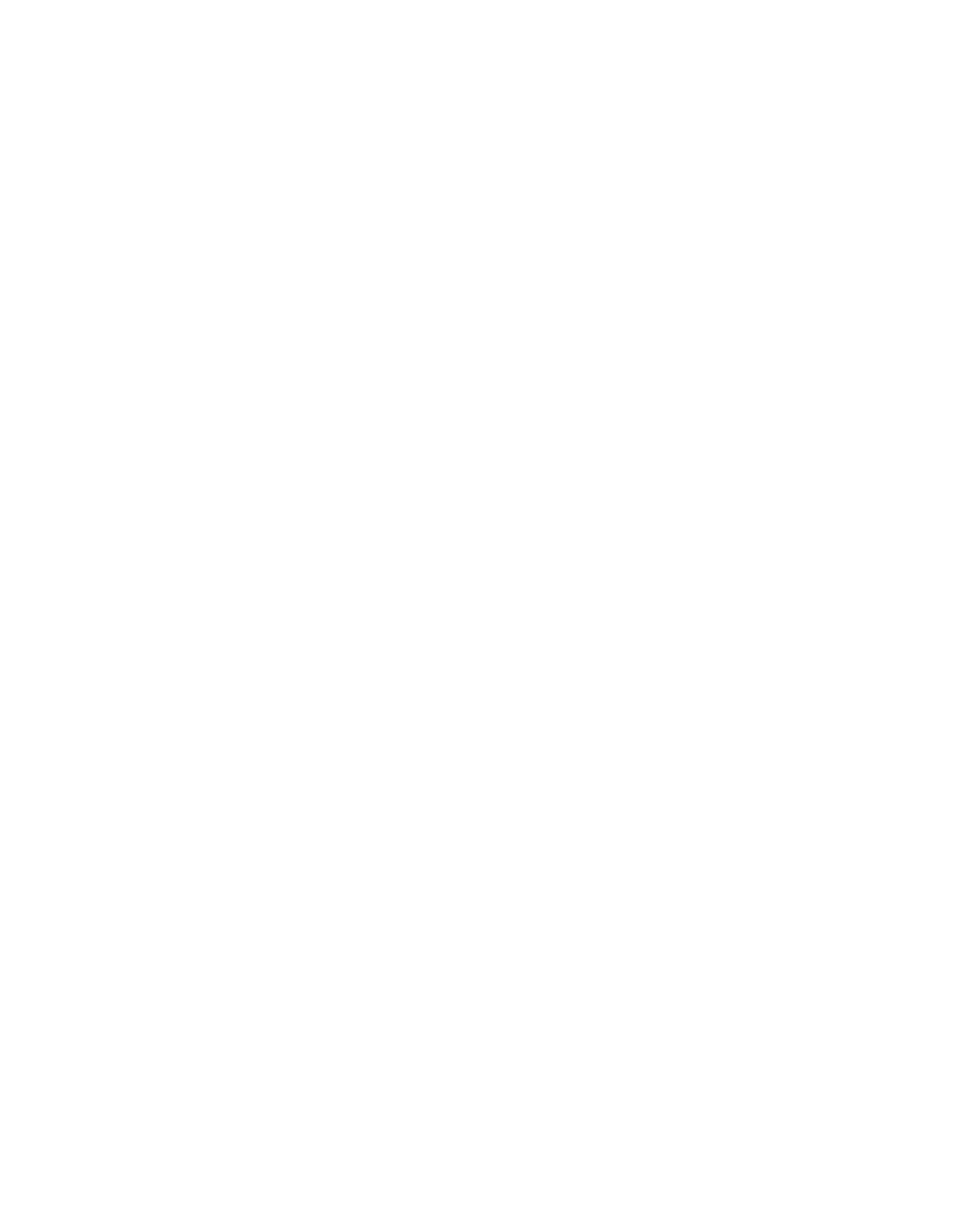# **of 1934.]**

*v-*

#### *(Chapter —Preliminary.—Section 6.)*

*6.* In [his Act, unless there is anything repugnant in ihe subject or Definitions,

#### context, $\hat{o}$

- (1) "beneficiary" used with reference to a wakf-al-al-aulad means a wakif, any member of his family or descendants entitled to receive any pecuniary or other materia] benefits from such wakf;
- (2) "benefit" does not include any benefit which a mutwalli is entitled lo claim solely by reasons of his being such mutwalli;
- (3) "Board" means the Board of Wakfs constituted under scction 7;
- (4) "Commissioner" means the Commissioner of Wakfs appointed under section 16;
- '(4A) "Deputy Commissioner" means the Deputy Commissioner of Wakfs appointed under section 16A;
- (5) "enrolment" means the enrolment of a wakf under section 44;
- (6) "mulwalli" means any person appointed cither verbally or under any deed or instrument by which a wakf has been created or by a competent authority to be the mutwalli of a wakf and includes a naib-mulwalli or other person appointed by a mutwalli to perform the duties of a mulwalli and, save as otherwise provided in this Act, any person or committee for the time being managing or administering any wakf property as such:
- Provided the notwithstanding anything io the contrary contained in any law, contract, custom or usage or in any deed or instrument, a person in order lo be eligible lo be appointed as a mulwalli must be a citizen of India and must fulfil such other qualifications as may be prescribed by the State Government by rules made under this Act.
- (7) "net available income" of a wakf means ihe incomc as determined, from time lo time, in the manner prescribed by the  $I_{\text{S}}$  State Government!;
- (8) "person interested in a wakf means a person who is entitled to receive any pecuniary or other benefit from the wakf and includes a person who has a ri«ht to worship or Lo perform any religious rile in a mosque, *Ulgah, imambarah, darga,*

*maqbara* or other religious institution connected wiLh the wakf or to participate in any religious or chariiablc ministrations under the wakf;

'Clause 01 A) was inserted bys. 4 oflhe Bengal Wakf<Amendmcnl) Aci, 1973 (WcsL Ben, Aci XIV of I973J.

This proviso was added to clause (6) by s 2 of (he Gen gal Wakf (Anwndinii) Act. 1975 OVcsl Ben. Aci XXII of 1475).

<sup>&#</sup>x27;Jff fool-no le 2 on page .130. mi a.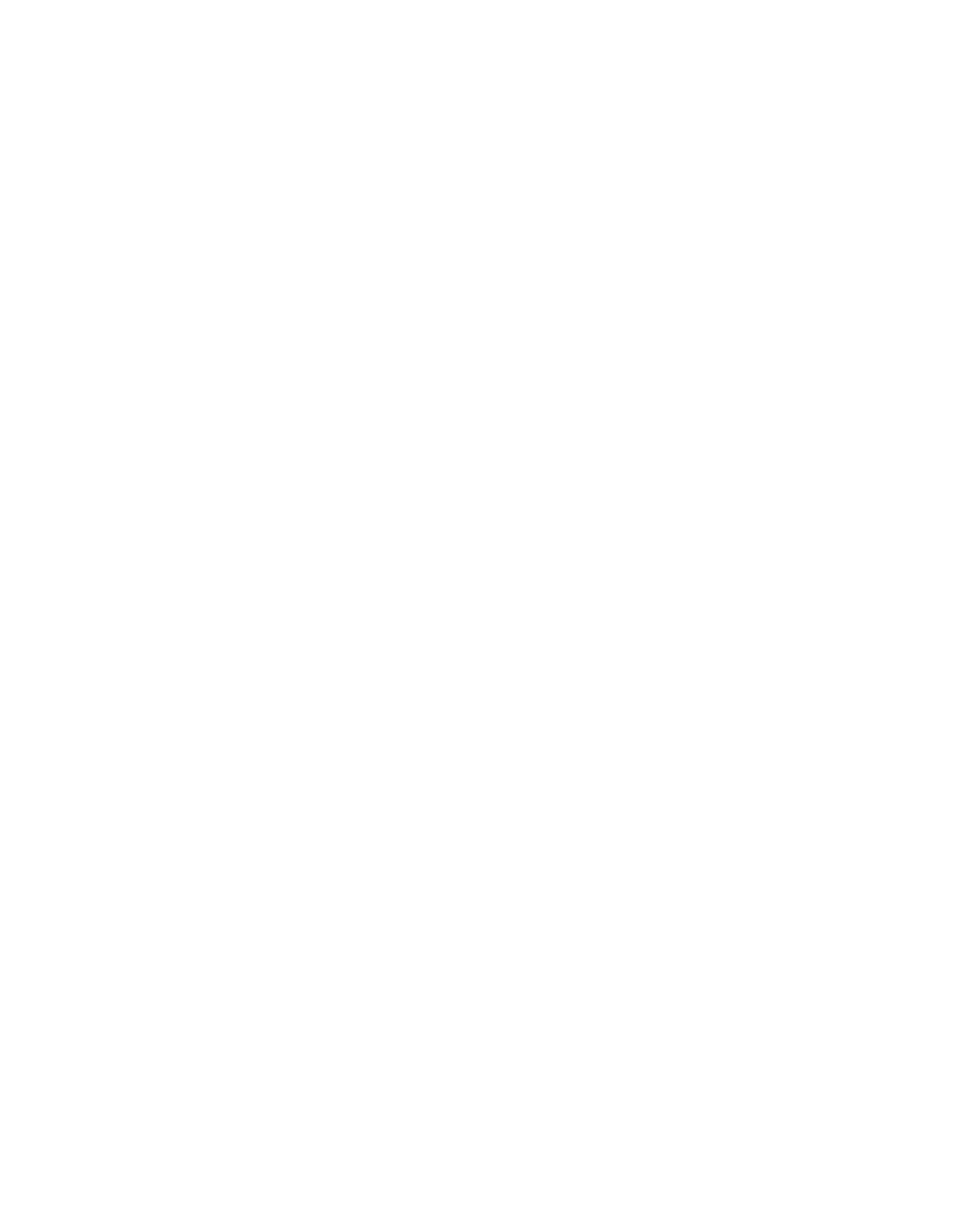# **332** *The Bengal Wakf Act, {934.* **[Ben. Act XIII** *(Chapter 11.—-Constitution of Board and appointment of Commissioner.—Sections* 7, *8.)*

- (9) "stranger lo a wakf' means a person other than a person interested within lhc meaning of clause (8);
- (10) "wakf' means the permanent dedication by a person professing Islam of any movable or immovable property Tor any purpose rccogniscd by lhc Islamic law as pious, religious or charitable and includes a wakf by user; and

"wakif means any person making such dedication;

- (11) "wakf-al-al-aulad" means a wakf under which not less than seventyfive *percent,* of the net available ineomc is for the time being payable to the wakif for himself or any member of his family or descendants; .
- (12) "wakf deed" means any deed or instrument by which a wakf has been created and includes any valid subsequent deed or instrument by which any or lhc terms of the original dedication have been varied.

#### CHAPTER II

#### **Constitution of Board and Appointment of Commissioner.**

*The Board of Wakfs. \_*

Establish- 7. The '[State Government] shall, as soon as possible after the Boar Jo r commencement of this Act -establish a Board to be called "the Board of Wakfs.

Wakfs," and such Board shall be a body corporate and have perpetual

succession and a common seal, and shall by the said name sue and be sued.

Constitution 8. (1) For the first three years after the establishment of the Board ofihe Board. under section 7, the Board shall consist ofthe Commissioner as President and the

following members, namaly: $\hat{o}$ 

- (a) five members lo be appointed by the '[State Government] of whom only one shall be a Shia and only one shall be a mutwalli;
- (b) two members to be elected, in the manner prescribed by the '[State Government], by the '[West Bengal] Legislative "'[Assembly] from among lhc Members of the ""[Assembly];
- (c) three Shia members to be appointed by the '[Stale Government]: Provided that the members referred to in clausc (c) shall be members of the Board solely in respect of wakfs created by a Shia.

*'See* fool-note 2 on page 330, *utile.* :

Foreslablishmcnlofa Hoard trailed "the Board of Watrs"..!^notification No. 1100 Mis..

dated 2.4.36, published in lhc *Calcutta Galeae* of 1936. Pan I. page 920.

\S(V foot-note 3 on page 329. iiuie.<br><sup>J</sup>Tliis word was substituted Tor the word "Council" by para, 3 Jnd Schedule IV lo the Government of India (Adaplalion of Indian Laws) Order. 1937.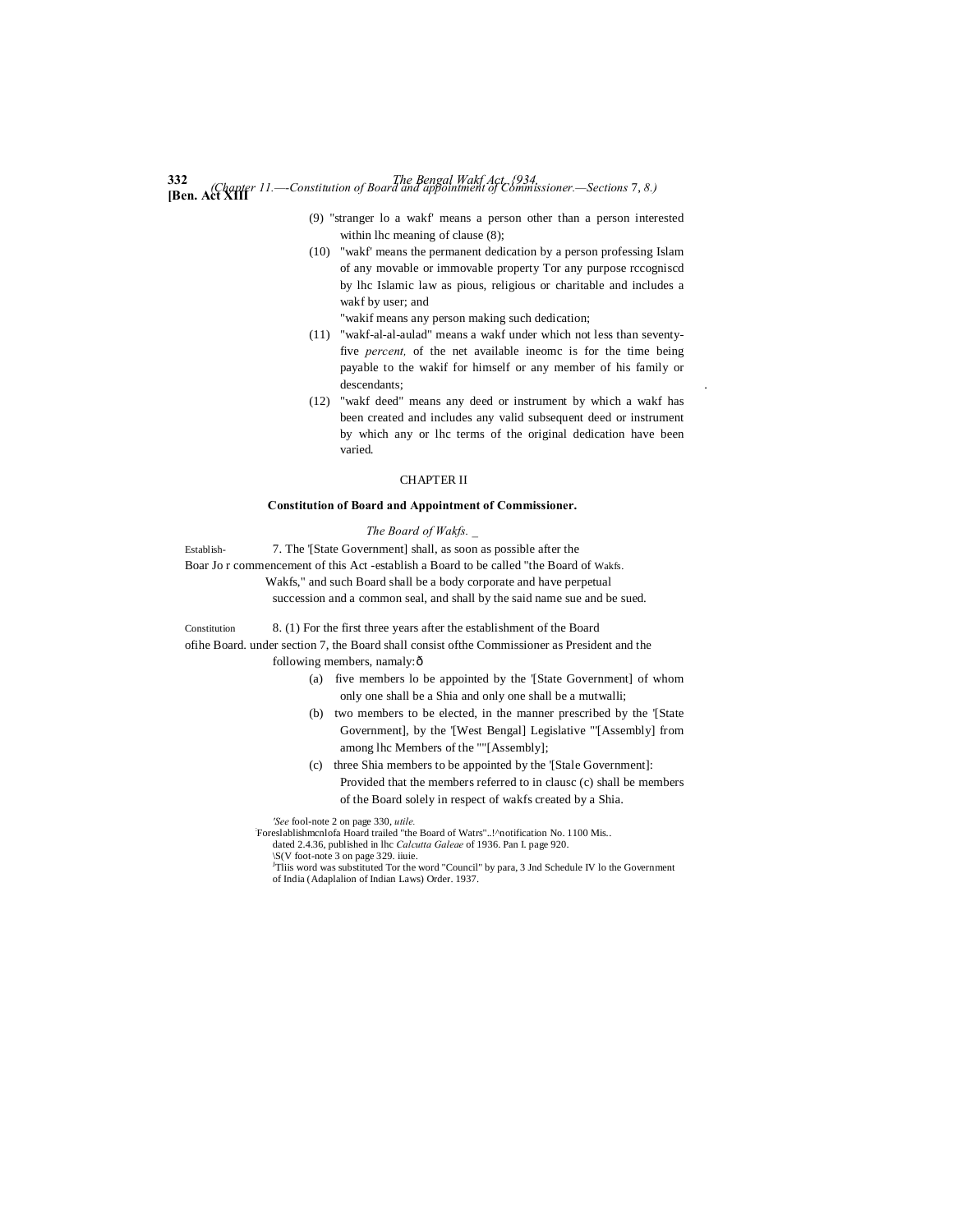*The Bengal Wakf Act, J 934.* 333

#### **of 1934.]**

*(Chapter II.—Constitution of Board and appointment of Commissioner.—Sections* 9, *10.)*

(2) After (he said period of three years the Board shall consist of the Commissioner as President and Lhc following members, namely:ô

- '(a) five members to be appointed by the Slate Government of whom one shall be a Shia and two shall be mutwallis;
- : {b) three members to be elected by the Wesi Bengal Legislative Assembly from among (he Members of the Assembly in aceordancc with the system of proportional representation by means of the single transferable vote, in the manner prescribed by the State Government;
- (d) three Shia members to be appointed by the  $\frac{1}{3}$ [Slate Government] '[of whom one shall be of the Dawoodi Bhora Community]:

Provided that the members referred to in elause (d) shall be members of the Board solely in respeci of wakfs ereaied by a Shia.

(3) If by such date as the "[State Government] may fix, any electoral body referred to in sub-section (1) or sub-section (2) fails to elect a person to be a member of the Board, the "[State Government] shall appoint a suitable person in his place and any person so appointed shall be deemed io he a member as if he had been duly elected by such body.

> 9. Every member of the Board shall be a person professing Islam. Members of lhc Board lo be Muslims.

10. (1) Every member of ihe Board shall hold office for a term of Term of five years: <sup>ollk;</sup>-

Provided that the term of office of a member of Ihe Board referred la in.subsection (1) of section 8 shall be three years.

(2) A member of the Board, notwithstanding the expiration of his term of office, shall continue to hold office until the vacancy caused by the expiration of lhc said term has been filled.

'Clause (a) was suhsululi-'J forihe original clause by s. 5(n)of lhc Bengal Wak ffAnitndnxnl) Aci, 197.1 (Wesl Ben. Aci XIV of 1973),

: Clause (b) was subsiiluled for ihe original clause by s. 5(b) of lhc Wesi Bengal Wakf (Amendmenl) Aci, 1973 (Wesi Ben. Aci XIV of 1973).

'Clause (c) was omilied bys. 5(c). *ibid.*

*'See* fool-note 2 on page 330. *mile.*

'The words wilhinsquinihrackeis wercinserted by s. 5(d)oflhc Bengal Wakf (Amendment) Aci, 1973 (Wesi Ben. Aci XIV of 1973).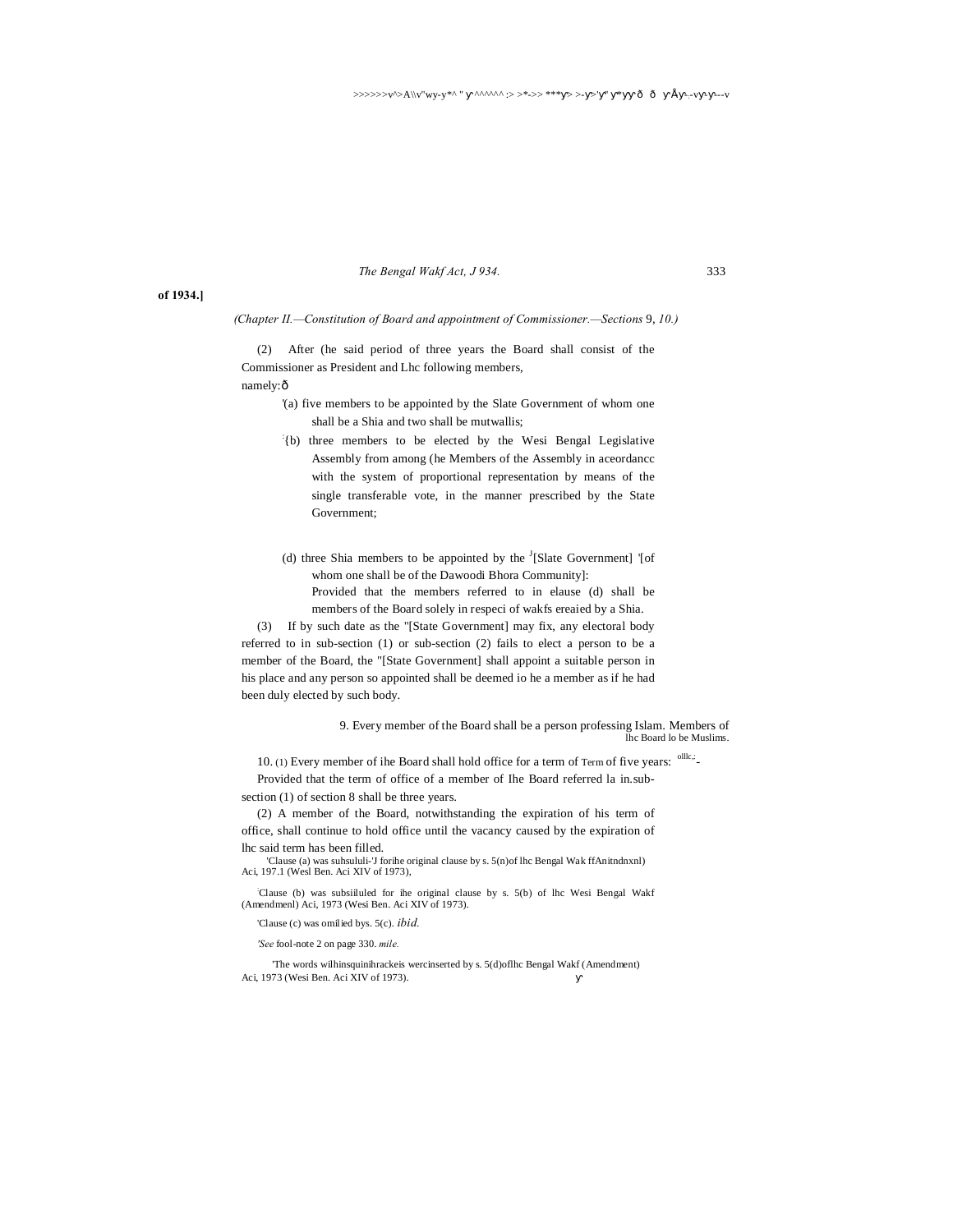*(Chapter It.—Constitution of Board and appointment of Commissioner.—Sections IJ-J3.)*

(3) A person ceasing lo be a member by reason of ihe expiration of his term of office, shall, if otherwise qualified, be eligible for reappointment or re-election.

**334** *The Bengal Wakf Act, {934.* **[Ben. Act XIII** (4) If any mutwalli as such appointed, or any member of lhc '[Wcsi Bengal] Legislative  $[Assembl]$  as sucli elected, to be a member of the Board ceases lo be a mulwatli or a Member of the West Bengal] Legislative-[Assembly], as ihe case may be, the<sup>J</sup>[SlaleGovcnmcnt] shall by notification in lhc *^Official Gazette*], dcclarc his placc to be vacant:

> Provided that an elected member of the Board whose placc is declared vacant under this subscetion shall continue as a member of lhc Board until his successor is clccicd.

**Appoim-** II. The names of the members of the Board shall **be** published **by** dcciionsiio '[.Slate Government] in ihe *'[Official Gazette].* be notified in **lhc** *Official Gtizeiic.*

Removal of 12. (1) The '[State Government] may, by noli ficat ion in lhc<sup>J</sup>[ *Official* members, *Gazette]*, remove any member of the Board if heô

- (a) refuses lo acl or becomes incupablc of acting as a member of the Board;
- (b) is declared insolvent;
- (c) has been or is convicted of any such offence or has been or is subjected by a Criminal Court to any such order as in lhc opinion of the'[Slate Government], implies ihnt he is unfitted to continue to be a member of the Board;
- (d) without excuse sufficient in the opinion of lhc '[State Government], is absent without lhc consent of the Board from more than  $2$ [three] consecutive meetings of the Board,

(2) The '[State Government] may fix a period during which any person so removed shall nol be eligible for reappointment or rc-clcctian,

Rusignaiion 13. A member of the Board may resign his office by giving noticc in of members. writing to the '[Slate Government]; and, on such resignation being accepted, shall be deemed to have vacated his office.

-

*<sup>&#</sup>x27;See* fool-note 3 oil page 329. *time.*

*<sup>•</sup>Sue* fool-nole-t on page 332, *mile.*

*<sup>&#</sup>x27;See* fool-nole 2 on page 330, *tune.*

*<sup>&#</sup>x27;See* fool-nole 5 on page 330. *mite.*

The word within ihe square brackets was subsliluted for (he word "six" by s. 6 of [he Bengal WakK Amendment) Ael. 1973 (West Ben. Ael XIV of 1973).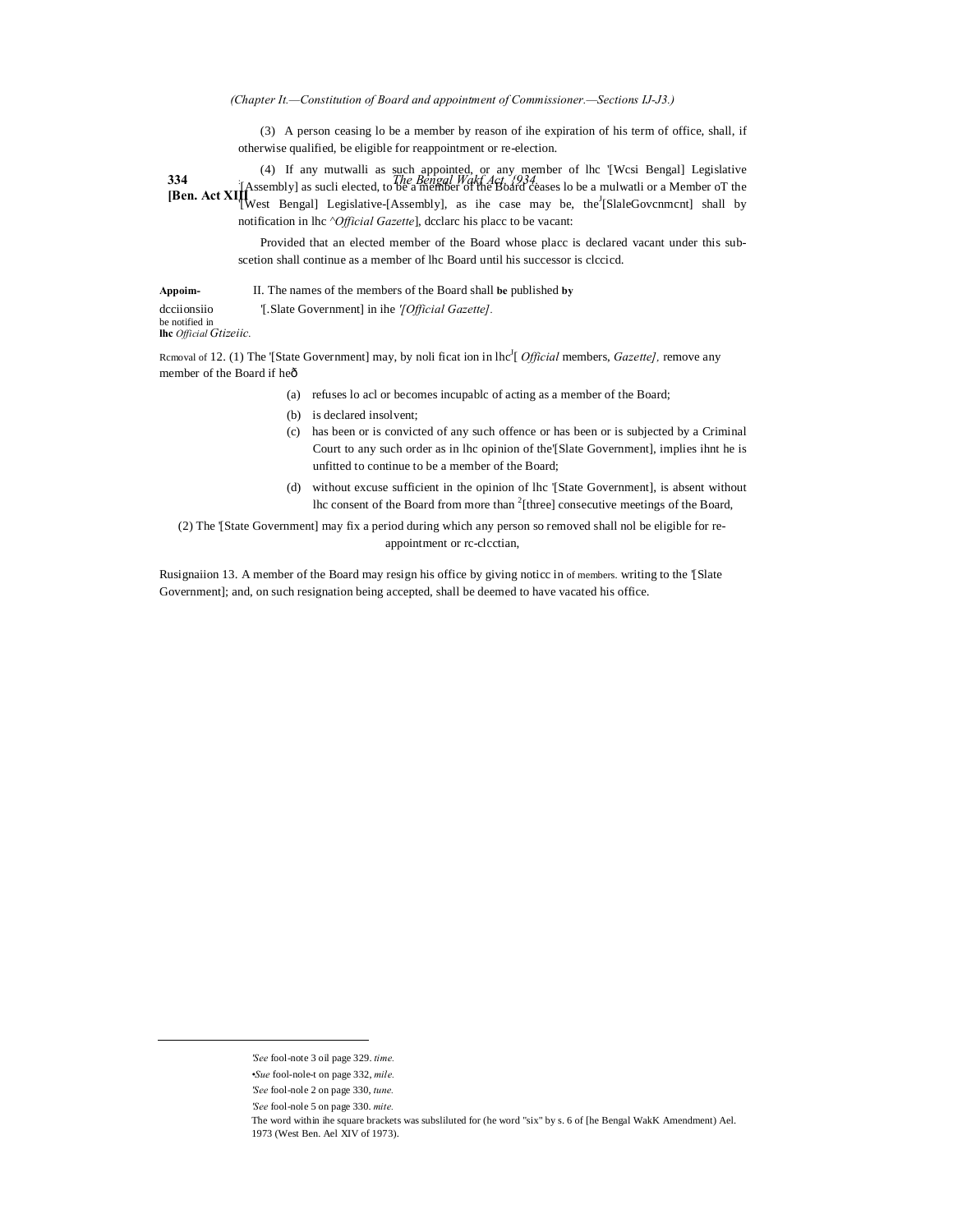# *The Bengal Wakf Act. 1934. A35*

of 1934.]

### *(Chapter II.—Constitution of Board and appointment of Commissioner.—Sections I4-I6A.)*

14. When the place of an appointed or clectcd member of the Board Casual is declared vacant under sub-section (4) of sccticin 10 or becomcs vacant vacancies. by his removal, resignation or death, a new member shall be appointed or elected as the case may be in liie manner provided in .section 8, and shall hold office so long as lhc member whose place, he fills would have been entitled to hold officc if such vacancy had not occurrcd:

Provided thai no act of the Board, or of its officers, shall be deemed lo be invalid by reason only that the number or members or lhc Board at ihe lime of the performance of such aci was less than ihe number provided in section 8.

15. (1) The Commissioner, or in his absence a member elected by ihe members present al a meeting of the Board, shall preside at every meeting of his Board, and shall have a second or casting vole in all cases of equality of voies.

(2) The presence of al least three members shall be necessary lo form a quorum al a meeting of ihe Board.

#### *The Commissioner of Wakfs.*

16. The Commissioner of Wakfs shall be a person profession^ Islam, and shall be appointed by the '[Stale Government] by notification in ihe '[Official Gazette]<sup>J</sup>[for such period, noi exceeding five years from lhc dale of appointment, as may be specified in the notification, and shall be eligible for re-appointment.  $J^*$  \* \*

S 16A. (1) The State Government may, by notification in the *Official Gazette,* appoint, for such period not exceeding five years from the date of appoinlment, as may be spccificd in ihe notification, a person professing Islam to be the Deputy Commissioner of Wakfs and may, from time lo time, by like notification, extend, by such period as il may consider necessary, the period of appointment of the Deputy Commissioner.

(2) Save as otherwise provided in this Act, the Deputy Commissioner shall exercise, perform and discharge such powers, functions and duties of the Commissioner as may be delegated Lo him by the Commissioner under section 16B.

*'See* fool-note 2 on page 330. *mile ■See* foot-

note 5 on page 330. *mac.*

'The words within square brackets were inserted by s. 7(a) oT the Bengal Wakf (Amendment) Act. 19730Voi Eicn. AclXIVof l<sup>1</sup>J71|,

<sup>J</sup> l he words "He shall ordinarily be appointed for five years, and shall bt: eligible for reappoint incnt." were omilied by s. 7(b), *ibid. '* 'SL'cliuns 16A and 16B were added by s. *S, ibid.*

Appointment of Lhc Commissioner.

l**h**G<sub>p</sub>Board. of Deputy Commi-Prcsidcnlor mee lings of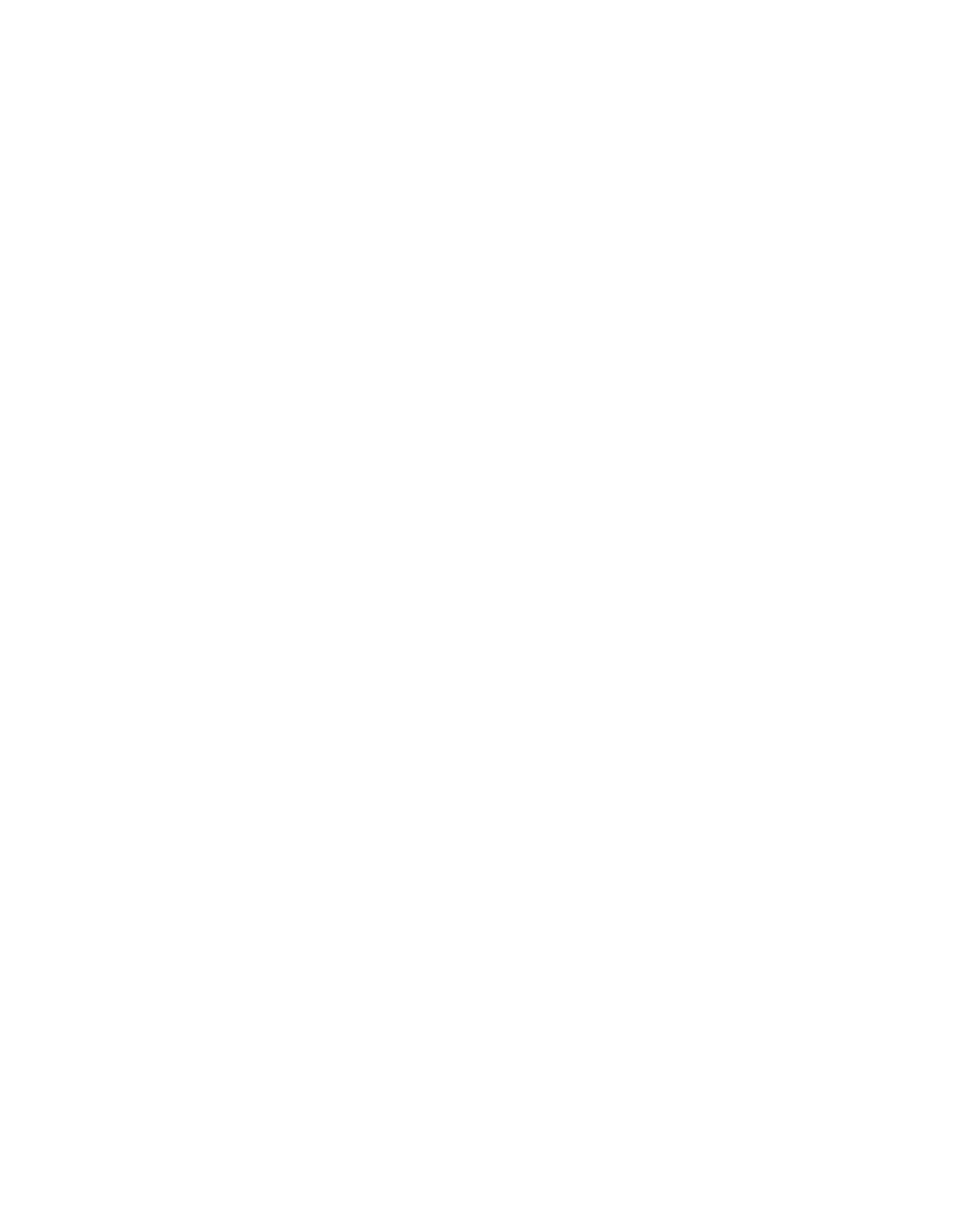#### *(Chapter 11.—Constitution of Board and appointment of ,*

336 . *The Bengal Waif Act, J 934.*

[Bens. ActfXIII Delegation or by lite Commissioner lo lhc Deputy

*'*

Commissioner.

*Commissionsr.*—*Sactions 16B, J 7-19.)*

'16B. Subject to the other provisions of this Act and to such rules as may be made in Ihis behalf by the Slate Government, the Commissioner may, by order in writing, delegate any of the powers, functions or duties under this Acl io the Deputy Commissioner, and in respect of his powers, functions or duties so delegated lo the Deputy Commissioner references in this Act lo the Commissioner shall be deemed to include references lo the Dcpuiy Commissioner.

The Commissioner lo be a whole-time officer.

Remune ration of Commission er and Depuly Commissioner.

17. The Commissioner -[or the Depuly Commissioner], during his term of office, shall not hold any other salaried post or the office of a mutwalli, and, subject to any exceptions permitted by the '[State Government] shall devote his whole time and attention to his duties under this Act.

<sup>J</sup>18. The Commissioner and the Deputy Commissioner shall reccive such monthly salary ps may be fixed by the Slate Government:

Provided that if an officer in the service of ihe Stale Government is appointed Commissioner or Depuly Commissioner, he may receive such allowances in addition to the monthly salary as the State Government may fix, and all contributions towards his leave salary and pension required lo be paid by him or Tor him under the conditions of hi-i service under the Stale Government regulating his transfer to foreign service shall be payable out of the Wakf Fund.

19. (1) The '[State Government] may, after consultation with the Board, grant leave of absence <sup>3</sup>[io the Commissioner or the Deputy Commissioner or depute the Commissioner or ihe Depuly Commissioner] to other duties for such period as it thinks fit.

Leave of absence or deputation of the Commissioner.

(2) The allowance (if any) lo be paid to the Commissioner ''(or the Deputy Commissioner] while absent on leave or deputation shall be such amount as may be fixed by the '[Stale Government].

 3  $3$ The words within ihe squam brackets were substituted for. The words "lo I be Commissioner or dcpuie him" by s, 11(a) of lhc Bengal Wakf (Amendment) Acl. 1973 (Wesi Ben. AM XIV of 1973). "The words within thesquan: brackets wyre inserted by s, II (b), *ibid.*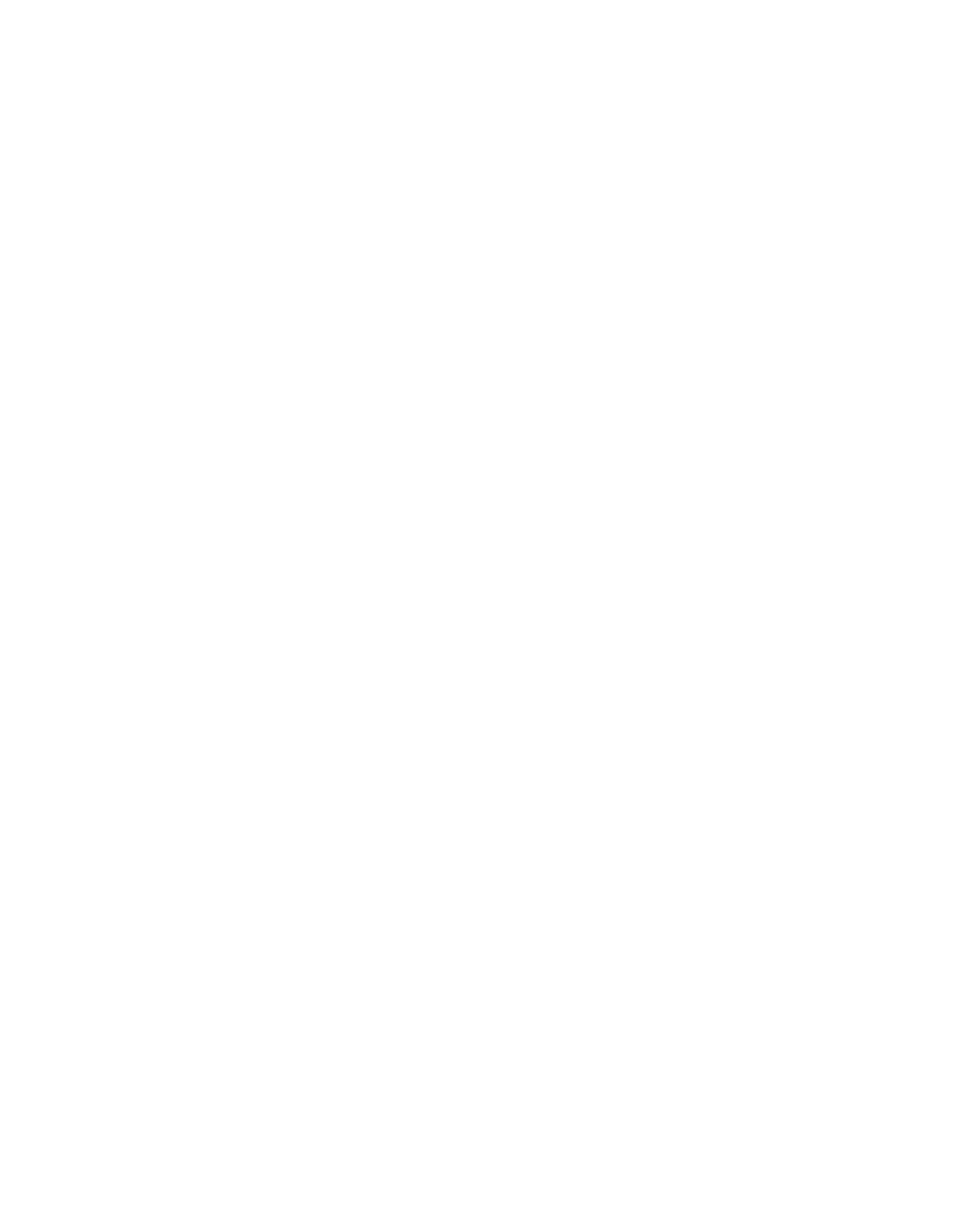# *The Bengal Wakf Act, 1934.*

# *(Chapter If.—Constitution of Board and appointment of Commissioner.—Sections 20-24.)*

'20. (I) Whenever the Commissioner is granted leave of absence or is deputed to olhcr duties, the Deputy Commissioner, or, if there is no Deputy Commissioner or if the Deputy Commissioner also is granted leave of absence or is deputed lo other duties, a person professing Islam appointed by the State Government in this behalf, shall act as lhc Commissioner until the Commissioner, or the Deputy Commissioner, as the case may be, resumes his duties.

(2) The salary of the person appointed under sub-section (1) io act as the Commissioner shall be fixed by the Stale Government.

21. If at any lime il appears to the  $-[State Government]$  that  $[Theorem 1]$ Commissioner or the Deputy Commissioner has shown] himself to be unsuitable for his office, or has been guilty of misconduct or ncglcct which renders his removal expedient, it may, by notification in lhc *■\*[Official Gazette],* declare thai

''[the Commissioner or the Deputy Commissioner, as the case may be, shall cease] to hold such office.

22. The Commissioner shall be a corporation sole by the name of "the Commissioner of Wakfs" and shall have perpetual succession and an official seal and shall by the said name sue and be sued.

*Officers and Servants.*

23. The Board, with the previous sanction of the'[Stale Government], may from time to lime determine ihe number, designations and grades of the officers and servants (other than employees who arc paid by the day) whom the Board considers it necessary lo employ for the purposes of this Act and the amount and nature of the salary, \*[fees, allowances, graluily and other pecuniary benefits] lo be paid Lo each such officer and servant.

24. The power of appointing, promoting, and granting leave to officers and servants of the Board and reducing, suspending or dismissing them for misconduct, shall be vested in Ihe Commissioner:

Provided that the Commissioner shall not appoint any person lo a post the maximum monthly pay of which exceeds one hundred rupees except with the approval of the Board:

Provided further that any officer or servant in receipt of a monthly salary exceeding one hundred rupees who is reduced, suspended or dismissed by ihe Commissioner may appeal io the Board, whose decision shall be final.

Acling Commissioner. 337

Removal of the Commissioner.

Commissioner lobe a corporation sole.

Slrcnpb and remuneration of staff.

Powers of appointment, etc.. vesled in the Commi-

of 1934.]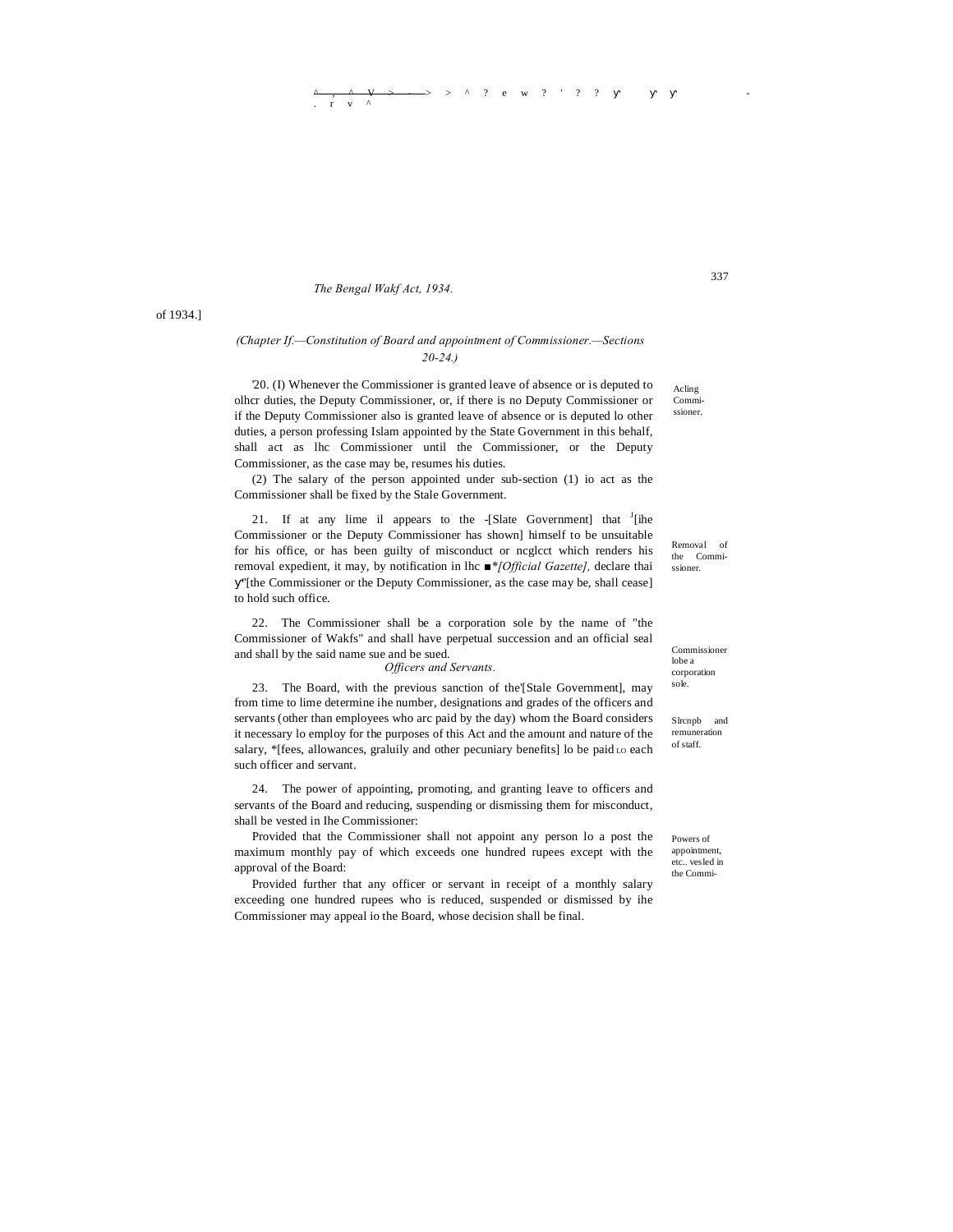**338** *The Bengal Wakf Act, {934.*

**[Ben. Act XIII**

[lit: Board.

*(Chapter II.—Constitution of Board and appointment of Commissioner.—Sections 25, 26.—Chapter III.—Functions 'of the Commissioner and rite Board.—Section 27.)*

#### *Officer.*

orrict or [hi; Commissioner and 25. The Office of lhc Commissioner and ihe Board shall be situated in Calcutta.

Travelling allowance. 26. There shall be paid to '[the Commissioner, the Depuly Commissioner,] members, officers and servants of the Board allowances for attendance at meetings of the Board and for journeys undertaken in the discharge of their duties under this Acl at such reasonable rates as may, from lime lo time, be allowed by the Board with the previous sanction of lhc -[State Government].

### **CHAPTER III Functions of the**

#### **Commissioner and the lloard. -**

General 27. SubjccL lo the provisions of this Act and the rules made by ihe

dutiesÎ ^ [Staie Government] thereunderô

(1) the functions of ihe Commissioner shall include $\hat{\text{o}}$  (a)

investigating <sup>4</sup> [and determining) lhc nature and extent

of wakfs and wakf properly, <sup>J</sup>[causing, whenever necessary, a survey of the wakf properly) and calling from lime to lime for accounts, returns and information from mutwallis;

- (b) ensuring that the income and other properly or wakfs arc applied to the objects and for the purposes and for the benefit of any class of persons for which such wakfs are created or intended;
- (c) giving directions for the proper administration of wakfs; '
- (d) keeping in his custody the particulars and all other information relating to ^[every wakf];
- (e) generally, doing all such acts as may be neccssary for ihe due control, maintenance and administration of wakfs;

'The words within the square brackets wen; substituted for the words "the Commissioner" bys. 15 ofthe Bengal Wakf (Amendment) Acl. 1973 (Wesl Ben. Acl XIV or 197.1). *-See* fool-nole 2 on page 330. *time.*

<sup>J</sup>The words wilhin square brackets were inserted by s.  $I(i(a)(i))$  or the Bengal Wakf (Amend mem) Act, 1973 (Wesl Bun. Act XlVofl973).

'The words wilhin square brackets wen: substituted Tor the words "Wakfs-al-al-aulnd" by s, 16(a)(ii), *ibid.*

<sup>&#</sup>x27;The words within square brackets were inserted by s. 2 of the Bengal Wakf (Amendment) Acl, 1935 (Ben. Acl IV or 1936). <sup>J</sup>

 $\frac{1}{4}$  $4$ Thc words Willi in the square brackcls were subslituted for lhc words "lhc Commissioner has shown" by s. 13(a) of lhc Bengal Wakf (Amendment) Aci. 1973 (West Ben. Aci XIV of 1973).

*See* fool-nole 5 on page 330. u«rr.

The words wilhin lhc square brackels wen: subsliluled for ihe words "(hcCommis-siuner shall cease" by s. 13(b), *ibid* 'The words wilhin square brackels were subsliluled for ihe words "fees and allowances" bys. 14, *ibid*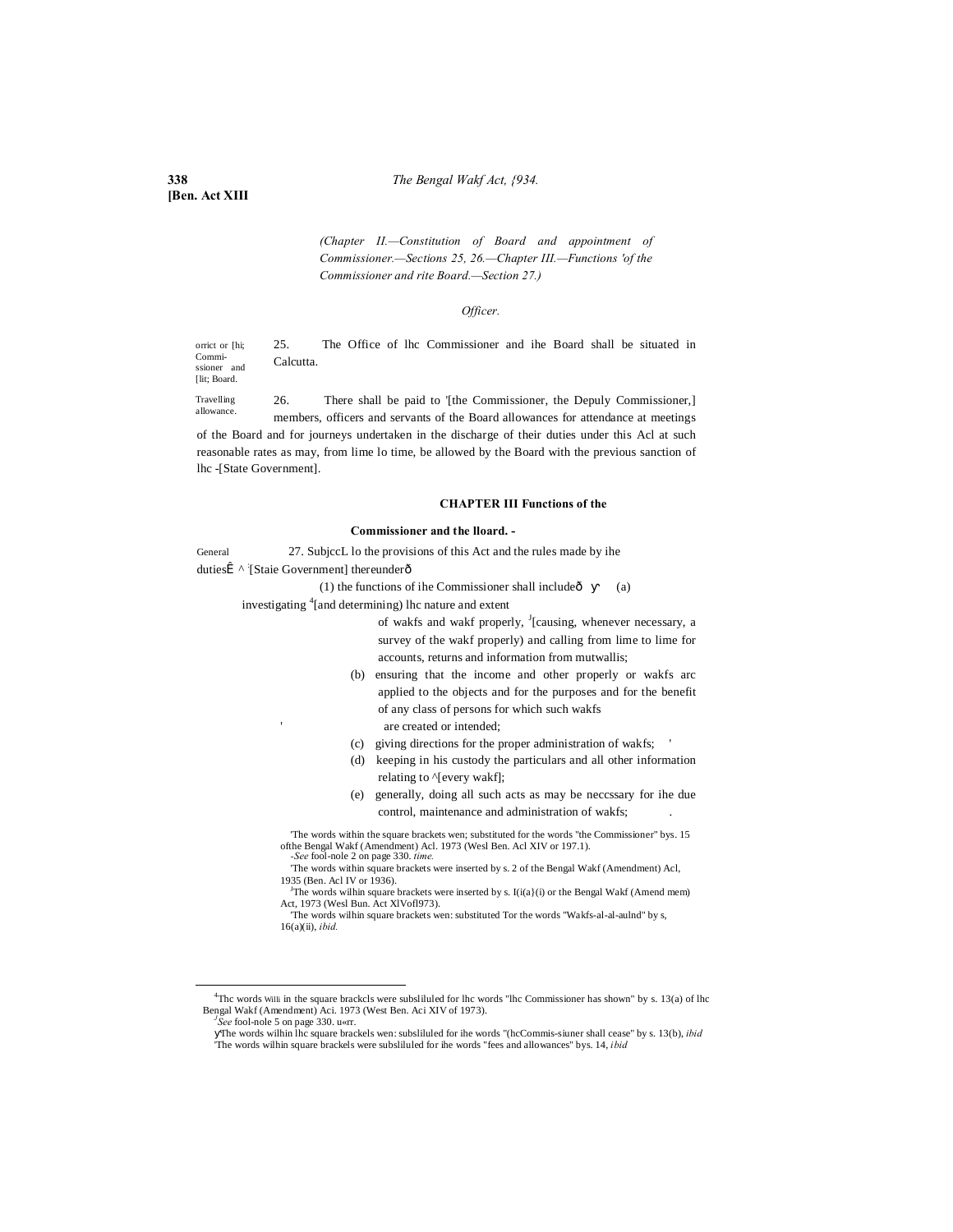| 5 Pjid f<br>nnl.nnri' ftn m pp" 7 Tfl $/ \vert {^*\rm i}$ f/" |                                      |
|---------------------------------------------------------------|--------------------------------------|
|                                                               | $\overline{a}$                       |
|                                                               | S                                    |
|                                                               | $\epsilon$                           |
|                                                               | $\epsilon$                           |
|                                                               | f                                    |
|                                                               | $\mathbf{o}$                         |
|                                                               | $\overline{O}$<br>l                  |
|                                                               | i,                                   |
|                                                               | n                                    |
|                                                               | $\mathbf{o}$                         |
|                                                               | l<br>e                               |
|                                                               |                                      |
|                                                               | $\overline{\mathbf{c}}$              |
|                                                               | $\mathbf{o}$                         |
|                                                               | n                                    |
|                                                               | p<br>a                               |
|                                                               | g                                    |
|                                                               | e                                    |
|                                                               | i                                    |
|                                                               | V                                    |
|                                                               | )                                    |
|                                                               | $\ddot{\phantom{0}}$                 |
|                                                               | i                                    |
|                                                               | m                                    |
|                                                               | f                                    |
|                                                               | e                                    |
|                                                               | $\ddot{\phantom{0}}$                 |
|                                                               | ۰                                    |
|                                                               | S                                    |
|                                                               | e                                    |
|                                                               | $\mathbf c$                          |
|                                                               | f                                    |
|                                                               | $\mathbf{o}$                         |
|                                                               | $\overline{O}$                       |
|                                                               | l                                    |
|                                                               | $\mathbf n$                          |
|                                                               | $\circ$                              |
|                                                               | w                                    |
|                                                               | $\overline{?}$                       |
|                                                               | $\mathbf{o}$                         |
|                                                               | n                                    |
|                                                               | p                                    |
|                                                               | $\mathbf{a}$                         |
|                                                               | g                                    |
|                                                               | e                                    |
|                                                               | $\frac{3}{3}$                        |
|                                                               |                                      |
|                                                               | $\mathbf{0}$<br>$\ddot{\phantom{0}}$ |
|                                                               |                                      |
|                                                               | $\mathbf{m}$<br>i                    |
|                                                               | f                                    |
|                                                               | $\mathbf{c}$                         |
|                                                               | ł.                                   |
|                                                               | $\ddot{\phantom{0}}$                 |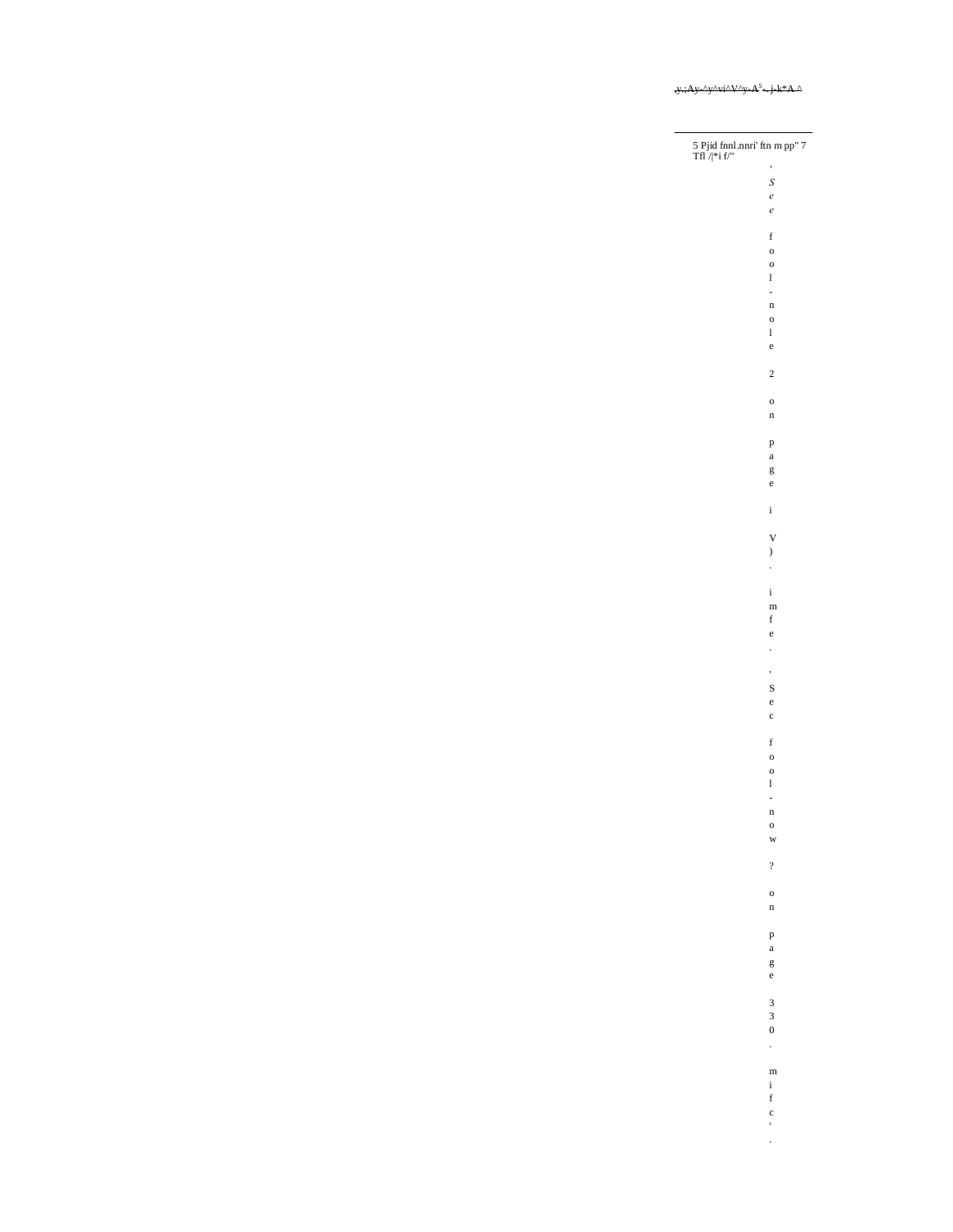*(Chapter III.*—*Functions of the Commissioner and flic Board.—Seer ions 28, 29.)*

'(f) creation of an Education Fund for the education of poor and meritorious boys and girls professing Islam reading in schools, colleges and vocational institutions recognised by the State Government;

 $(2)$  ihe functions of the Board shall include $\hat{0}$ 

- (i) in the absence of any directions by the wakif or any lawful authority, declaring whai proportion of the income or other property ofthe wakf shall be allocated to any particular object of the wakf;
- (ii) declaring in what manner any surplus incomc of awakr shall be utilised;
- (iii) constituting com mil tees, where ncccssary, for the administration of wakfs;
- (iv) exercising and performing such oihcr powers and duties as are expressly conferred or imposed on the Board or under this Act;
- (v) generally, advising the Commissioner in the exercise and ihe performance of his powers and duties under [his Act:

-Provided that no declaration under sub-clause (i) or subclause (ii) shall be made without giving lhc parlies affected an opportunity of being heard.

28. <sup>?</sup> [The Commissioner, the Deputy Commissioner and the Board] in exercising their powers under this Act in respect or any wakf shall act in conformity with the directions of the wakif, the purposes of the wakf and any usage or custom of the wakf sanctioned by the Islamic law <sup>J</sup>[aTid in general with the provisions of Muharnmedan law relating to wakf):

Provided that in furtherance of the object of lhc wakf or in lhc interest of the bcneficiarics of the Board may revise any provision in the wakf deed which has become inoperative or impossible of execution owing lo efflux of time or changed conditions  $5$ [so, however, that no such revision shall be made without giving the parties affected an opportunity of being heard].

29. The Board may, from time to time, authorize the Commissioner to exercise and perform, subject to the control of the Board, any of the powers and duties conferred or imposed on the Board by or under this Act.

'Sub-clause (f) wai, added bv s. l6U)(iii) of the Bengal Wakf (Amendment) Ael. 1973 (Wesl Bun. Act XIV or 1973). \*

: Thk proviso wjs added by s, 16(b*),ibid.*

'The words wilhin sqnan; brackets were substituted for the words "The Commissioner and Uie Board" by s. H(a). *ibid.*

'The words williinsquare brackets were inserted by s. 17(b). jZiii/

"The words wilhin .square brackets WCIE inserted hv v 17(cV *ibid*

The Commissioner ajid the Board lo carry QUI purposes of wakfs bul may revise inoperative p to visions.

Commissioner lo perform wnain functions authorized by the Board.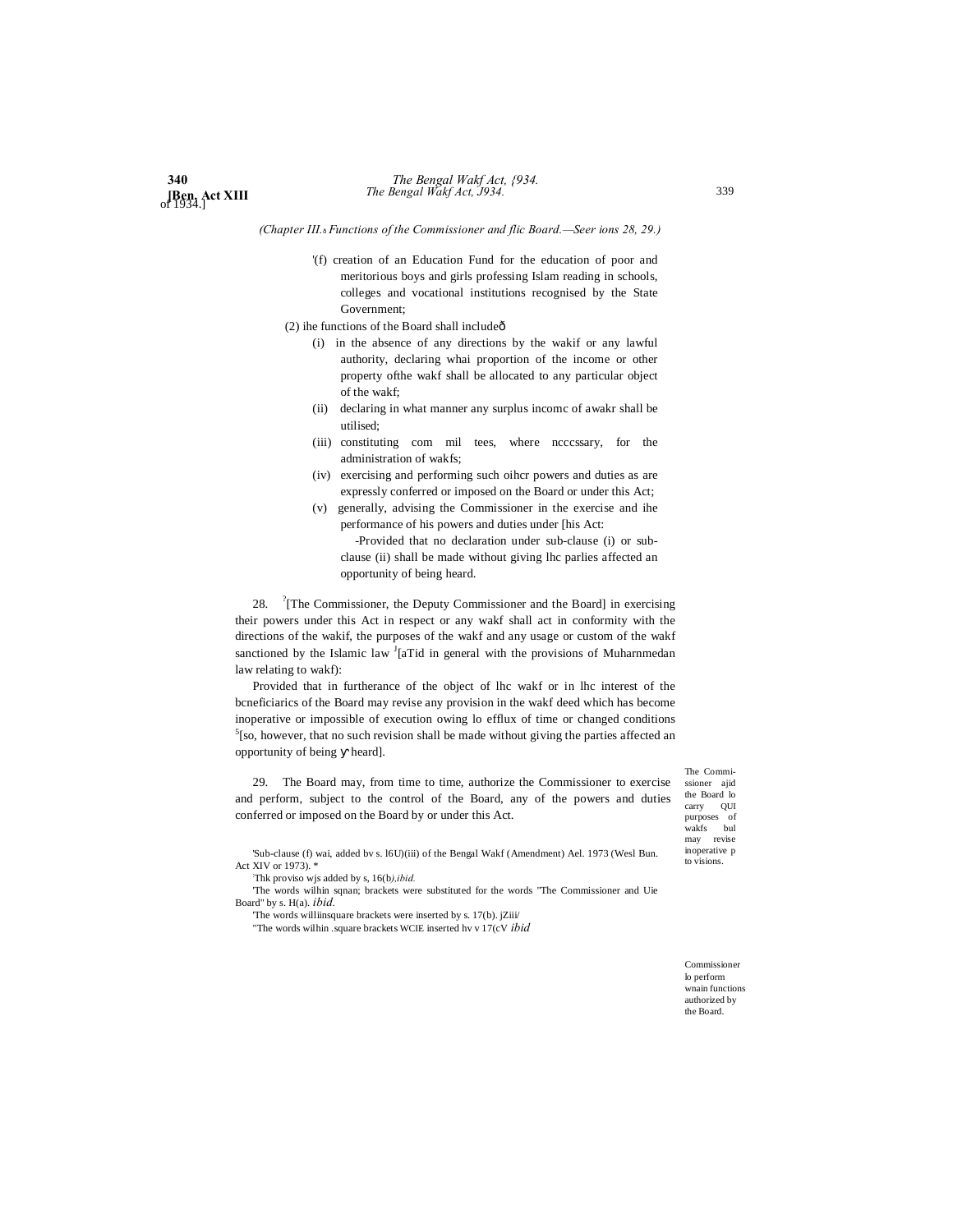#### *(Chapter III.—Functions of the Commissioner and the Board.—Sections 30-34.)*

30. Subject to any rules made by ihe '[Stale Government] in [his behalf, the Commissioner, wi[h [he approval of (he Board, may cxercisc all or any of the powers conferred on him by [his Ac[ through ihe Commissioners of lhc Divisions or the Collectors of ihe districts in which the wakf property conccmed is si[ua[ed or through any other person whom he may appoint for such purpose and may from rime lo lime delegate any of his powers lo such Commissioners, Colleciors or other persons as aforesaid and may a[ any [imc revoke such delegation.

31. The Commissioner may at any time consult the Board in regard to any matter connected with the discharge of his functions under [his Ac[,

32. In ihe case of a wakf-al-al-aulad, a beneficiary or any person entitled under the wakf deed to receive pecuniary nr oitier material benefits cither on his own account or on behalf of a religious or charitable institution, and in the ease of any other wakf, any person interested may make an application to [he Commissioner supported by an affidavit to institute an inquiry relating io ihe administration of a wakf or for lhc examination and audit of the account, of a wakf, and the Commissioner, on receipt of such application and (he prescribed fee, and on being satisfied from facts set forth in the affidavit [hat [here are reasonable grounds for believing that the affairs of the wakf are being mismanaged, shall take such action thereon as he thinks fit: .

Provided that an'application for the examination and audit of accounts shall noi be made in respect of accounts relating to a period more than three years prior lo the date of such application. r

Power (a summon witnesses and compel the production of documents.

33. For the purposes of any inquiry under this Act the Commissioner or any person authorized by him in this behalf shall have the power to summon and enforce lhc attendance or witnesses including [he parties interested and to compel the production of documents by [he same means, and, so far as may be, in [he same manner as is provided in the case or a Civil Court under the Code of Civil Procedure, 1908.

Act V of 1908.

Protection of wakrs-al-alautad if mismanaged,

period he subject

34. (1) If after an inquiry under section 32 ihe Commissioner is of opinion that lhc affairs of any wakf-al-al-aulad have been mismanaged lo such an extent as [o make ii desirable for the protection of the wakf properly or in the interest of the beneficiaries that the wakf should be subjected lo greater control and supervision, he may recommend lo the '[State Government] that such wakf shall for a specified

Exercise of powers through Commissioners of Divisions and Collectors.

Power of Commissioner to consult [he Board,

Application Tor inquiry or. audit of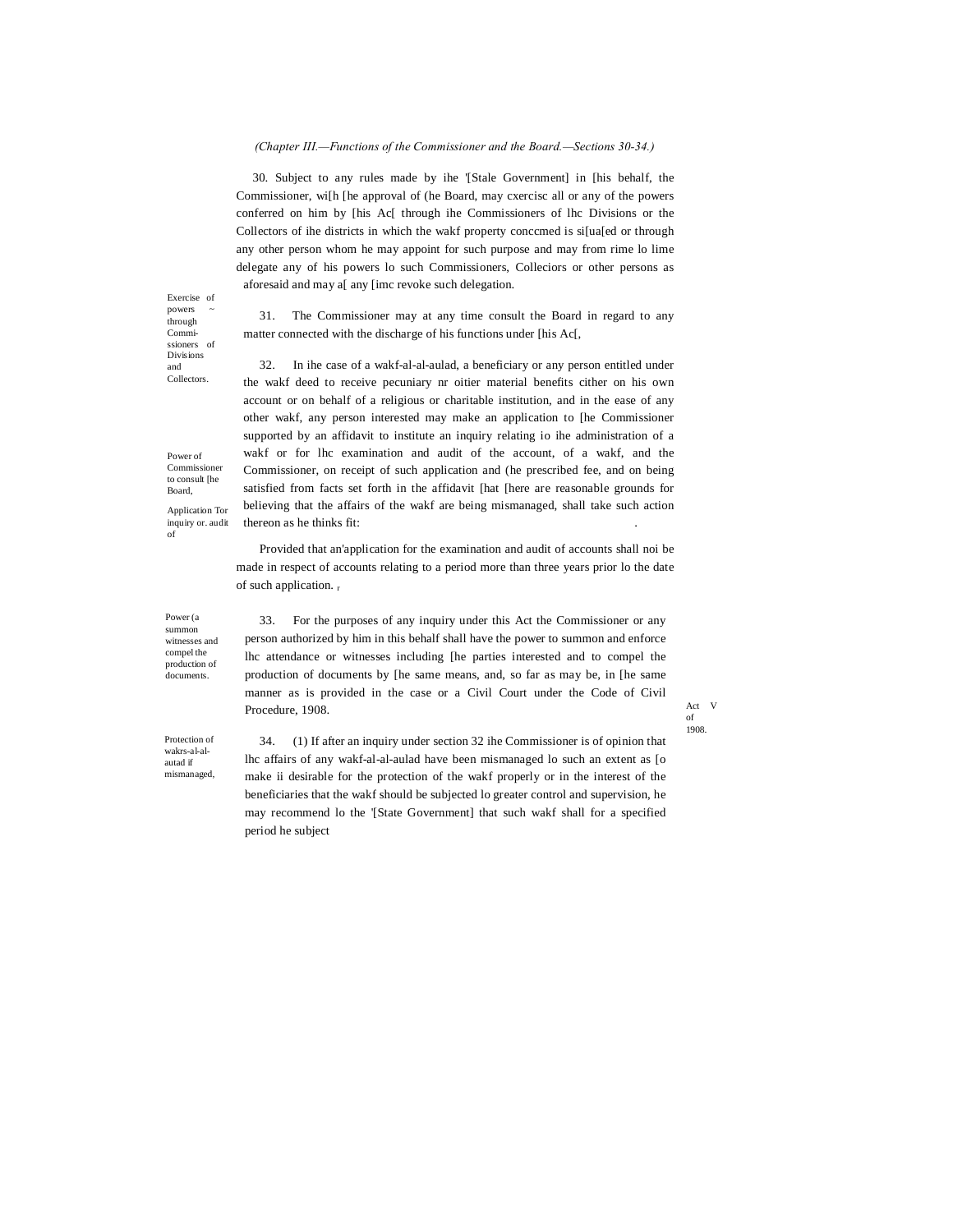# **342** *The Bengal Wakf Act. 1934.*

# *The Bengal Waki XIII. J 934.*  $\frac{341}{2}$

of 1934.]

#### *(Chapter HI.—Functions of the Commissioner and the Board.—Sections 35-37.)*

to (he provisions of this Acl which are applicable lo wakfs other than wakfs-al-alaulad.

j ■■...i..iL ILi.LLH.. . i i ' j . - . w . . V J - , L ' " >

(2) After considering any recommendation of ihe Commissioner under subsection (I), ihe '[State Government] may, if ii thinks fit, by nolificaiion in the *- [Official Gazene],* dircct thai for such period as may be specified therein ihe provisions of this Act which are applicable lo wakfs other than wakfs-al-al-aulad shall so far as possible apply to the wakf to which lhc recommendation relates and thereupon, notwithslanding anything contained in this Act, these provisions shall apply accordingly.

35. The Commissioner shall be bound to comply, as far as possible, with any request made by the <sup>Informal</sup> Board for the supply of any information or the production of any document relating to a wakf or for the summoning summoning of any witness whose attendance may be required:

> Provided that in the case of a wakf-al-al-aulad the information or document or the attendance of the witness is required for the due performance of any duty of ihe Board under this Acl in relation to such wakf-al-ai-aulad.

36. Notwithstanding anyiing contained in ihis Act the Commissioner shall have no power to require any information or documents in respect of a wakf from any stranger lo the wakf.

37. (1) Any mutwalli may apply by petition to tlie Commissioner for the opinion, advice or the Commissioner on any question affeciing ihe management or administration on any que\*lion management or administration of the wakf property and ihe Commissioner shall give his opinion, direction, as the case may be, thereon:

> Provided lhai the Commissioner, if he cannot suitably dispose of ihe question, may refer the mutwalli to the Court "f the District Judge having local jurisdiclion over the place where the wakf property or any part [hereof is situated or to any other Coun empowered in this behalf by the '[State Government] and if the mutwalli (hereafter applies by petition lo such Court, the Court shall give iis opinion, advice or direction in the manner provided in suh-sections (2) and (3).

In formal ion required by ihe Board.

| requisition                                                                     |              |     |
|---------------------------------------------------------------------------------|--------------|-----|
| tion lo                                                                         |              |     |
| Tram a                                                                          | direction oT |     |
| slrangcrlo<br>lhc wakf.                                                         | affecting    | the |
| of informa-<br>documents<br>Power<br>οf<br>mulwalJilo<br>apply Tor<br>dirwiions | advicc       | or  |
|                                                                                 |              |     |
|                                                                                 |              |     |
|                                                                                 |              |     |

Bono

.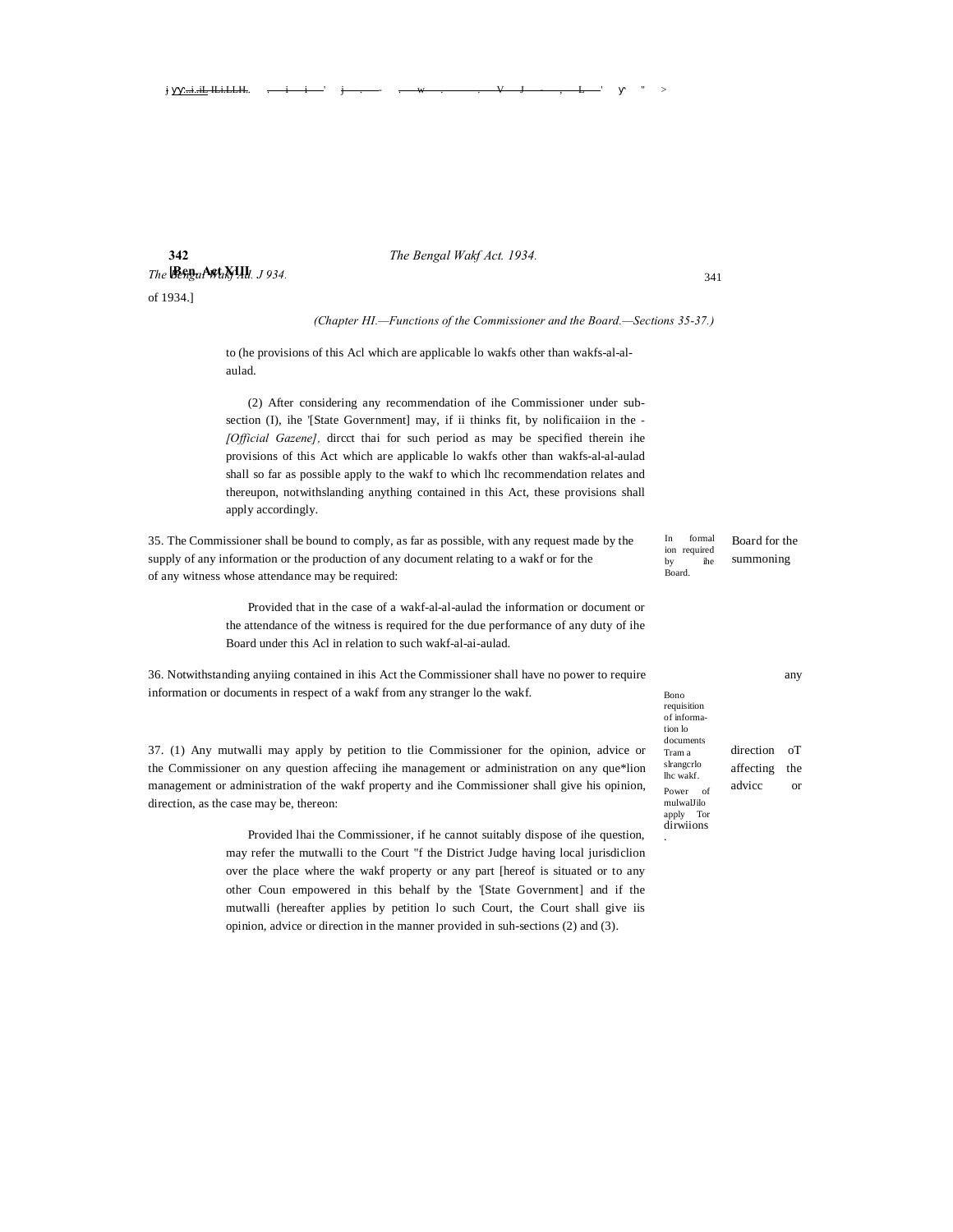#### *(Chapter III.—Functions of the Commissioner and the Board.—Sections 3S, 39.)*

(2) The Commissioner on receiving a petition under sab-section (1) may either give his opinion, advicc or direction thereon forthwith, or fix a date Tor the hearing of the petition, and may dircci a copy thereof, together with notice of the date so fixed, to be served on such of the persons interested in the wakf", or Lo be published for information, in such manner as he thinks fit.

(3) On any dale fixed under sub-section (2) or on any subsequent date to which Lhc hearing may be adjourned the Commissioner, before giving any opinion, advice or direction, shall afford a reasonable opportunity of being heard to all persons appearing in conncction with the petition.

(4) Every mutwalli acting upon or in accordance with the opinion, advice or direction given by the Commissioner or the Court, as the case may be, shall be deemed, so Car as his own responsibility is concerned, to have discharged his duties as a mutwalli in the matter in respect of which the petition was made: .

Provided that nothing herein contained shall indemnify any mutwalli for any act done in accordance with such opinion, "advicc or direction if such mutwalli has been guilty of any fraud or wilful concealment or misrepresentation in obtaining such opinion, advice or direction.

Creation or reserve fund.

38. (I) For the purpose of making provision for the payment of rent and of revenue, cess, rales and taxes due to the Government or lo anyjocal authority, for the discharge of the expenses of repairs of the wakf property and for the preservation of the wakf properly the Board may direct the creation and maintenance, in such manner as it may think Fit, of a reserve fund from Ihe income of a wakf other than a wakf-al-al-aulad.

(2) The Commissioner may, for the purposes referred to in subsection (1), at the request oT the majority of the beneficiaries of a wakf-al-al-aulad, direct the creation and maintenance, in such manner as he may think Tit, of a reserve fund from the income of such wakf.

*(Chapter lll.~ Funci inns of the Gomtnissionei' and the Board.—Sections 40-42.)*

Power lo pay dues in case or default by mutwalli.

'40. In ilie ease of any wakf of which there is no mulwalli or where [lie mulwalli is nol available, -[or ihe mutwalli appointed under any deed or instrument is nol ;i citizen of India} or lhc mutwalli is, in lhc opinion of ihe Board, nol capable of acting as such or where there appears lo ihe Board [o be an impediment to ilie appointment of a mutwalli, the Board may appoint Tor such period and on such conditions as it thinks fit a person lo aci as mulwalli:

^Provided that where [lie mutwalli appointed under any deed or instrument is not a citizen of India, [lie Board may appoint his nominee, if any, lo aci as mutwalli.

41. (I) The Board may appoint <sup>J</sup>[one or more official mutwallis on sucli [enns and conditions as the State Government may prescribe].

(2) Any intending wakf may, with ilie permission of ihe. Commissioner and subject to such conditions as to remuneration and other mailers as the Commissioner may fix, <sup>s</sup>[appoint an official mutwalli us ihe mutwalli of his wakf, and such official mulwalli] shall thereafter accept the office.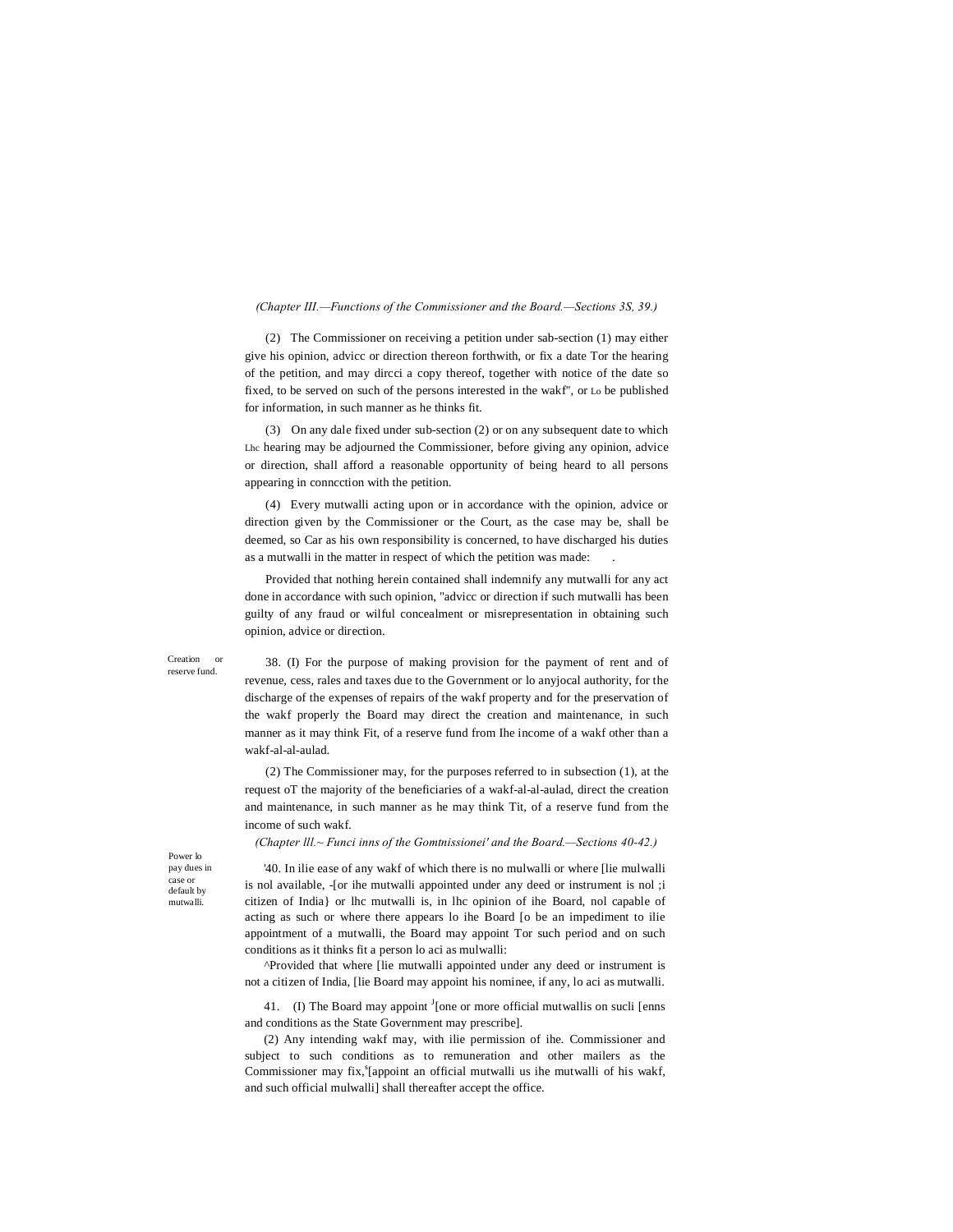# **344** *The Bengal Wakf Act. 1934. The Bengal Wakf Act, 1934.* 343

# **[Ben. Act XIII** of 1934.]

42. (1) The Commissioner may gram inspection and copies of proceedings or oilier records of ihe Board or thcCommissioner on payment of such fees as may be prescribed by ihe Board and subject to such conditions as he may determine. Copies shall be certified by the Commissioner, or by such officer as may be authorised in thai behalf by the Commissioner, in ihe manner provided, in section 76 of the Indian Evidence Act, 1872.

(2) Any person interested in a wakf other than a wakf-al-al-aulad shall be entitled, with the permission of the Commissioner, to inspect and obtain copies of such proceedings or other records relating io the wakf.

(3) In the case of a wakf-al-al-aulad a beneficiary shall be entitled, with the permission of the Commissioner, to inspect and obtain copies of such proceedings or other records relating to ihe wakf.

(4) In the ease of any other wakf, a stranger lo the wakf shall be entitled, with the permission of the Commissioner, lo inspect and obtain copies of such proceedings or other records relating io Ihe wakf:

Provided that ihe Commissioner shall not gram such permission without consulting the mulwalli of the wakf. - '

'Seciion 40 was subsliluled Tor Ihe original sccliun by s. IS of lhc Bengal Wakf (Amendment) Aci, 1973 (Wcsl Ben. Aci XIV of 1973).

'The words witJiin square bracked were inserted by s. 3(a) of Lhc Bengal Wakf (An>cndivtenl) Aci. 1975 (Wesi Ben. Ael XXII of 1975V

'This proviso was added by s. 3(b).ii>id.

The words wilhin squire brackels wen: subsliluled for Ihe words "an official mulwalli" by s.  $4(a)$ , *ibid.*

The word": wilhin square brackels were subsliluled for (he wards "appoint ihe official TniTrwnlli ni The  $r, f$  Wis wnl-f iT, rl chr- nrfrf-pnl mm, ^n>" r,f Wis wnl-f iT,rl chr- nrfrf-pnl mm,, ^n>"

Ins pec lion of records and fininlof copies

Appointment of official mulwalli.

Power to , appoint a mulwalli in certain

loft872.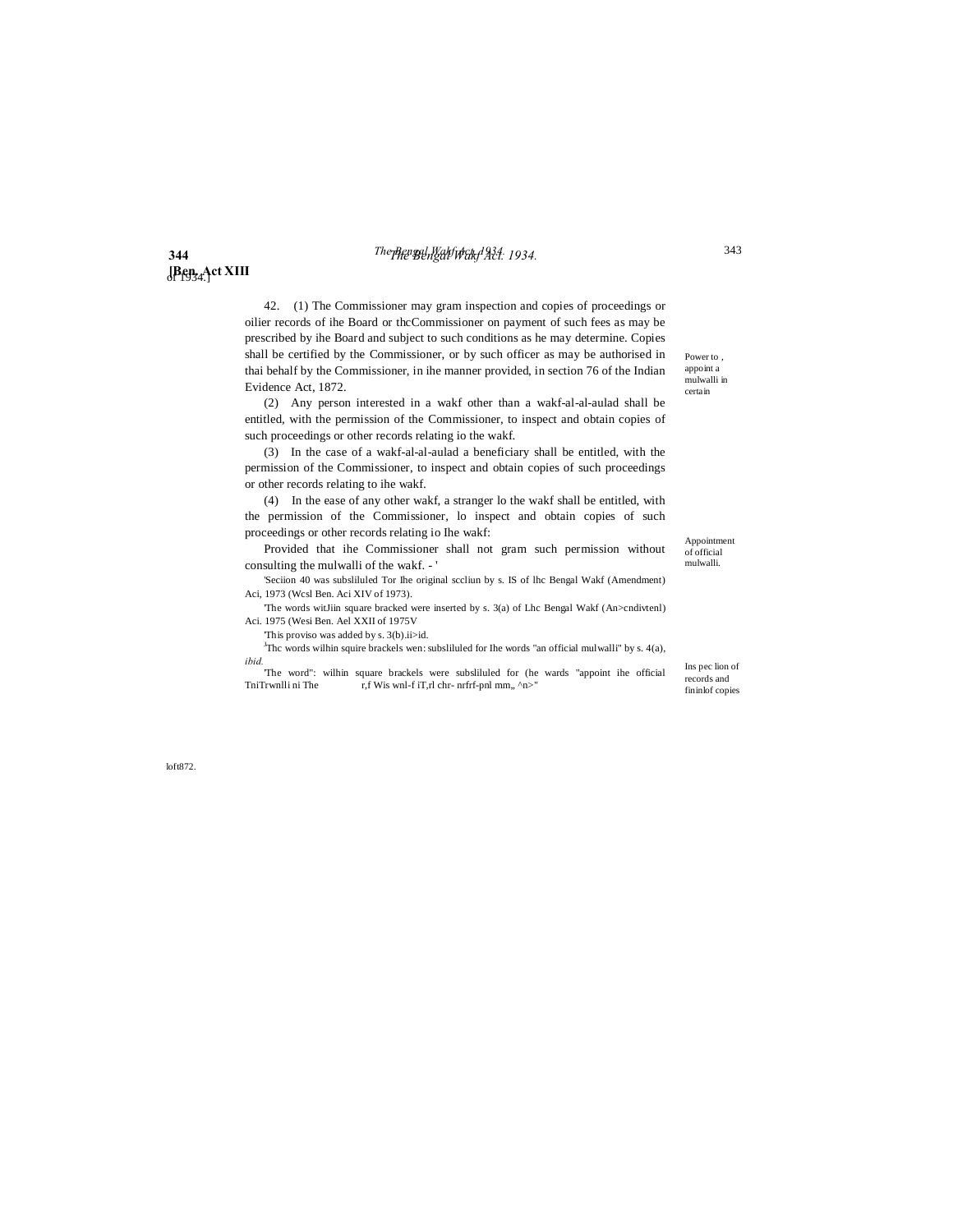[Ben. Act XIII

XVIllof 1879.

# **32S** *The Bengal Wakf Act, 1934. (Chapter HI,—Functions of the Commissioner and she Board,— Sections 43, 43A.—Chapter IV.—Enrolment of wakfs.—-Section 44.)*

any acl is required or ordered to be done by or under Ihis Act:

any act which is required or ordered to be done by ihe Board.

detention, trial and punishment of such touts.

43. The Commissioner may, from time to lime, extend the time wilhin which

Provided Ihat the Board may, from time lo time, extend the time for the doing of

'43A. (1) The provision of section 36 of the Legal Practitioners Act, 1879, shall, subject to the provisions of this section, be applicable, so far as may be, to the framing and publication of a list of touts, 10 the exclusion of louts included in lhc list from ihe prccincts of the office of ihe Commissioner and lo the arrest,

Ext^nsign of lime for" performance of acl.

Application or sec lion 36 ofAclXVJIl of L £79 lo louts in Office of thcCommis-

(2) The Commissioner shall, for the purposes of the said scction 36, be deemed lo be a Civil Court and an authority referred to in subsection (1) of that seclion.

(3) For the purposes of this seclion "lout" has the same meaning as in seclion 3 of ihe Legal Practitioners Aci, 1879.

#### **CHAPTER IV Enrolment of wakfs.**

44. (1) All wakfs existing at or created after ihe commencement of [his Acl shall be enirolled ai the office of the Commissioner.

(2) Application for enrolment shall be made by the mutwalli:

Provided that any person interested may apply for such enrolment.

(3) An application for enrolment shall be made in such form and manner and at .such place as the Commissioner may prescribe and shall contain the following particulars so far as possible: $\hat{o}$ 

- (a) a description of lhc wakf properties sufficient for the identification thereof;
- (b) the gross annual income frum such properties;
- (c) the amount of the Government revenue and ccsses, and of all rents and taxes annually payable in respect of the wakf properties;
- (d) an estimate of expenses annually incurred in the realisation of the income of the wakf properties based on such details as arc available;
- (e) the amount sei apart under the wakf for—
	- (i) the salary of the mutwalli and allowances u> individuals;
	- (ii) purely religious purposes;

(iiij charitable purposes; and (iv) any olher purposes;

(f) any olher particulars prescribed by the Commissioner. <11A wrw marled ^>v s 16 of ihe Brnpaf Toutc Acl, 1942 fH\*rn Act V of 19\*12).

344

Enrolment of wakfs.

- 
-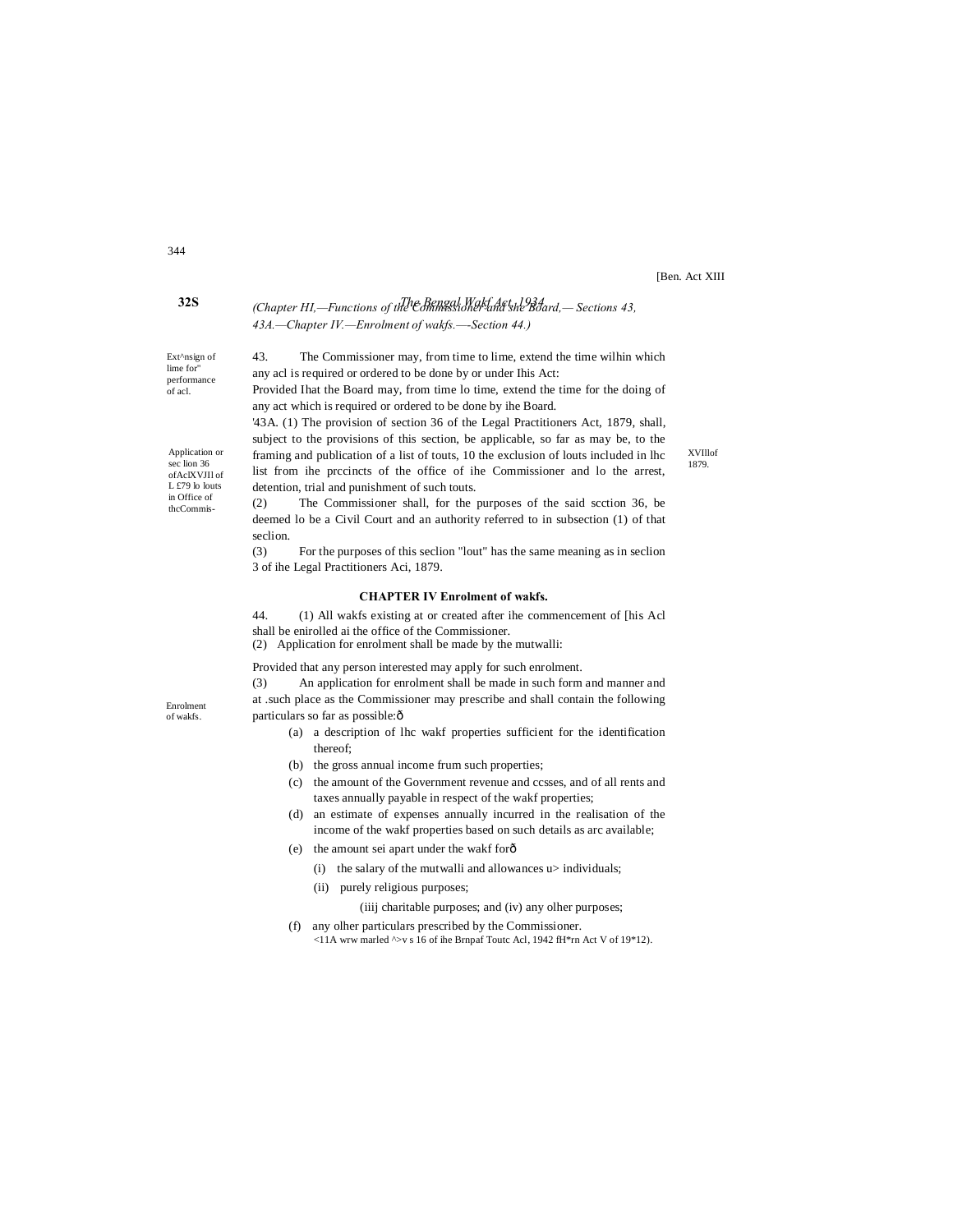**of 1934.]**

#### *(Chapter IV.-—Enrolment of wakfs.—Section 45.)*

(4) **Every such application shall be accompanied by a copy of [he wakf deed or if no such deed has been executed or a copy thereof cannot be obtained, shall contain full particulars, as far as they are known to the applicant, of the origin, nature and objects of the wakf. .**

(5) On receipt of an application for enrolment, the Commissioner may before enrolling the wakf make such inquiries as he thinks fit in respect of the genuineness and validity of the application and the correctness of any particulars therein and when the application is made by any person other than the person administering the wakf properly the Commissioner shall, before enrolling the wakf, give notice of the application to the person administering the wakf property and shall hear him ir he desires to be heard.

(6) In the case of wakfs created before the date on which this section comes into forcc application for enrolment shall be made within six months from that date and in the case of wakfs created after that date wilhin six months from the date of the creation of the wakf;

Provided that in the case of a testamentary wakf application for enrolment shall be made within six months from the date on which this section comes into force or from the date of the death of the testator, whichever event happens last.

(7) Every application made under sub-section (2) shall be written in the English or Bengali language, and shall be signed and verified by the applicant in the manner provided in the Code of Civil Procedure, 1908, for the signing and verification of pleadings.

Act V or **1908.**

If the applicant omits or refuses on notice to sign or verify the application, a noie lo thai effect shall be made in the register maintained under section 45.

#### Regis li\*r of wakfs.

45. The Commissioner shall maintain a register of wakfs which shall contain in respect of each wakf copies of the wakf deeds and the following particulars: ô (a) the class or ihe wakf;

- 
- (b) the name of the mutwalli;
- (c) the rule of succession to the office of mulwalli under the wakf deed or by custom and usage;
- (d) particulars of all wakf properties and all title deeds and documents relating thereto;
- (c) particulars of the scheme of administration and the scale of

expenditure al the time of enrolment; and

(0 such other particulars as the Commissioner may prescribe.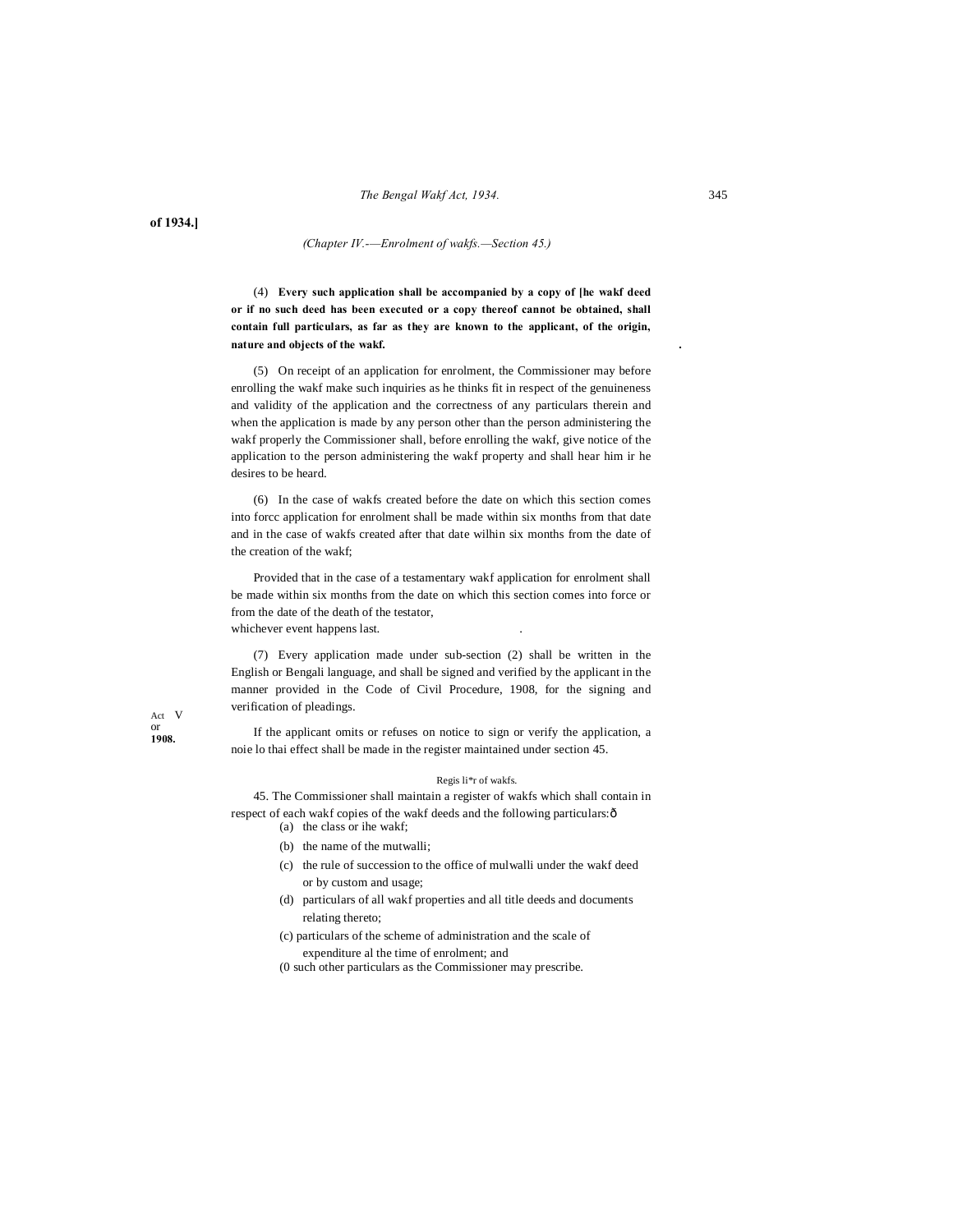#### **346** *The Bengal Wakf Aci, 1934,*

#### **(Ben. Act XIII**

#### *(Chapier IV.—Enrolment of wakfs.—Sections 46-47.- Chapler V.—Wakf Accounts.—Section 48J*

46. The Commissioner on his own motion or on the petition of any person interested vended in ihe manner referred to io sub-section (7) of section 4 4 may dircct a mulwalli to apply for the enrolment of" a wakf or to supply any information regarding a wakf or may himself col led such information and may cnusc any wakf to be enrolled i>r may at any time amend the register of wakfs.

'46A. Any question whether a particular property is wakf" property or not or whether a wakf is wakf-al-al-aulad or not shall be dccided by the Commissioner whose decision, unless revoked or modified by a competent Court, shall be final, and any decision of any such question made before or after the commencement of lhc Bengal Wakf (Amendment) Act, 1935, by a person appointed by (lie j [Slatc Government] under sub-section (I) of seciion 2 of this Act shall be deemed to have been made by the Commissioner under ihis scction,

Ben. Aci VI of 1936. 47. (1) In the case of any change in the management of an enrolled wakf due to the death or retirement or removal,of the mutwalli, the incoming mutwalli shall forthwith, and any other person may, notify the change to ihe Commissioner. .

(2) In the case of any other change in any of the particulars mentioned in section 44, the mulwalli shall wilhin -'[lhree months] from the occurrence of the change notify such change to lhc Commissioner,

# **CHAPTER V Wakf Accounts.**

48. (a) Before the fifteenth day of July next following ihe date on which the application referred .to in scction 44 has been made and thereafter before the fifteenth day or July in every year, every mutwalli of a wakf other than a wakf-al-al-aulad shall prepare and furnish to the Commissioner a full and true statement of accounts, in such form.and language and containing such particulars as may be prescribed by the Board of all monies received or expended by the mulwalli on behalf of the wakf during the period of twelve months ending on the thirty-first day of March or on the last day of the Bengali year, or, as lhc case may be, during that portion of the said period during which the provisions of this Act have been applicable to lhc wakf.

- (b) Such statement shall also contain the following particulars- $\hat{o}$  (i) any change which may have taken place since the application for enrolment or sincc the submission of the last annual statement, as the ease may he, in the extent, nature or quality of the wakf properties, including any transfer or transaction affcciing such properties;
- 'S\_-Liion 16A was inserted by scclionloTlhe Bengal Wnkf (Amendment) Aci, 19.15 {Ben. Aci IV of 19.16). *: See* fool-nole 2 on page 130. *nine.*

'The wnrds wilhin square brackets were subsliluled for the words-"six ir-onlhs" by s, 19 of ihe Bengal Wakf (Amendment) Act, 1973 IWesi Hen, Aci XIV of 1973.)

 $cause \triangle$ enrolment of w.ikfand[o amend register

Power io

Decision if a property is wakf prppeny or a \\ .1 k11^ wakral-al-aulad.

Notification ofchruigcsin enrolled wakfs.

Submission of accounts of wakfs.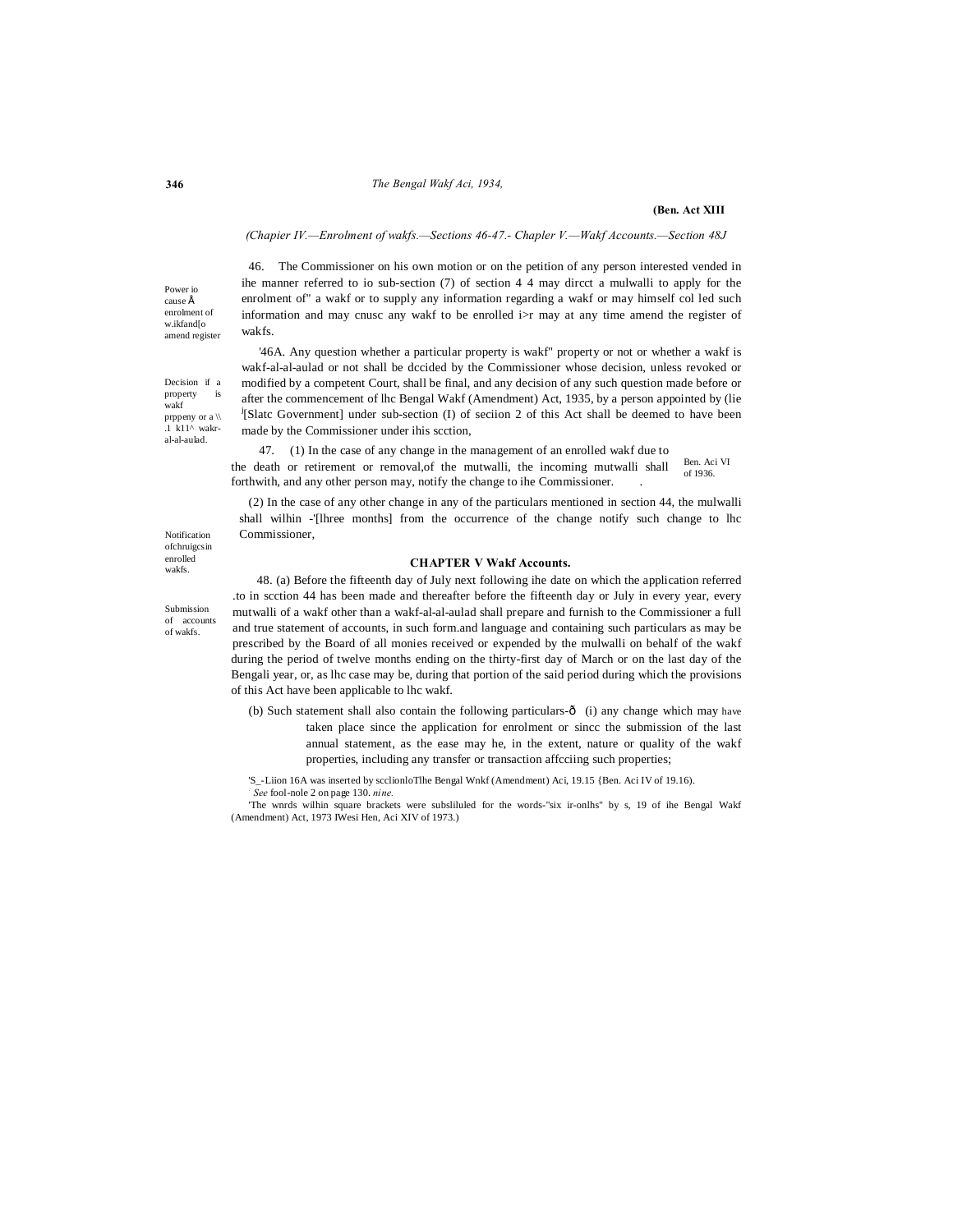*(Chapter V.—Wakf accounts.—Sections 49-5 L)*

- (ii) ihe amount of liabilities, if any, of the wakf on account of outgoings sucli as renl, revenue, ccsscs, rales, taxes, salaries,
- , and allowances, and on accouni of all oilier mailers;
- (iii) any oilier particulars which the Board may require.

49. (I) The accounts of wakfs submitted to the Commissioner under scclion 48 shall be audited and examined annually or at such oilier inlervals as ihe Board may determine by an auditor appointed by ihe Board.

The Bengal WakPrtondB3inat ihe accounts of wakfs of which the annual incomc cxceeds five thousand rupees **of 1934.]** shall be audited by auditors appointed by the Siaic Government,

> (2) The auditor may, by written notice, require ihe produclion before him of any document, or require (he attendance before him of any person responsible Tor ihe preparation of the accouni, to enable ihe auditor to obtain sucli information as he may consider necessary for ihe proper conduct of his audit.

(3) After completing ihe audit, the auditor shall submit a report to the Commissioner:

Provided that the auditor may submil in *interim* report ai any lime if he iliinks fit.

(4) The report of ihe auditor shall among other things specify all cases of irregular, illegal or improper expenditure or of failure to recover money or other property caused by neglcci or misconduct and any olher mailer which the auditor considers it necessary to report. The report shall also contain the name of any person who, in the opinion of the auditor, is responsible for such expenditure or failure and lhc auditor shall in every such case certify ihe amount of such expenditure or loss as due from such person,

(5) The cosi of ihe audit of ilie accounts of a wakf shall be paid from ihe Wakf Fund : [and ihe cost of audit of the accounts or a wakf by auditors appointed by the Slate Government shall be paid by ihe Estate conccrned].

Commissi - 50. The Commissioner shall examine the auditor's report and may call for the explanation or any person in regard to any mailer mentioned therein, and shall pass such order;; on the report as he thinks fit,

oner to pass orders on auditor's report. Sums

51. (I) Every sum certified lo he due from any person by an auditor in his report under seclion 49 unless such certificate is modified or cancelled by the Commissioner by an order made under scclion 50, and

certified due recoverable aspuhtie demands.

'This proviso was added lo sub-section (1) or seclion -19 by s. 20(a) or (he Bengal Wakf (Amendment) Acl. 197.1 {Wesl Ben Acl XIV or 1973),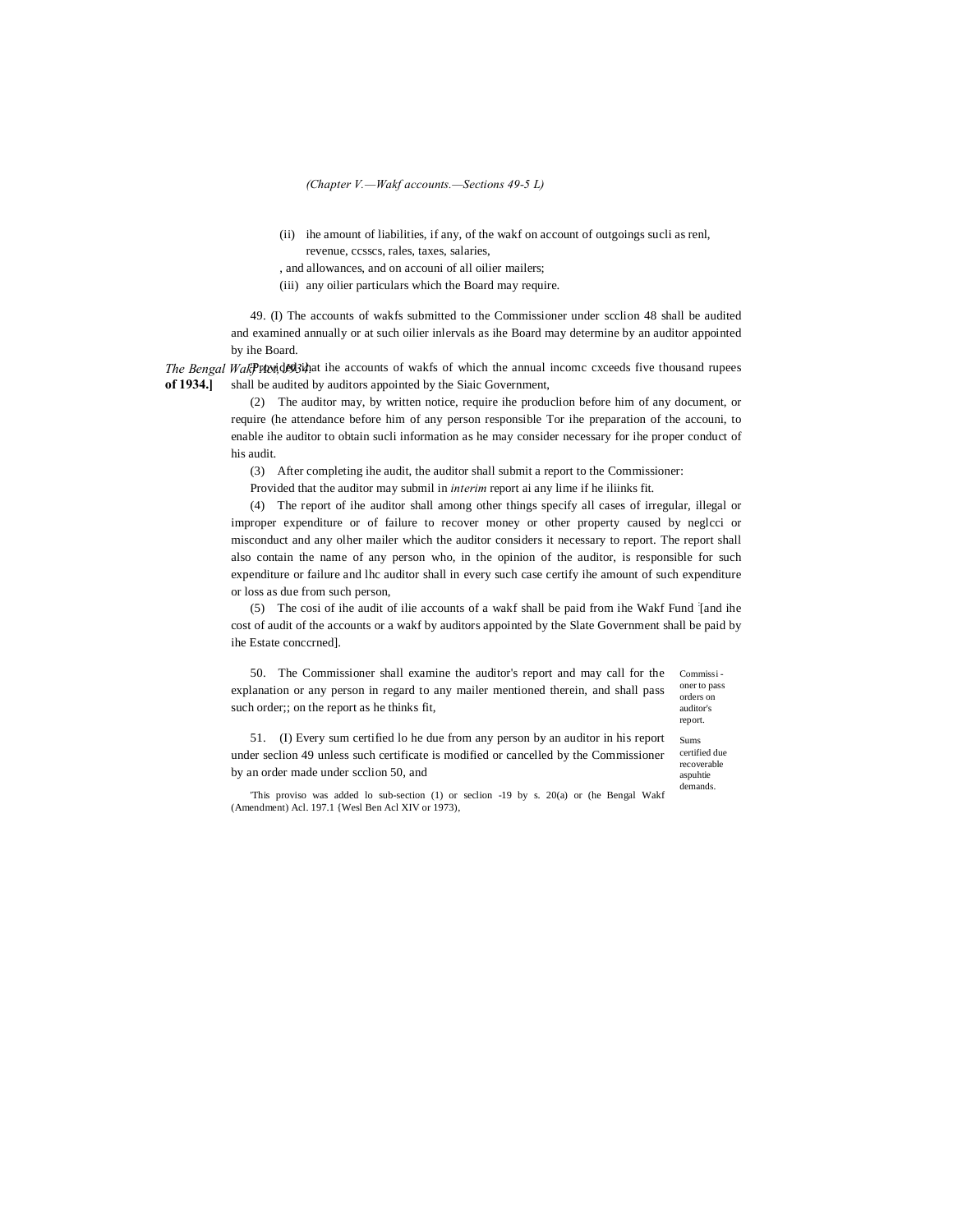

*The Bengal Wakf Act, J934.* **of 1934.]**

-The wotdi wilhin square braekeLs were added by s. 20(b). *ibid.*

Audiluf account of wakft.

347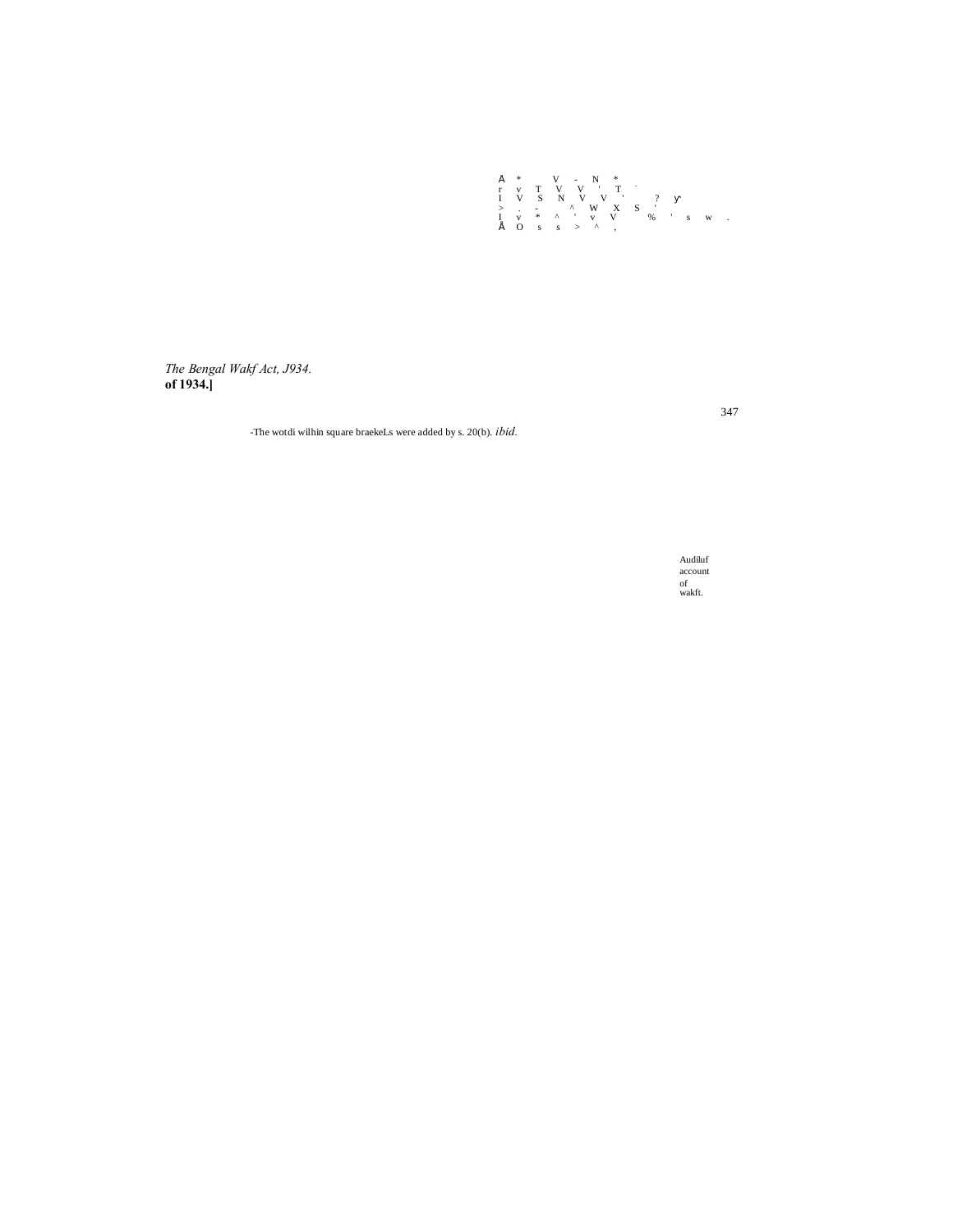[Ben. Act **XIII**

# **32S** *The Bengal Wakf Act, 1934. (Chapter VI.—Statements of Wakfs-al-al-aulad.—Section 52.— Chapter VII.—Transfer of wakf property.—Section 53.)*

-

every sum due on a modified certificate shall be paid by such person within sixty days after ihe service of a demand for the same issued by the Commissioner.

(2) If such payment is not made in accordance with the provisions of subsection (1) the sum payable shall be recoverable as a public demand.

#### CHAPTER VI

### **Statements of Wakfs-al-al-aulad.**

Sialemenlsof wakfe-al-alaulad,

52. (I) Before the 15th day of July next following the day on which the application referred to under seclion 44 has been made and thereafter before the 15lh day of July every year, every mutwalli of a wakf-al-al- aulad shall prepare and furnish to the Commissioner a true statement in respcct of the period of twelve months ending on the thirty-first day of March or on the last day of Lhc Bengali year, or, as the case may be, in respect of that portion of the said period during which the provisions of this Act have been applicable Lo the wakf, containing the following particulars: ô

- (i) the gross income from the wakf properties;
	- (ii) the amount of the Government revenue and cesses and of all rents and taxes paid in respect of the wakf properties;
	- (iii) the expenses incurred in the realization of the incomc of the wakf properties;
	- (iv) Hie amount paid under the wakf for—
		- (a) the salary of the mutwalli and allowances lo individuals;
		- (b) purely religious purposes;
		- (c) charitablc purposes; and
		- (d) any other purposes,
- (2) If the Commissioner has reason to doubt the accuracy of the

statement submitted under sub-section (1) he may after examining the statement call for **the** explanation of any person in regard to sucli statement and shall pass such orders on such statement as he thinks fit.

#### CHAPTER VII

#### **Transfer of Wakf Property,**

'S3. (1) Except as provided in sub-section (2), no transfer or agreement for transTcr of any immovable property of a wakf by way of sale, gift, mortgage or exchange or by way of lease or tenancy of any kind shall be made without the previous sanction of the Board and any such transfer or agreement for such transfer, if effected without the prior sanction of the Board, shall be void and the Board shall, while according such sanction, satisfy itself that such transfer or agreement for transfer is for legal necessity.

Bar to transfer immovable property of wakf,

#### *The Bengal Wakf Act, 1934.* 349

#### *( Chapter VII.*—*Transfer of wakf properly.—Section 53A.)*

(2) Where such transfer or agreement for transfer is made under an express power conferred by lhc wakf deed, l he previous .sanction of the Board shall not be necessary, bui a notice of the proposed transfer in such form and containing such particulars as may be prescribed by the Board shall be sent by the mutwalli io the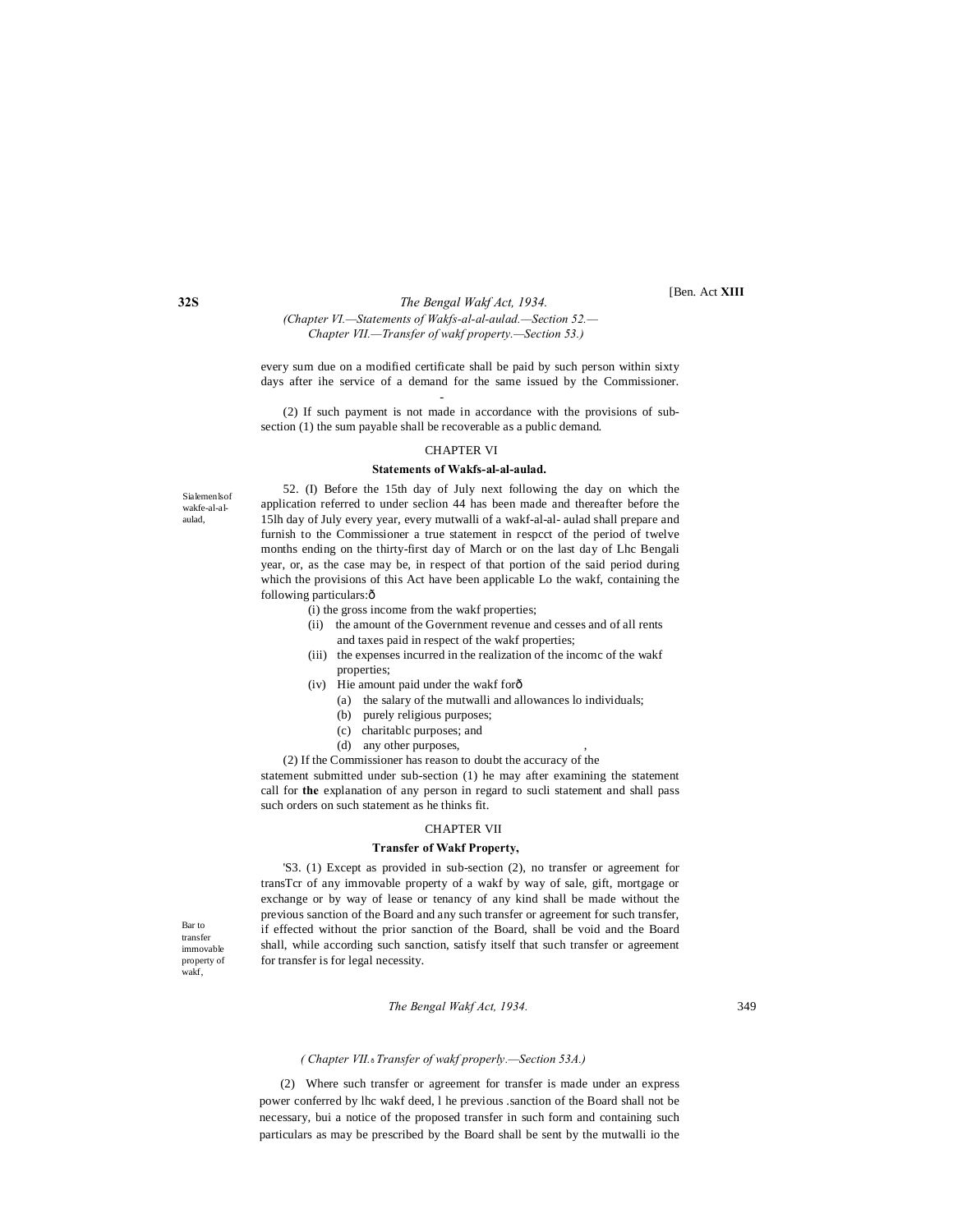Commissioner one month before the transfer is made.

**of 1934.]**

(3) If a mutwalli or a member of a committee consituicd for [he administration or wakf or a person interested in a wakf or any other person contravenes the provisions of sub-scction (1) ei ther as a transferor or as a transferee or as a party to an agreement Tor transfer, he shall be punishable with imprisonment for a term which may extend to six months,

or with fine which may extend to five thousand rupees, or with both.

(4) Notwithstanding anything contained in the Code of Criminal Procedure, 1973, the fine imposed under sub-section (3), when realised,

shall be credited to the Wakf Fund.

'53A. (I) The Bouid may enquire into any case of transfer made Enquiry in io before the commencement of the Bengal Wakf (Amendment) Aci, 1975, JJauJj! by a mutwalli of any immovable property of a wakf by way of lease or tenancy of any kind, where previous sanction to such transfer either of the Commissioner or of the Board was not necessary, iT it appears to the Board that there are *prima facie* reasons for believing that such transfer was not *bona fide:*

Provided that no such enquiry shall be made in respect of a transfer made under an express power conferred by the wakf deed.

(2) If after such enquiry the Board finds that such transfer was nol *bona fide,* it shall make an order to that effect and thereupon the transfer shall, notwithstanding anything to the contrary contained in any other law fur the lime being in force or in any contract, deed or instrument,

stand cancelled as from the date on which such transfer was made or purported to have been made:

Provided that subject to such cancellation nothing in this sub-section shall be deemed to affect any rights which the transferor or the transferee may otherwise have against each other.

(3) In case of cancel I at ion of transfer under sub-section (2). the Board may, by order, dircct ilie transferee or any other person in actual possession of the wakf properly In deliver possession of the said properly to the Board or to any officer thereof duly authorised by the Board in this behalf or to any person or committee appointed by the Board and such order «r the Board shall be deemed to be a decree of a Civil Court and shall be cxecuied by ihe compcieni Civil Court as if it had passed the decree:

Sue lion 53 A was inserted hy s. 6 of lhc Bengal Wakf (AineraJmenl) Aci, 1975 (Wcs I Ben. An xxrinfum^

2 of*\91A.*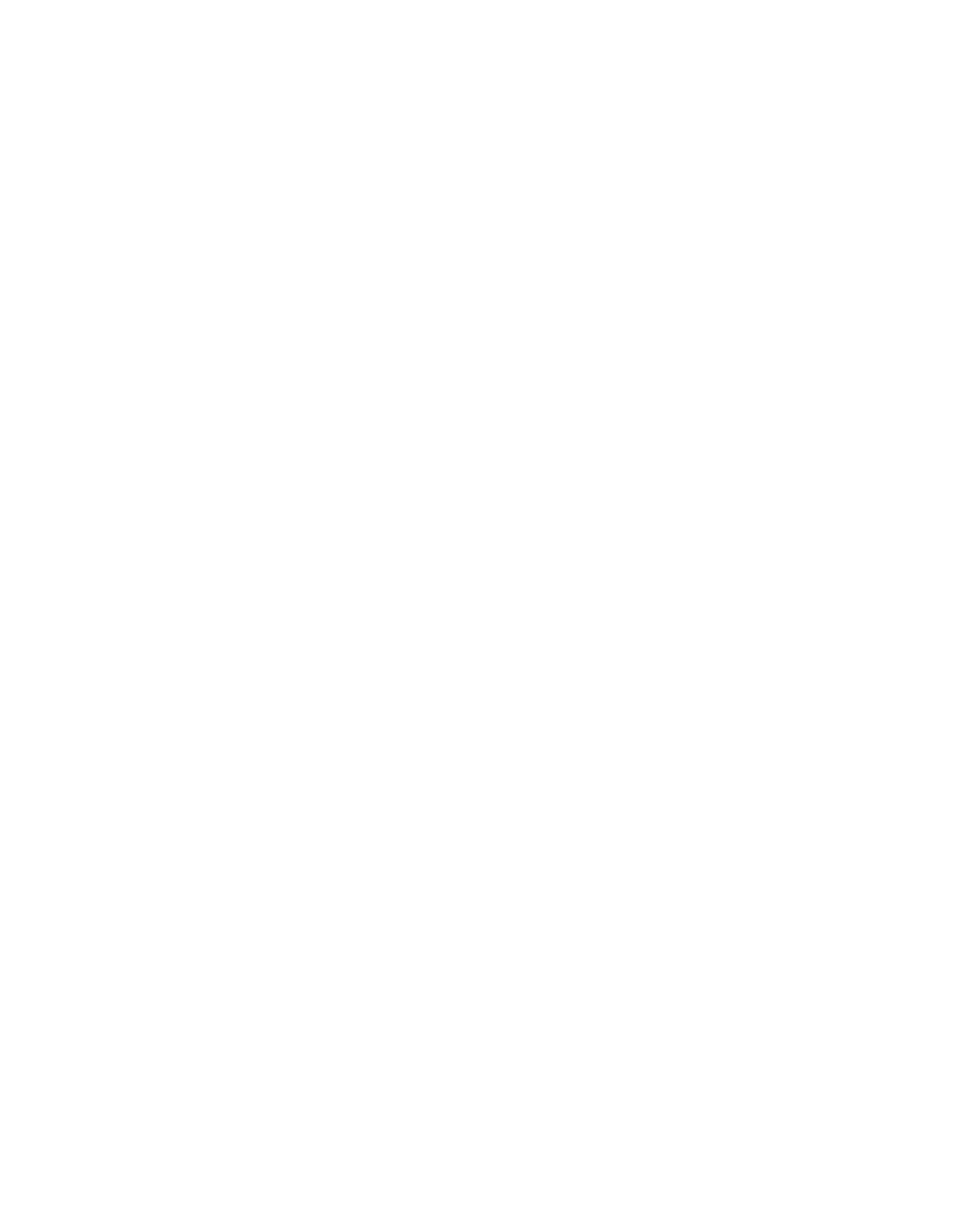# 350 *The Bengal Wakf Aci, 1934.*

**[Ben. Act XIII |**

|   |                                                                                                                                                                                                    | $\Gamma/$    |
|---|----------------------------------------------------------------------------------------------------------------------------------------------------------------------------------------------------|--------------|
| š | Provided that He mulwalli may, after such cancellation of the lease                                                                                                                                | ÷i.          |
|   | or tenancy, as lhc case may be, be permitted by the Board lo grant Ircsii                                                                                                                          | $\mathbf{r}$ |
|   | lease or tenancy on such terms and conditions as may be settled by ihe Board.                                                                                                                      | ÷.           |
|   | (4) IT after such enquiry ihe Board finds thai the transfer was <i>bona fide</i> , it                                                                                                              |              |
|   | shall make an order lu that effect and thereupon the consequences ensuing from                                                                                                                     |              |
|   | such transfer shall remain undisturbed, if otherwise valid.                                                                                                                                        |              |
|   | (5) The procedure to be followed io such enquiry shall be such as may be                                                                                                                           |              |
|   | presented by the State Government by rules made under this Act:                                                                                                                                    |              |
|   | Provided that'ô                                                                                                                                                                                    |              |
|   | (a) no order shall be made in an enquiry under this section except after                                                                                                                           |              |
|   | giving lhc transferor and the transferee ari opportunity of being                                                                                                                                  |              |
|   | heard;                                                                                                                                                                                             | ÷            |
|   | (b) in conducting such enquiry the Board shall have all the                                                                                                                                        | Ť.           |
|   | powers of a Civil Court for the purposes of taking evidence,                                                                                                                                       | $\mathbf{I}$ |
|   | administering oaths, enforcing the attendance of witnesses and                                                                                                                                     |              |
|   | compelling the production, or documents and shall be deemed to be a                                                                                                                                |              |
|   | Civil Court within the meaning of sections 345 and 346 of the Code                                                                                                                                 |              |
|   | of Criminal Procedure, 1973. 2 of iy?-i.                                                                                                                                                           |              |
|   | (6) Any person aggrieved by lhc order of the Board under sub-section                                                                                                                               |              |
|   | $J(2)$ or sub-section (3) may prefer an appeal will in sixty days from the date $c > r$ the order                                                                                                  |              |
|   | before such officer of the Slate Government and in such manner as may be prescribed by the Stale                                                                                                   |              |
|   | Government by rules made under this Act, and the decision of such officer on such appeal shall be final                                                                                            |              |
|   | and shall not be questioned in any court of law.                                                                                                                                                   |              |
|   | (7) In this section a transfer shall be deemed to be not <i>bona fide</i> if it                                                                                                                    |              |
|   | is Tound to have been made against the interests or the wakT estate by reason of the<br>consideration of such transfer having been settled at a value less than ihe market value prevailing at the |              |
|   | time of such transfer by more lhan twenty per cent.                                                                                                                                                |              |
|   |                                                                                                                                                                                                    |              |

a wakf, and ihe Board may, after making such inquiry and giving notice to such persons in suclt manner as il thinks fit and hearing them ir they desire to be beard, accord the sanction applied Tor on such terms and conditions as it may, in its discretion, impose;

Provided that no such sanction shall be accorded unless il is supported by a majority of nol less than two-thirds of the members oT the Board present and when the Board bas been superseded, by both the Administrator and the Commissioner.

*'Sec* fiioi-jiolc 1 on p;ige *J-iK.uulc,*

jxwer (o gtnm ^nuion (o transfer.

Board s

 <sup>6</sup> TTie ivonls wilhin square brackets were subsliluled for the words "ihe dale ofllu transfer" bys. 7 of ihe Bengal WaknAmendmenl) Act, 1075 (Wesl Ben. AetXXll of 1975).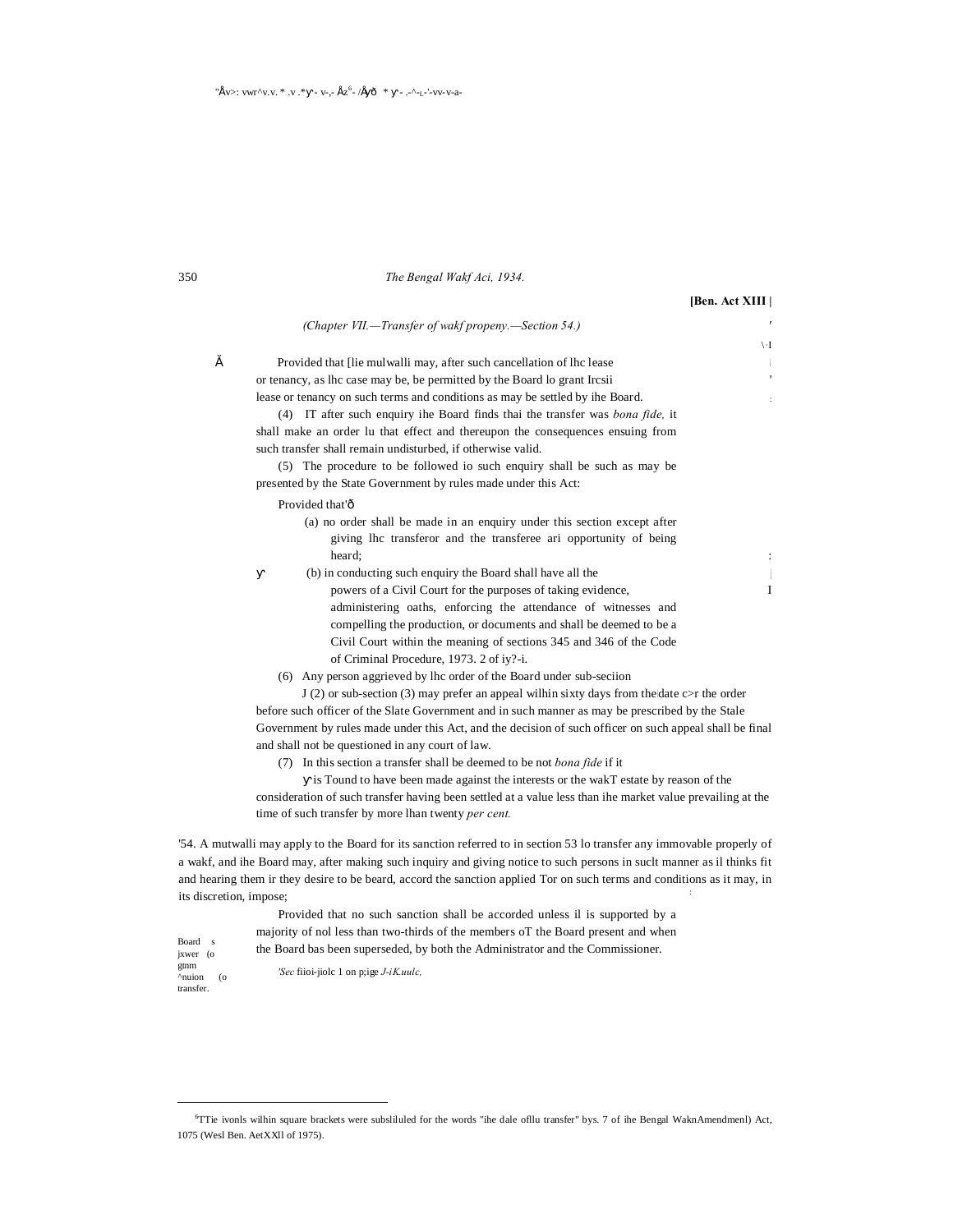#### *The Bengal Wakf* Acl, *1934.*

**of 1934.]**

#### *f Chapter VJ1.—Transfer of wakf properly.—Section 54A.)*

'54A. (I) Notwithstanding anything lo the contrary contained in any other law for ihe lime being in force, if any immovable property of a wakf entered as such in the register of wakfs maintained under section *45* ii transferred after ihe commencement of the Bengal Wakf (Amendment) Acl, 1973, without the previous sanction of the Board in contravention of the provisions of seclion 53, Lhc Board may, on the application of any person interested in lhc wakf or of its own molion, after holding an inquiry in such manner as may be prescribed, make an order against the person in possession of such property directing him to deliver possession of such property to the Board, and send the order for execution to the Collector within whose jurisdiction such properly is situated:

Recovery of wakf pmpeny transferred in contravention of seclion 53.

Provided thai no order shall be made under this sub-sectionô

- (a) exccpl after giving the transferor and the transferee, and any other person in possession of such property, an opportunity of being heard, or
- (b) lifter mori2 than twelve years from -[the date of the Board's knowledge of the transfer].

(2) As soon as may be after an order is made under sub-section (I), the Board shall cause a copy of the order to be served on every person referred to in clause (a) of the proviso to thai sub-section in such manner as may be prescribed.

(3) On rcceipt of an order under sub-section (I), Ihe Collector shall issue a notice requiring the person against whom the order has been made to deliver [he properly lo which the order relates to the Board within n period of thirty days from lhc date of the service iif the notice.

- (4) Every noiicc issued under sub-scctiott (3) shall he served $\delta$ 
	- (a) by giving or tendering lhc notice or by sending ii by regisiered posl lo the person for whom ii is intended: or
	- (b) tf such person cannot be found, by affixing the notice on some conspicuous pan of his last-known place of abode or business, or by giving or tendering lhc noiicc to some atluli male member or servant of his family or by causing it lo be affixed on some conspicuous part of the property to which ii relates:

Provided thai where the person on whom the noiice is to be served is a minor, service upon his guardian shall be deemed to be scrvice upon ihe minor.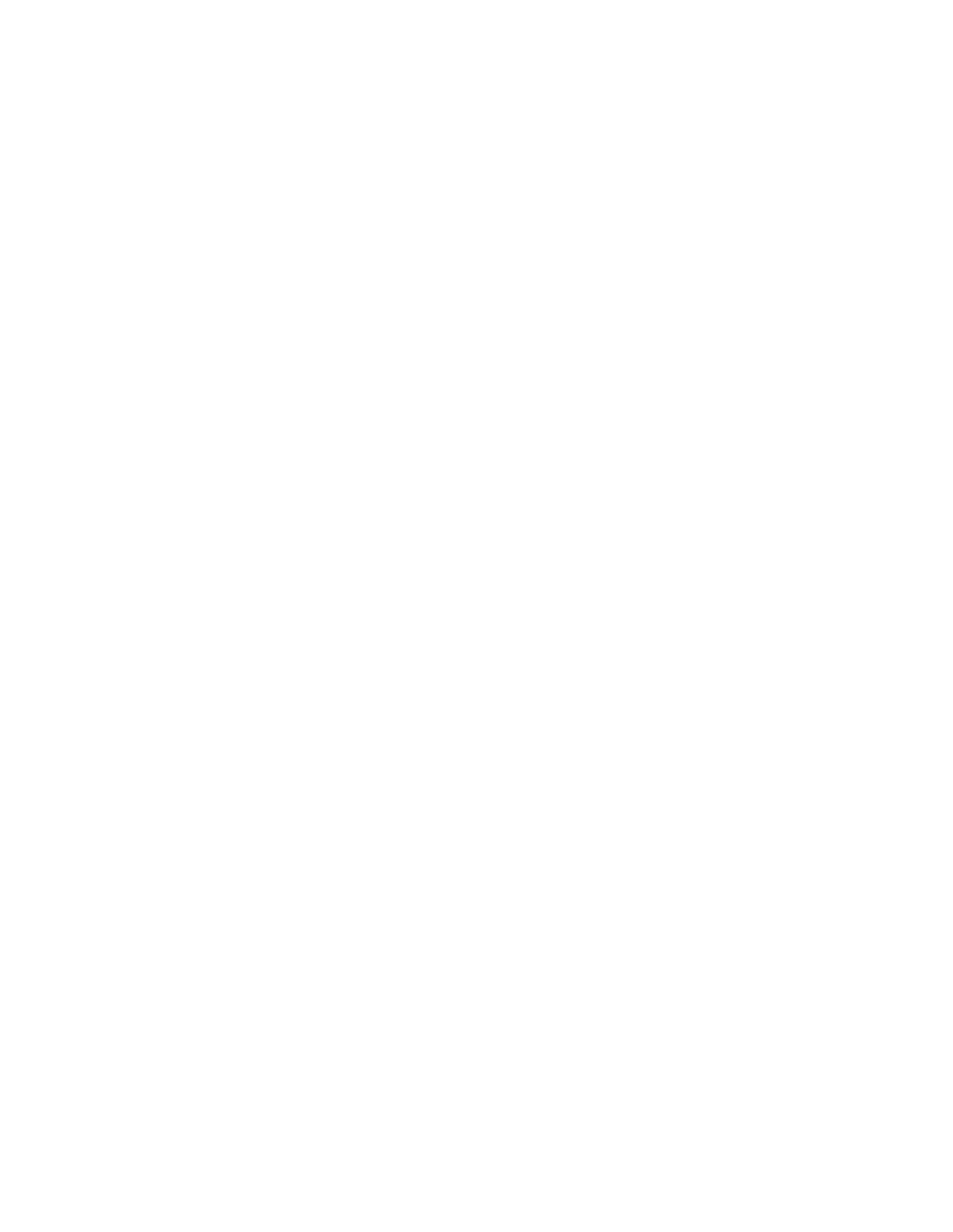# **352** *The Bengal Wakf Act. J 934.*

#### *■ (Chapter VIil.—Mitrwallis.—Sections 55-57.)*

(5) Any person aggrieved by an order of (he Board under sub-section (1) may prefer an appeal within sixly days from the date of service of a eopy of (he order under sub-section (2).

(6) The provisions of scction 58A shall apply *mutatis mutandis* io an appeal under sub-section (5).

(7) Where an order made under sub-section (1) has not been complied with and [he time for appealing against such order has expired without an appeal having been preferred or [he appeal, if any, preferred within thai lime has been dismissed, the Collector shall obtain possession of ihe property in respect of which lhc order has been made, using such force,

if any, as may be nccessary for [he purpose and deliver it to the Board.

(8) The Board shall deal wilh any property of which i[ has recovered possession under [his seciion in such manner as may be prescribed.

#### CHAPTER VIII Mutwallis.

Mutwalli io 55. Every mutwalli, unless there is anything to the contrary in ihe propeny and <sup>w</sup>akf deed, shall invest in such manner as may be approved by the Board inves) any of the wakf property which consists of money which conn at be applied

"(fhamcasts immediately or at an early date to ihe purposes of the wakf and shall, with the sanction of the Board, convert any of ihe wakf property which is of a wasting nature and invest the proceeds in such manner as may be approved by ihe Board.

56. Notwithstanding anything contained in the wakf deed every mutwalli may pay from ihe

Mulwalli eniiilcd io pay certain costs from Wakf Fund,

income of ihe wakf property any expenses properly incurred by him for the purpose of enabling him to furnish any particulars, documents or copies under section 44 or any accounts under seciion 48 or any statements under seciion *52* or any information or documents required by ihe Commissioner or a person authorised by ihe Commissioner.

Penalties. 57. (1) If a mulwalli failsô

# (a) to apply for enrolment;

- (b) to furnish statements of particulars or of accounts, or returns as required by this Act;
- (c) (o supply information or particulars as required by ihe Board or the Commissioner or a person authorised by the Board or the Commissioner;
- (d) lo allow inspection of wakf properties, accounts, or records, or deeds and documents relating thereto, or assist inquiries and investigations, if called upon to do so by the Board or the Commissioner or a person authorized by the Board or (he Commissioner;

[Ben. Act XIII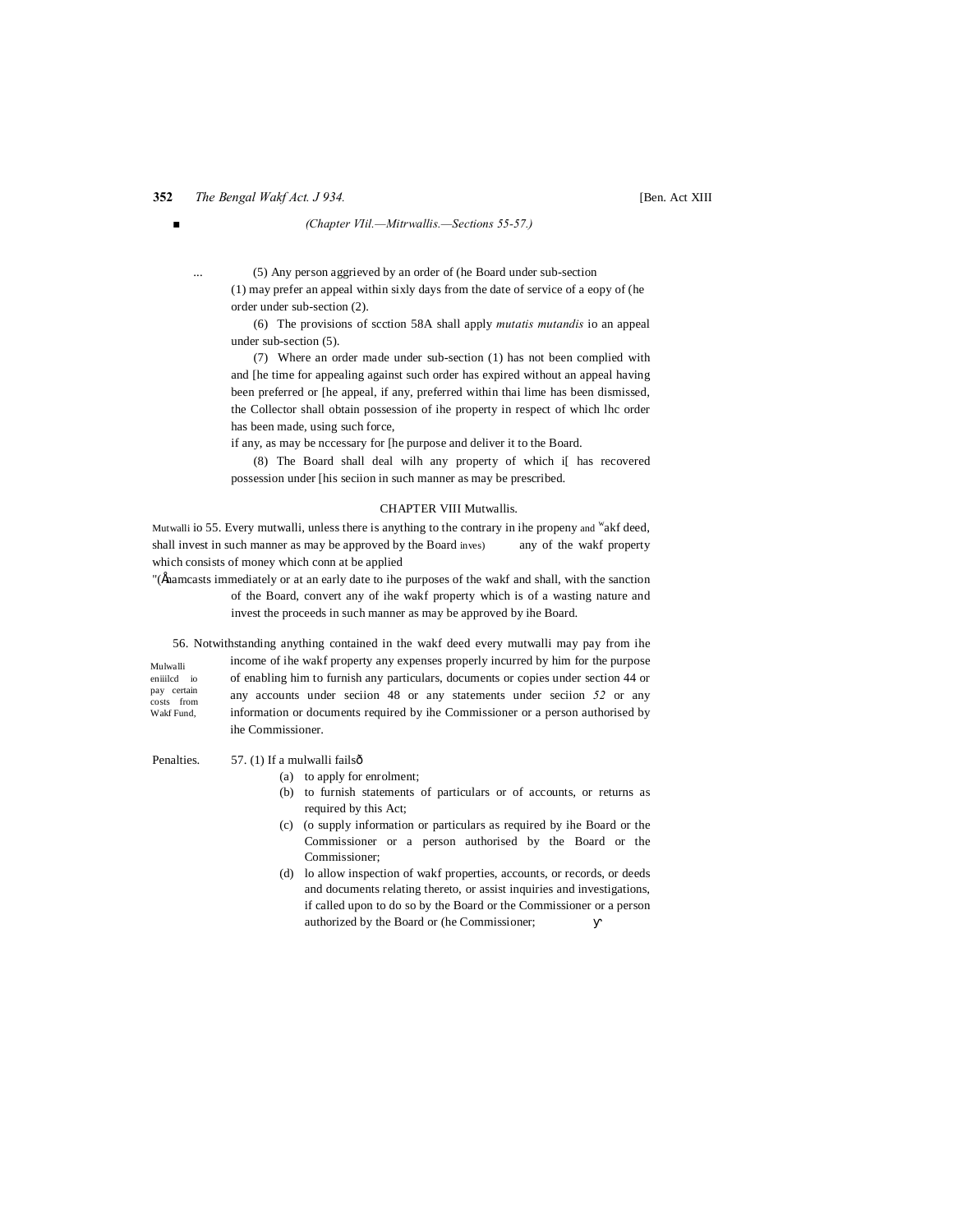# **of 1934.]** *The Bengal Wakf Ad, 1934. (Chapter VHl.—MttiwaUis.—Seclion 5S.}*

(c) to deliver possession of any wakf properly if ordered by ihe \*" Board or lhc Court;

- (D to carry oui llie directions or (he Board or lhc Commissioner or a person authorized hy lhc Board or lhc Commissioner;
- (g) to pay the contribution payable under seclion 59:
- (h) lo discharge any public dues, or
- (i) to do any other act which he is lawfully required lo do by or under this Acl,

he shall, unless he salisfies ihe Court that there was reasonable cause Tor his failure, be punishable wilh fine which may extend to '(one thousand rupees],

(2) If a mutwalli furnishes any statement, return or inTormaiion referred to in clause (b) orclausc (c) of sub-section (1) which he knows or has reason to believe to be false, misleading or untrue in any material particular -[he shall be punishable with imprisonment either simple or rigorous Tor a term which may extend to six months or wilh fine which may extend to one thousand rupees or wilh both].

 $J(3)$  The fines imposed under sub-sections (I) and (2), when realised, shall be credited to the WakfFund.

'('I) In every case where an offender is convicted of an offence punishable under sub-section (1) or sub-section (2) and sentenced lo a fine, the Court shall also award by its sentence such term of imprisonment in default of paymenl of the fine as is authorised by law in case of such default.

Rumovator  $\frac{1}{58}$ , (1) Notwithstanding anything contained in any other law for mutwalli.  $\dot{J}_{\text{mc}}$  being in force, the Board, after giving a mutwalli an opportunity

> to show cause against Lhe action proposed co be taken, may, if a decision in ihis behalf is taken by a majority of the comt number of members of the Board, by order, remove him from officc if such mutwalliô

- (a) has been fined or convicted more than once under section 57; or
- (b) has been convicted of an offence of criminal breach of trust or of any other offence involving moral turpitude; or
- (c) has applied for being adjudged or has been adjudged an insolvent; or
- (d) is of unsound mind or is suffering from any olher mental defect or infirmity which would render him unfit for discharging the functions of a muiwaili", or

'The words wilhin ihir square brackets wtife suhstiiulcil for lhc words" "five hundred rupees" by s, 22(a) of ihe Bengal Wakf (Amendment) Ael, 1973 (Wesl Ben. Aei XIV of 1973).

The words wilhin square bratkeis were substituted forihe words "he shall be punishable wilh fine which may intend to five hundred rupees" by s, 22(b), *ibid.*

'Sub-sections (3) and (4) were added hy s. 22(e), *ibid. ■* 'Sections 5S and .ISA were suhslidtted for Ihe orieinil ^n-iinn hi... n :i..J

# **353**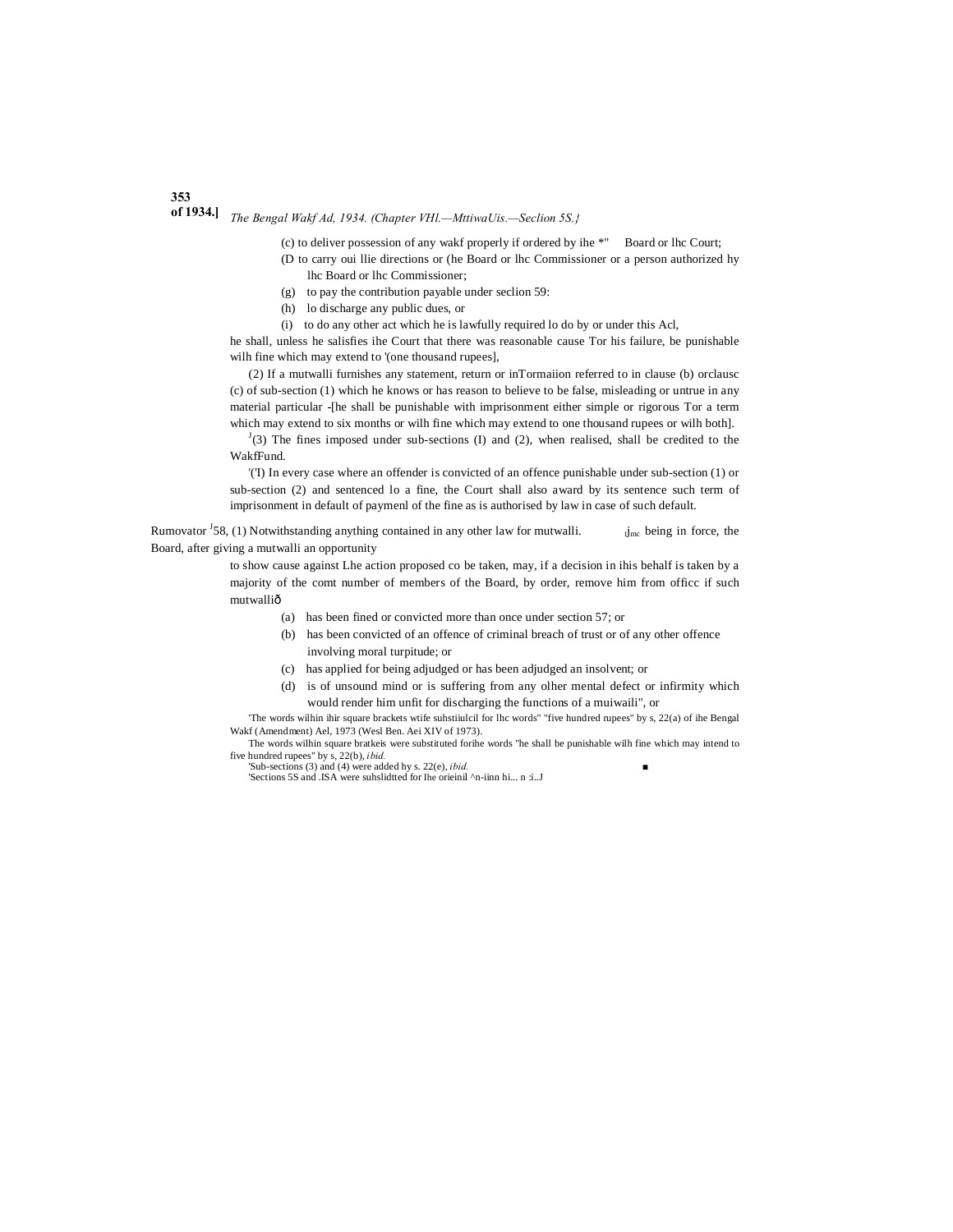#### **354** *The Bengal Wakf Aci, 1934. (Chapter VIII.—Mit {wallis.—Seciion 5SA.— Chapter IX.—Finance.—Section 59.)*

**[Ben. Act XIII**

- '{c) lias migrated from India; or

'(0 lias ceased io be a citizen of India; or  ${}^{1}(g)$  lias illegally transferred wakf properly; or '(h) lias misappropriated, or dealt improperly wiih, wakf properly.

(2) Where a mulwalli has been removed from *office* under subsection (1) lhc Board may. by order, direct *the* mutwalli to deliver possession of lhc wakf property io the Board or lo any officcr thereof duly authorised by ihe Board in this behalf or io any person or commitice appoinictl by lhc Board or other competent authority to act as the mulwalli of ihe wnfcf properly and such order of the Board shall be deemed to be a decree of a Civil Court and shall be executed by the compelcnt Civil Court as if il had passed the dccrec.

Appeal. 58A. An appeal from an order of the Board under sub-section (I) of scciion 58 shall be made wiiliin thirty days from the date of the order, before such authority and in *such* manner as may be prescribed.

### **CHAPTER IX**

#### **Finance.**

Annual 59. \ 1) The mulwalli of every wakf shall pay annually  $\ll$  ihe Board

payabkio<sup> $\wedge$  a</sup> contribution at the rate of six *per centum* of the net available income ilie Hoard. or the wakf and the mulwalli of every wakf esute having an annual ineomc of five thousand rupees and above shall, in addition to such contribution at six *per ccnium,* contribute at ihe rate of two *per centum per annum* of the nel available ineomc towards ihe Educalion Fund referred lo *in* subclause (f) of clause (1) of section 27

> (2) The Board may in (he case of any particular wakf and in the interest thereof rcduce or remit such contribution, with [he sanction of ihe  $\frac{1}{2}$ [ Stale Government!, for such [imc as il ihinks fit.

> (3) Subjcci io any provisions in the wakf deed the mulwalli may realize the contributions payable hy him under sub-section (I) from the various persons entitled lo reccive any pecuniary or other material hcnefiis from the wakf, but the sum realizable from any one of such persons shall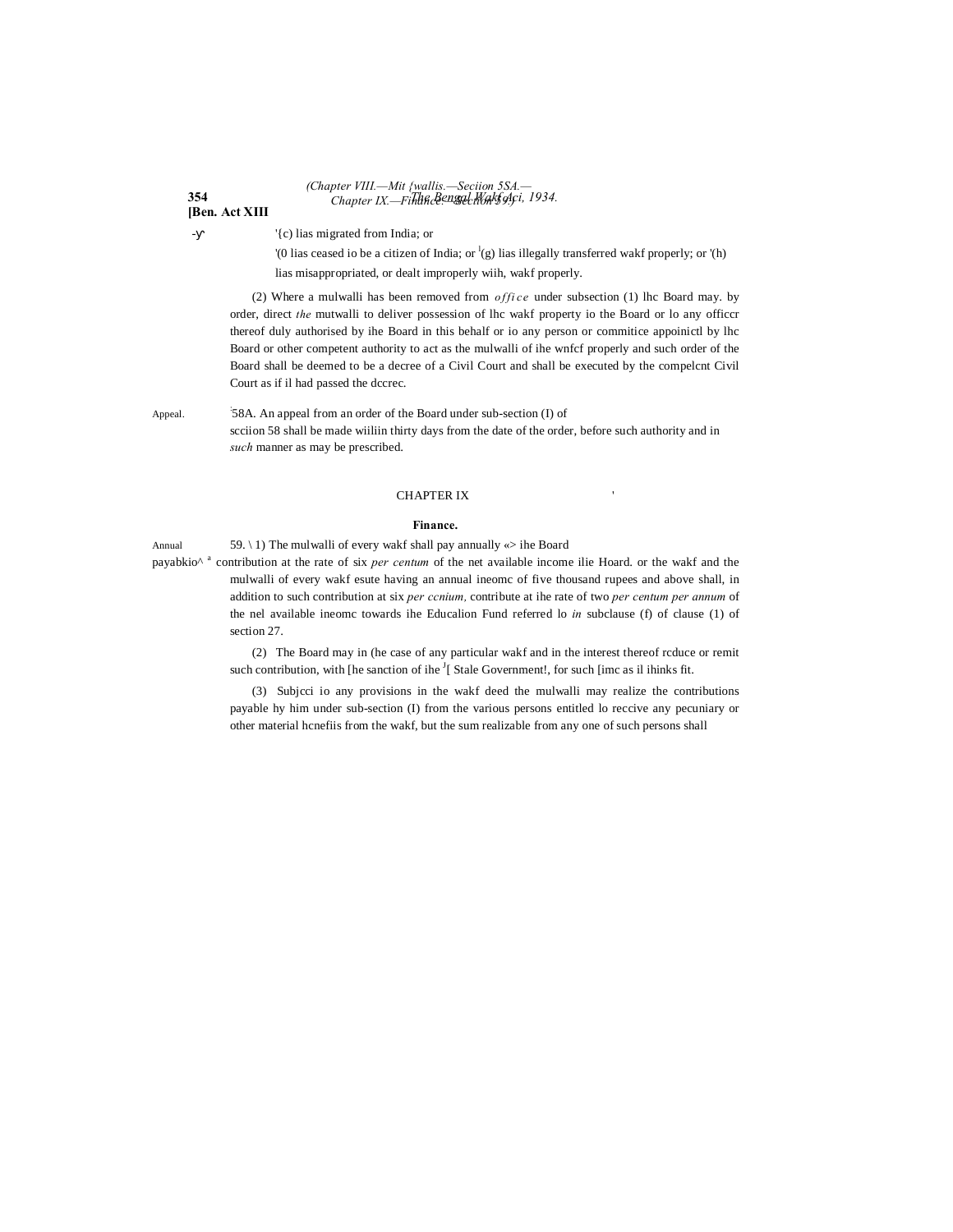*The Bangui Wakf Acl, 1934.*

------

**of 1934.]**

#### *(Chapter IX.—Finance.—Sections 60, 61.)*

nol exceed such amounl as shall bear to the total contribution payable the same proportion as ihe value of benefits Tcccivablc by such person bears lo the entire net available income of the wakf:

Provided thai, if lliere is any income of the wakf available in excess of the amount payable as dues under this Act, other than as the contribution, and in excess of the amounl payable under the wakf deed, the contribution shall be paid out of such income.

(4) The conlribution payable under sub-section (1) in respect of wakf shall, subject lo the prior payment of any dues to '[the Government], and of any other statutory first charge on the wakf properly or the income thereof, be a first chargc on the income of the wakf and shall be recoverable as a public demand.

(5) If a mutwalli realizes the income of the wakf and refuses lo pay or does not pay such contribution he shall also be personally liable for such contribution which may be realized from his person or property in the manner aforesaid.

*60.* (1) The Commissioner, with ihe approval of ihe Board and ihe previous sanction of the  $3$ [State Government! may, for the purpuse of giving effect lo the provisions of this Acl -'[and for undertaking development projects], borrow such sum of money and on such icrms and condilions as the-[State Government] may fix and the Commissioner shall repay ihe money borrowed, together wilh any interest or costs due in respect thereof, according to the terms and condilions of the loan.

(2) Neither the Board nor, except as provided in sub-scciion (1), the Commissioner shall borrow money upon the security of the Wakf Fund.

*61.* (I) All monies received by the Board or the Commissioner for the purposes of this Acl and all olher monies realised under ihis Acl shall form a fund to be called the "Wakf Fund".

(2) The  $2$ [State Government] may make rules regulating lhc payment of monies into the Wakf Fund, the investment by the Board of monies received into that fund and the custody and disbursement of such monies,

(3) The Wakf Fund shall, subject to the provisions of subsection (2), he under the control of the Board.

'The words "lhc Crown" were origin-Ally subslivuted for the words "the Government" by para. 3 and Schedule TV 10 ihe Government of India {Adpiation of Indian Law.s) Order. 1937. and thereafter thu word "Govemmcni" was substituted for ihe word "Crown" by para. -1(J) of llio Adaptation of Laws Order. 1950. *:*

See foot-note 2 on page 330, *flute*.<br><sup>J</sup>The words wilhin square brackets were inserted by s. 25 of the Bengal Wakf (AruendiwnK 4cr) loumwio..- ÉÉ

Commissioner may burrow money.

WakfFund.

355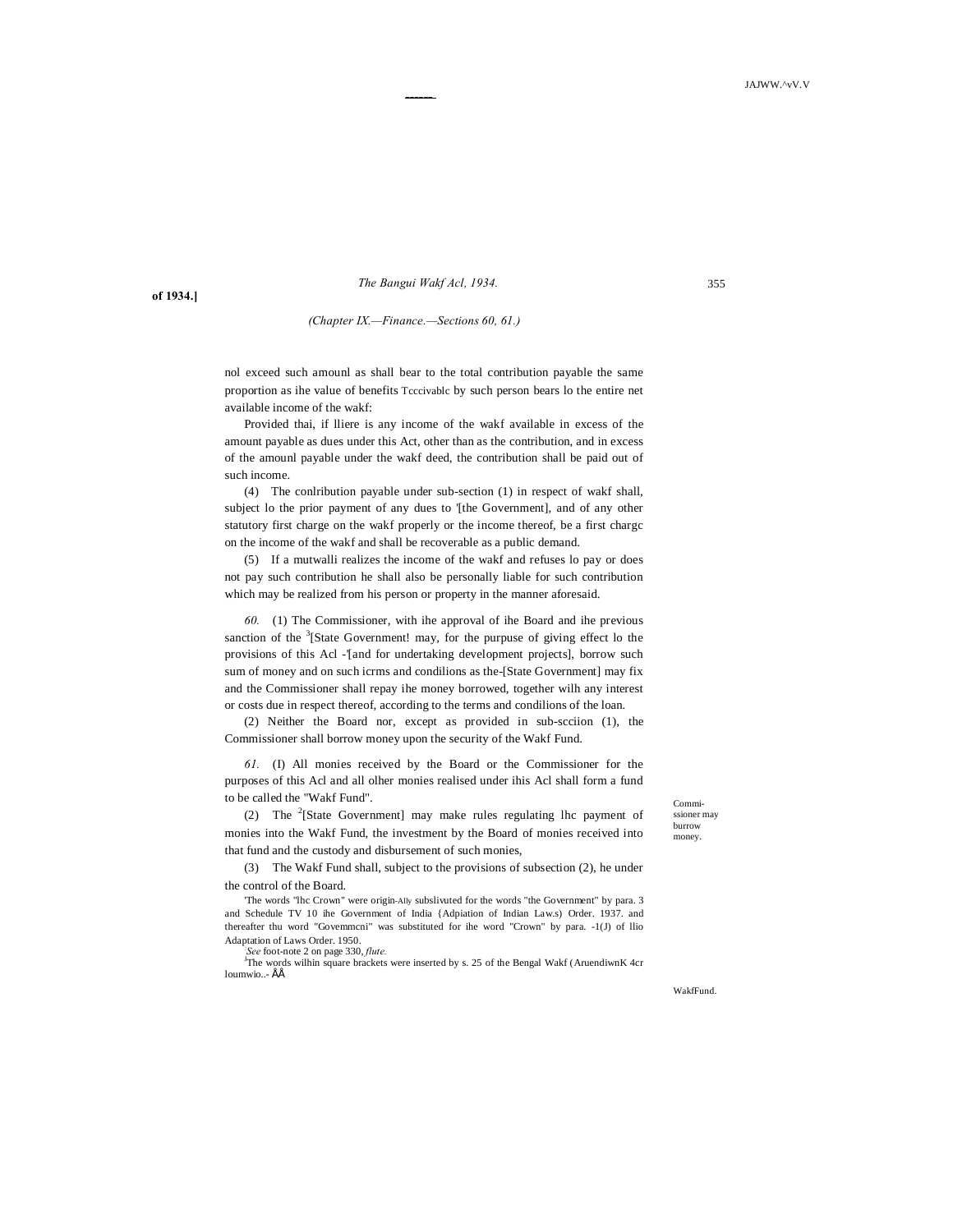#### **[Ben. Act XIII 356**

Application ol" Wakf Fund.

*The Rmga! Wakf Aa, J93-t. (Chapter IX.—Finance.—Sections 62-64.)*

- *62.* (!) TJie Wakf Funci shall be applied to—
	- (a) payment to [lie '[State Government] ofeosl oF survey of wakf **properties under section 2;**
	- (h) repayment of any loan incurred under section 60 and payment of lhc inlcrest thereon;
	- (e) payment of the cost of audit of ihcWakT Fund;
	- (d) payment of ilic salary and allowances of lite Commissioner  $2$ [, lite Deputy Commissioner] and or any person appointed under scclion 20 to act as Commissioner;
	- (e) payment of travelling allowances -""[ID the Commissioner and the Deputy Commissioner and] members, officers and servants of (he Board under section 26;
	- (0 payment of the cost of the establishment employed by the Board; and
	- (g) payment of all expenses incurred by ihe Commissioner and ihe Board in the performance of ihe duties imposed, and ihe exercise of the powers conferred, by ill is Act.

(2) If any balance remains after meeling lhc expenditure referred ro in subsection (1), the Board may use any portion of such balance for (he preservation and protection of wakf property <sup>J</sup>[and for graniing financial aid for constructing or repairing mosque, or for such other purposes as it may deem fil). ' '

63. The Board shall keep such accounts of the receipts and disbursements of the WakfFund as the '[Slate Government] may prescribe and shall submit the same for examination front lime lo lime by auditors.

64. (1) The accounts of the Wakf Fund shall be audited and examined annually by such auditor as may be appointed by ihe'[State Government],

(2) The auditor m;iy, by wriucn noiice, require ihe produciion before him of **any** document, or require the attendance before him of any person responsible for the preparatior of ihe account, to enable the auditor  $D$  obtain such information as he may consider necessary for Ihe proper conduct of bis audit.

(3) After completing the audit, the auditor shall submit a report lo (he '[State Government]:

Provided that the audiiorniay submit an *interim* report ai any lime if he thinks fit.

'Jw l ool<sub>7</sub>nO]c 2 on piijjeS.lD. nine.

: Thc words within squire broekcis were inserted by s. 26(l)(a) of the Bengal Wakf (AmendmtrnO Acl, 1973 (West Ben. Acl XIV of 1973).

'The words wilhin squaiv brat ke Is wen; subsiilultd fnrlhc words "la the Commissioner," bvs 2fi(l l(bV *ibid.*

AccounUof Wakf Fund.

Audit oT Mounts of WakfFund,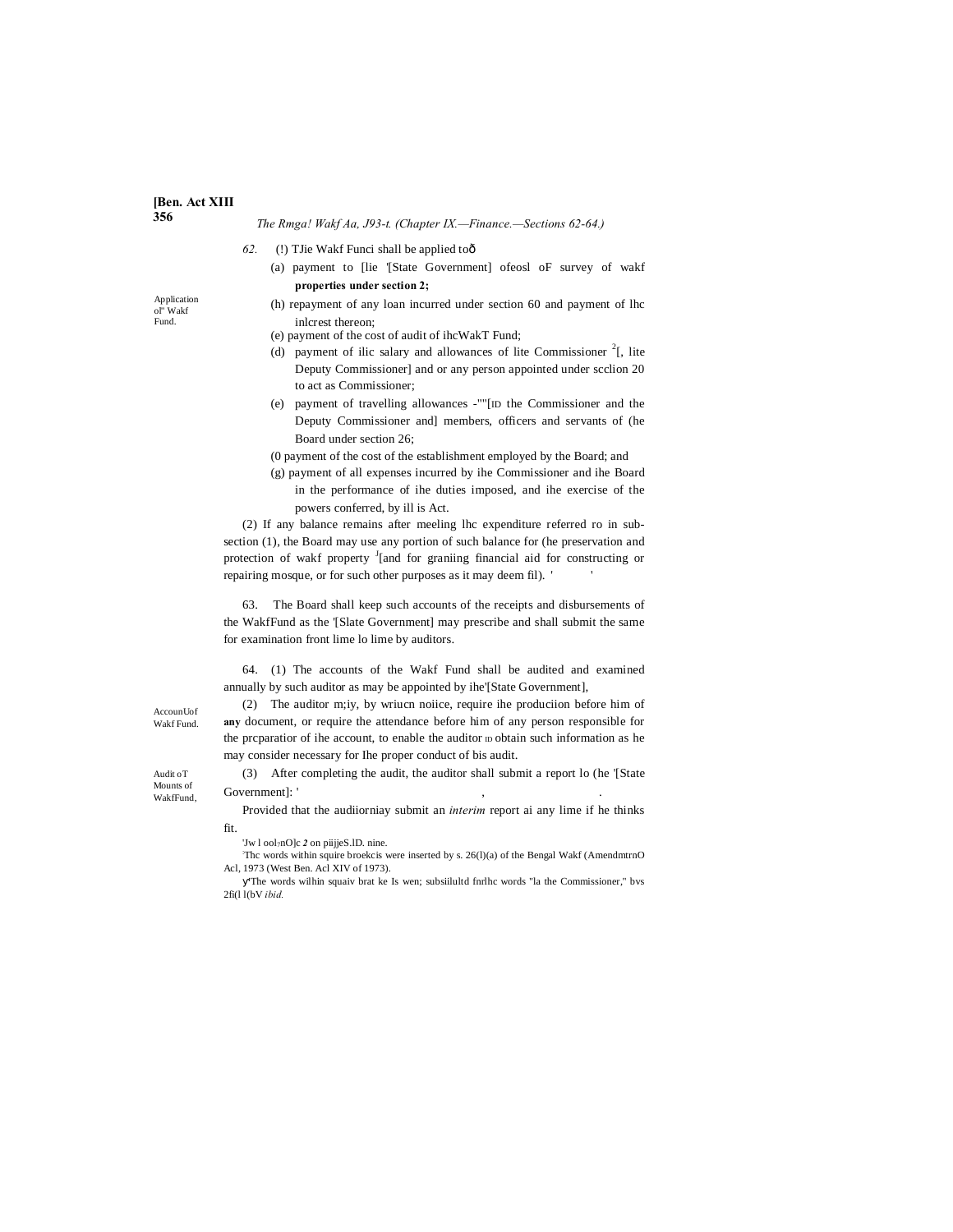# The Bengtti Wakf Act, 1934.

# (Chapter IX,—Finance, Sectimis 65, 66,—Chapter  $X$  — Judicial Proceedings,— Sections 67, 68.)

(4) The report of the auditor shall among other things specify all eases of irregular, illegal or improper expenditure or of failure io recover monies or other property due or of loss or waste of money or olher property caused by neglect or misconduct and any other mailer which lhc auditor considers il nccessary lo report. The report thai] ;ilso contain the name or any person who, in the opinion of the auditor, is responsible Tor such expenditure or failure and the auditor shall in every such case ccriify the amount of such expenditure or loss a?; due from such person,

(5) The cost of audit shall be paid from lhc Wakf Fund.

65. The '[State Government] shall examine the auditor's report and may call for the explanation of any person in regard lo any matter [herein, and shall pass such orders on lhc report as it Lhinks fit.

66. (I) Every sum certified to be due from any person by ai auditor in his report under seciion 64 unless such certificate is modified or cancelled by the '[State Government] by an order made under scction 65 and every sum due on a modified certificate shall be paid by such person within sixty days aficr the service of a demand for the same issued by the '[Slate Government].

(2) ir such payment is not made in accordance with the provisions of subsection (1) the same payable shall be recoverable as a public demand.

#### **CHAPTER X Judicial Proceedings.**

67. Notwithstanding anything contained in the Code of Civil Procedure, 1908, the '[Slate Government] may make rules for ihe procedure to be followed in all suits or proceedings relating to any wakf or lo any wakf property and nol involving any claim by or ugainsL a stranger to the wakf.

certified due retuvcrihli; as public demands

Siaw

oil auditor's repen,

 $\operatorname{Sums}$ 

Government In puss unlets

Procedure tor trial of ccrlnin wakf eases

Depotiil of tkcKinl amount in Coun in

eases.

of 1934.]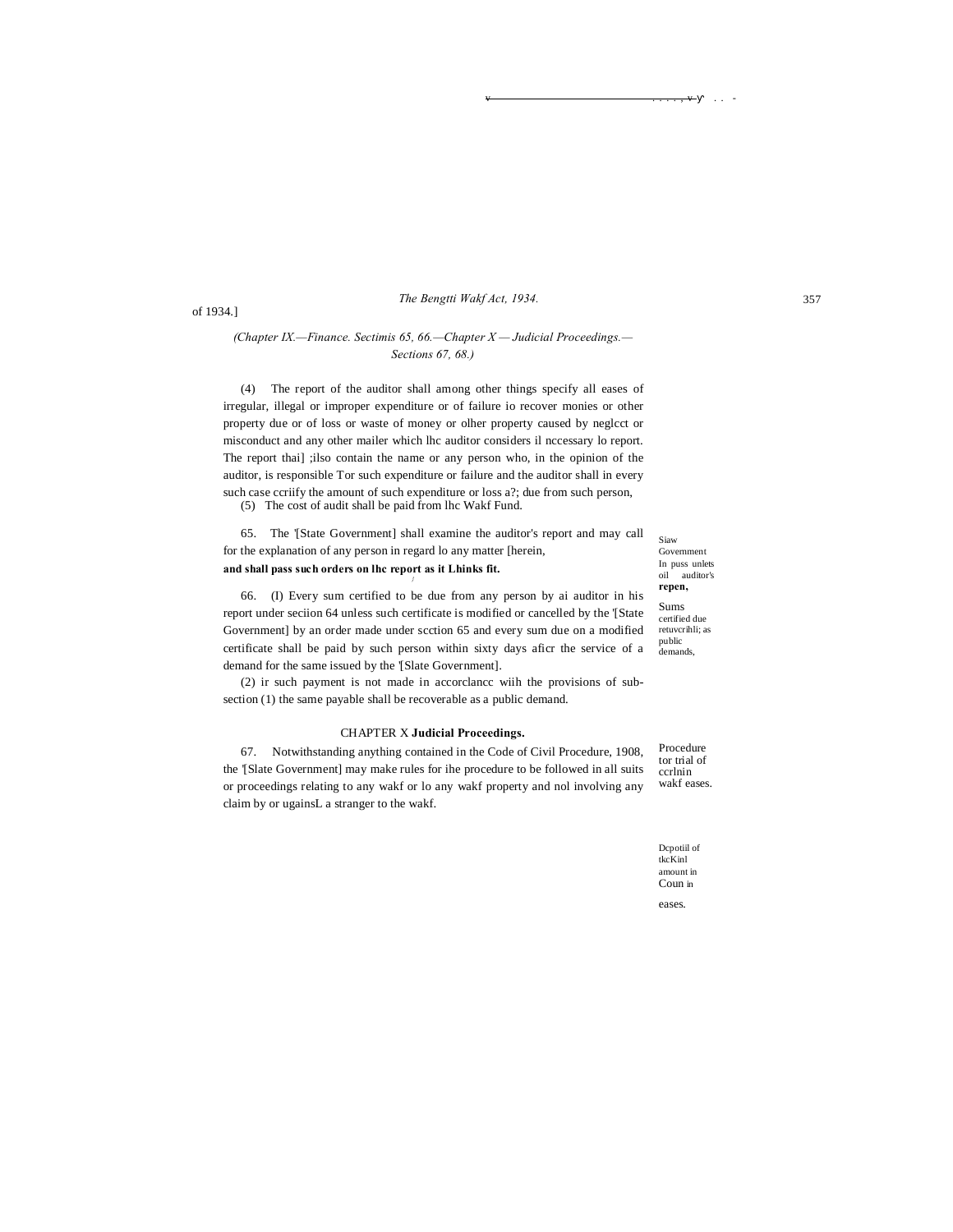#### **358** *The Bengal Wakf Act, {934.*

**[Ben. Act XIII**

*(Chapter X.—Judicial Proceedings.—Sections 69-72.)*

'69. No suit or proceeding by or against a mutwalli as such In any Court shall be cumprumised without the sanction of such Court and the Board,

Bar io compromi se \viihoul sanclion of Court and Board.

Noiicc of suits, tit-, lo be given lo the Coinir.kj oner.

70. (1) In every suit or proceeding in respeci of any wakf properly or of a mutwalli as such except a suit or proceeding for the recovery of rem by or on behalf of lhc mutwalli the Court shall issue noiicc to ihs Commissioner at the cost of the party instituting such suit or proceeding,

*(2)* Before any wakf property is notified for sale in execution of a decree, *noiicc* .shall be given by the Court to the Commissioner.

*(3)* Before any wakf properly is notified for sale Tor the recovery of uny revenue, cess, rates or taxes due m<sup>3</sup>[rhe Governincnt| or lo local authority not ice shall be given lo ihe Commissioner by the Court. Collector or other person under whose order the sale is notified.

*(4)* In lhc absence of a notice under sub-section (1) any decree or order passed in ihe suil or proceeding shall be declared void, if the Commissioner, wilhin one month or his coming to know of such suit or proceeding, applies to the Court in this tiehatf.

*(5)* In lhc ab.scnce of p notice under sub-seciiun (2) or sub-section (3) the sale shall he declared void, if the Commissioner, within one month of his coming to know of the sale, applies in this behalf (o the Court, or other authority under whose order the sale was held.

71. In any suit or proceeding in respect of a wakf or any wakf property by or against a stranger lo Ihe wakf or any olher person ihe Commissioner may intervene and shall on his application be added as a party, and shall be entitled to conduct or defend such suit or proceeding on behalf of and in the interest of [he wakf,

Commissioner may be made a pany to a suit or proceeding regarding wakf on his application

Commissioner nay i nstituic.su it or proceeding rt garding a wikf in eccTain eases.

72.  $\binom{J}{l}$  If there is no mutwalli or ihe mutwalli refuses or neglecis lo acl in the maicer wilhin a reasonable lime, ihe Commissioner may in his own name instilute a suit or proceeding in Court again si a stranger to the wakf or any olher person Tor the recovery or any wakf properly wrongfully possessed, alienated or teased, to have any wakf properly discharged of an encumbrance or obligation wrongfully crcated or to recover any money belonging to a wakf.

'Scclion 69 was suhsiiiuicd for ihe original.section by s. 27 of ilic Bengal Wakf (AfficJuJnicniMcE, J973(WCSIBCT. Acj XJV OF J 973), *<sup>1</sup>* <sup>'</sup>Scc fool-nole Ion page

<sup>J</sup>Sccuori72was renumbered is sutvscclion (1) of ihut scciioiund ifi i\*r sublet ion (Mas Î,-.<sub>IT</sub> <ii<sup>\*</sup><sub>ri</sub>i^<sub>1</sub>Y<sub>r</sub>{ cnh^t-rTTftn (2^ wn< ftdrfed bv s, 28 of lhc bengal Wakf (Amendment)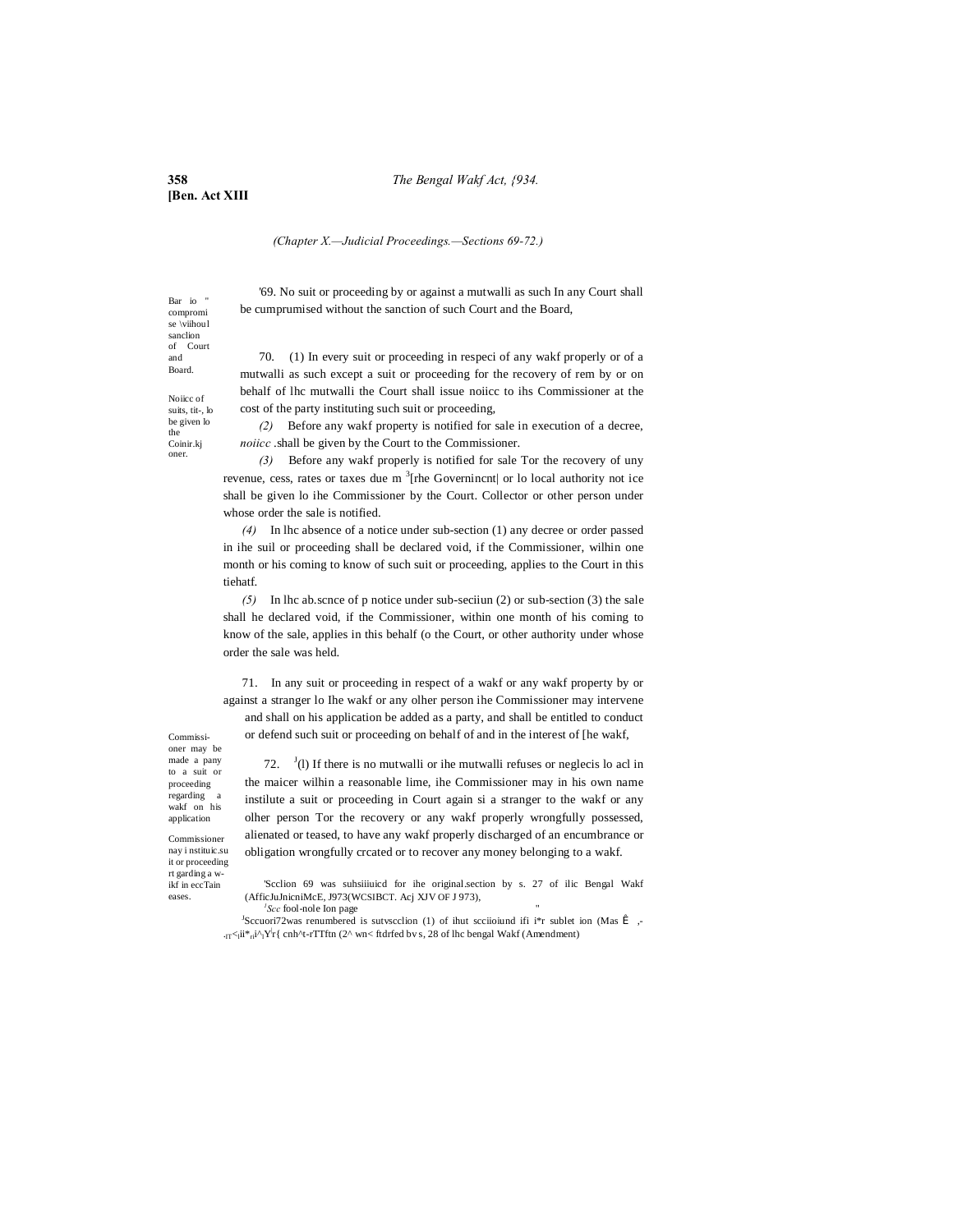*The Bengal Wakf Act, 1934.* 359

**of 1934.]**

#### *(Chapter X.—Judicial Proceedings.—Sections 73. 74.)*

'(2) Notwithstanding anything contained in any Ifiw of limitation Tor the time being in Force, a suil or proceeding referred lo in sub-section (1), oilier than a suil or proceeding io recover any money belonging lo a wakf, shall not be deemed io htivc become barred by limitation **if** such suil or proceeding was not so barred before lhc I5lli day of Augusi, 1947.

73. (1) A suit lo obtain any of the reliefs mentioned in section 14 of ihe Religious Endowments Ael, 1863. and in section *91* of the Code of Civil Procedure, 1908, relating to any wakf may, notwithstanding anything lo the contrary contained in those Acts, be instiluied by the . Commissioner without obtaining the leave or consent referred lo in those Acts. .

suits under section IJ of i hi Religious Endowments Au. VS63 and section 92 of tlie Codu of Civil Procedure, 1908.

Institution of

*(2)* No suil to obtain any of the reliefs referred to in sub-seetion (1) relating to a wakf shall be instituted by any person or authority other than the Commissioner without [he consent in writing of ilie Commissioner -[and for the institution of any such suit, it shall not be necessary to obtain the leave or consent referred lo irt the Acts mentioned in sub-section (I)].

XX of! 863, Aci V of IflOii.

#### lor 1894. **74.** (i) if  $\mathbf{i}_h$  if  $\mathbf{j}_e$  course of proceedings under the Land Acquisition

Act, 1894, it appears to lhc Collector before an award is made ilial any property under acq nisi lion is wakf property a notice of such acquisition shall be served by the Collector on die Commissioner and further proceedings shall he stayed to enable the Commissioner to appear and plead as a party to the proceedings at any lime within Lhfee months from lhc date of the reecipl of such notice.

(2) Where the Commissioner has reason io believe thai any property under acquisition is wakf properly he may at any lime before an award is made appear and plead as a party to the proceedings.

(3) When the Commissioner has appeared under ibe provisions of sub-scction (1) or sub-section (2) no order shall be passed under section 31 or seciion 32 of the Land Acquisition Act, 1894, without giving an opportunity to the Commissioner to be heard.

*{ See* fooL-notc 3 en page 35i>. *tune.*

-The words and figure widiiii M|uar\: hnckcLs wire inserted by s. *19 a\* ;hc ticn.eal Wakf

Pnx;eeiJings under I he Land Acquisition Act, 1SW.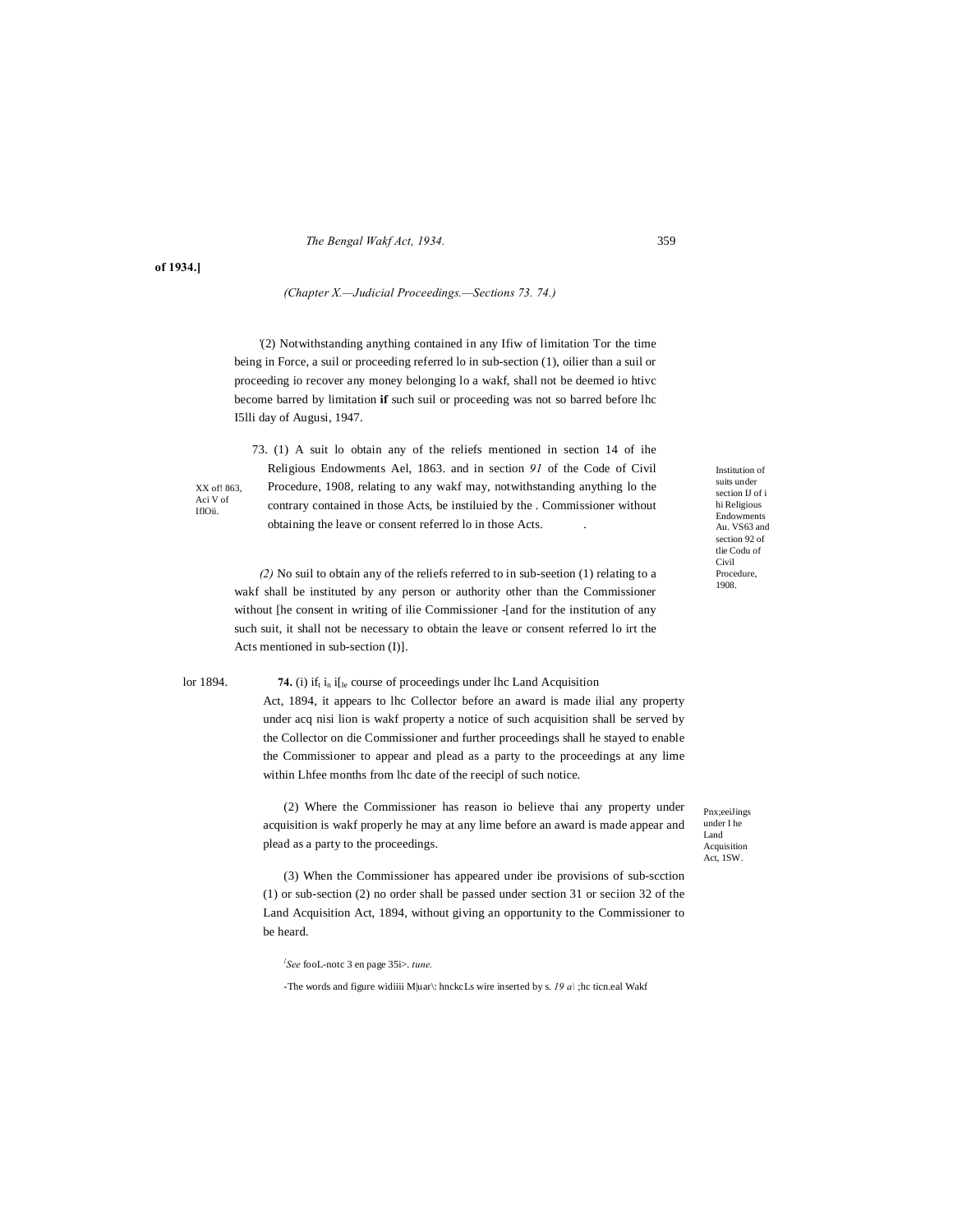# 360 *The Bengal Weikf Act, 1934.*

#### **[lien. Act XIII**

# *(Chapter X.—Judicial Proceedings.—Sections 75, 75A—Chapter XI—Amendments and Repeal— Sections 76-7S.)*

Cova if. sill or proceedings. 75. All costs and expenses incurred by the Commissioner ill connection with any suit or proceeding in respect of any wakf or wakf properly lo which ihe Commissioner is 3 p.iriy and all cosl.s dccrced againsi the Commissioner by llic Court shall be payable out of the

funds of Midi wakf;

Provided thai the Commissioner may, if he thinks Tit, meet such costs and expenses from lhc Wakf Fund and thereafter recover the same from the funds of the wakf concerned,

'75A. A mutwalli shall not be entitled lo spend funds of the wakf estate of which he is a mutwalli for meeting any costs, charges or expenses incurred by him in any suil, appeal or application or

other proceedings for, or incidental to, his removal from office or the taking of any disciplinary aciion against him:

 ${\bf TOMS}$ suiLs or proceedings

Provided that the muiwalli may reimburse himself in respeci of such costs, charges or expenses if lie is specifically permitted to do so by an order of the court.

# **CHAPTER XI Amendments and Repeal.**

76. *[Insertion of new section I6A in Regulation XIX of 18JO,]—- Rep. hy s. 3 and the Sccond Sch. of the liengal Repealing and Amending Acl. 1946 (Ben. Act XVI of 1946).*

> 77. To scclion 22 of the Religious Endowments Acl, 1863, the following proviso shall be added, namely; $\hat{o}$

XX of 1863.

"Provided thai this scclion shall nol, so far as it is inconsistent wilh the provisions of the Bengal Wakf Acl, l')34, apply lo any wakf properly in  $\sqrt[1]{|\text{Ves}|}$ Bengal]".

Anv^ndrrwni uf scdiui? 22 of Acl XX uf 1SG3. Insertion of niW scclion 23A in Acl XX of 1863.

78. After seclion 23 of ihe Religious Rudo^wcnis Act, 186.1, ibe following scclion shall be inserted, namely: $\hat{o}$ 

Powers of "23A. Notwithstanding anything contained in this Act, bccwrtisL-j" live powers of lhc Civil Court under sections 5 and IC shall by iiiebujifd he exerciscd in respect of any wakf property in [Wcsl Bengal] by lhc Board of Wakfs appointed under the Bengal Wakf Bengal], Act, 1934"

'S:clion 75A was inserted by v .10 of (lie Bengal Wakf (Amendment) Ael. 197.1 (Weil Ben, Aci XtV of 1973).

l(>r TL'hl.'A.ll of; muuvalll.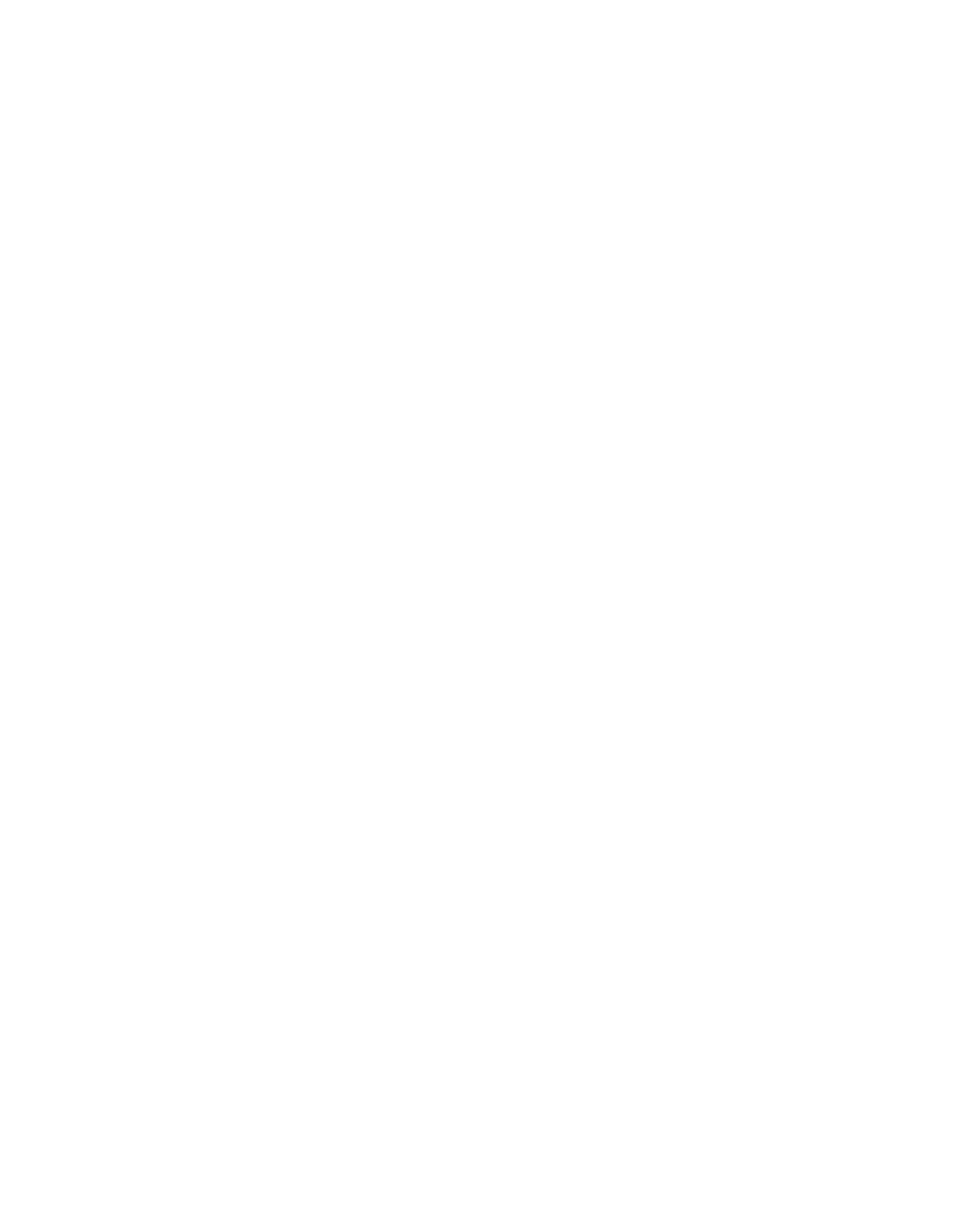# *The Bengal Wakf Act. 1934.* **of 1934.1**

# *(Chapter XI.—Amendments ami Repeal.—Sections 79-S3.- Chapter XII.—Rules and by-law*T. —*Seclion* 6VJ

VI of 1890,,

79. To scction 5 of the Charitable Endowments Aci, [890, the following proviso shall be added, namely: $\delta$ 

"Provided thai the powers or the '[Stale Government under this section for ihe settlement, modification or substitution of a schcme for the administration ofany properly shall, in rcspeci or any wakf properly in [Wcsi Bengal] be exercised, subject to the approval of the '(State Government] by Ihe Board of Wakfs appointed under the Bengal Wakf Act, 1934."

80. After section 6 of lhc Charitable Endowments Act, 1890, the following sub-see lion shall be added, namely; $\hat{o}$ 

"(3) An application lor the vesting of any properly of the nature specified in subsection (3) of section 4 may, notwithstanding anything contained in this section, be made by the Commissioner of Wakfs appointed under ihe Bengal Wakr Act, 1934, where such property is under the administration or an official liiuiwaMi or of a mutwalli appointed under seciion 40 of that Aci."

81. Afterseclion !2of the Charitable and ReligiousTrusls Act, 1920, ihe following section shall be added, namely: $\hat{o}$ 

This Aci noi io "13. The provisions of this Aci shall not, so far as they apply io wakr  $_{\text{arc}}$  inconsistent wiih the provisions of the Bengal Wakf Bengal?',n<sup>n CSI Acl</sup>> 1934, appty to any wakf properly in -[West Bengal]."

82. *\ Repeal of Act XLII of 1923.]—Rep. by x. 3 mid ihe Second Sell, of the Bengal Repealing ami Amending Act. 1946 (Ben. Ac! XVI of 1946).*

- 83. Nothing in this Act or in any repeal effected lhc re by shall aftcctô (a) any right, tillc, interest, obligation or liahiliiy already
	- acquired, accrued or incurred before lhc commencement of this Act; or
- any legal proceedings or remedy in respcct of any such right, title, interest, obligation or liability; or anything done or suffered before the commencement of this Act; or
- **(t>)**  any  $\epsilon_{(2)}$  enactment relating (o wakls or lhcir administration which is nol expressly repealed by this Act; or (c) any law nol inconsistent with
- $(C)$ this  $\alpha$  Act.

#### W) **CHAPTER Xll Rules and**

#### **by-laws. '**

84. (I) The '[State Government] may make rules' for carrying out the purpuscs of this Aci.

(2) In particular, and without prejudice to the generality of the foregoing power, such rules may provide for all or any of Ihe following matters, namely: ô

- (a) ihe exemption of wakfs under scction 4; **'.V**L'L\* fool-nolc **2** on **page 330.** *dure.*
- 

*■See* fool-note 3 on page 329. *<mle.*

'(a) For Rules fur lhc purpose of carrying oul lite purposes or Ihe Aci. see notified on No. 2727 Mis., dated 28.11.36, published in ihe *Ctilatita (juse tie* of (V36. Pan I, page 20<sup>1</sup>J0.

(h) **F**OJ ihe Ben°;il Wakf Fund Account Rules, *sec* iiolificalion No. 2926 Mis., daled 2.1,8.38, published in ilie *Ciih uliu Gazelle* of 1938. Part l.pa^c 2365, is amended by siiW-fliicnl noli fie alii/us.

Insertion of new sct< ion 13 in Aci XlVof 1920.

**Amendment** insertion 6 otAclVlor **1890.**

Savings,

Rules.

Amend mini oI section 5 of Aci VI of IK9U.

361

**xivori\*>20.**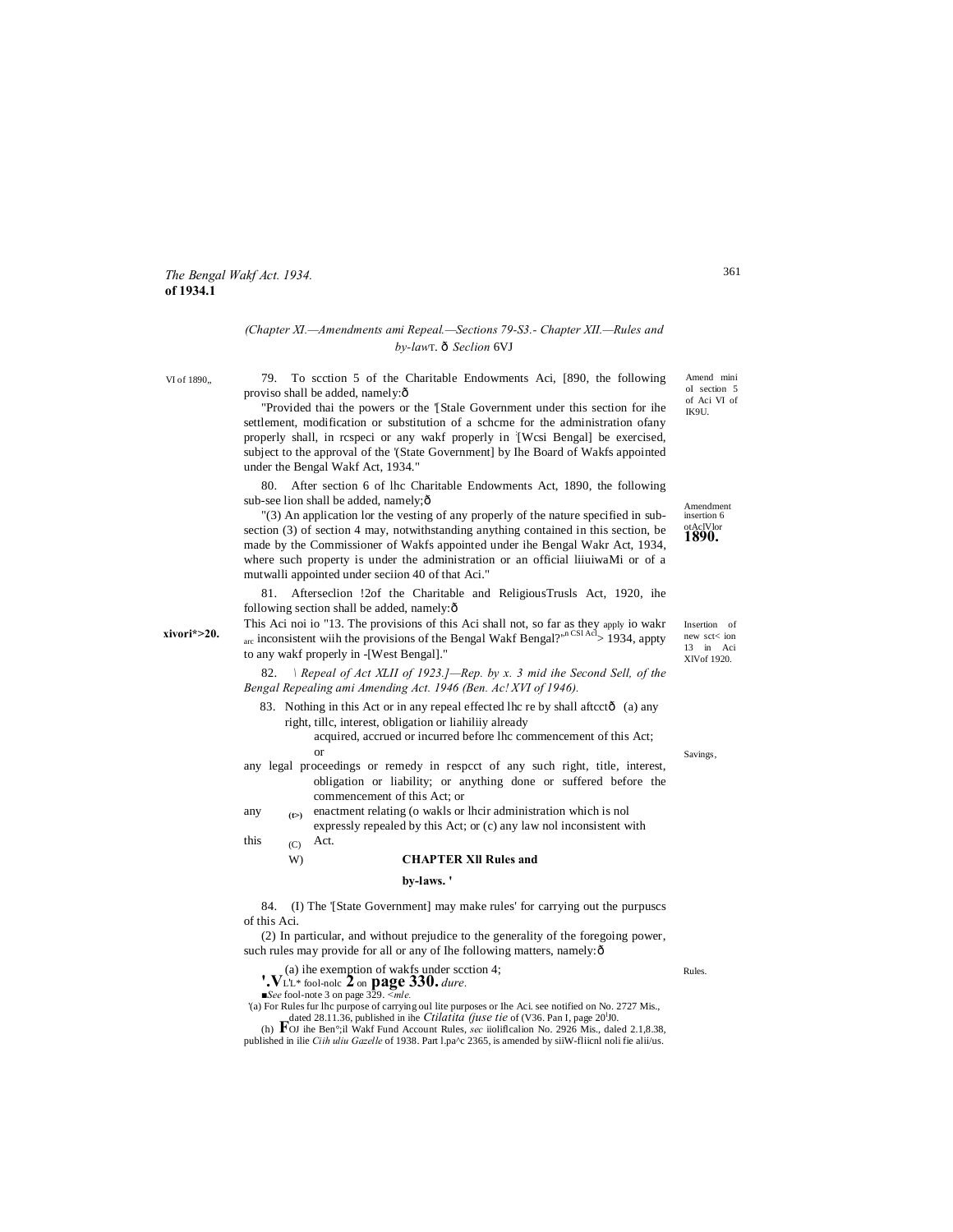#### 362 *The Bengal Wakf Acs, 1934.*

# **[Ben. Act Xlll**

*( Chapter XII.—-Rides and by-laws.—Scclion S5.)*

- (b) lhc manner in which itic ncl available incomc of a wakf shall be determined;
- (c) ihe delegation of powers hy Ihe Commissioner lo Commissioners of Divisions, to Col lectins and to other person;
- '(cc) the **delegation of powers,** [unctions and **duLies** by the Commissioner 10 ilie Deputy Commissioner;
- (d) Ihe hudgcls, reports, accounts, returns or other information to be submitted by ilie Board and the Commissioner:
- (e) the appointment and remuneration of auditors for auditing lhc accounts of (he Wakf Fund;
- **(0** the manner **in** which the accounts of the Wakf" Fund shall be kept, audited and published and ihe form and contents of the auditor's rcpori;
- (g) tlte payment of monies into the Wakf Fund, the investment, custody and disbursement of sucli monies;
- (h) ihe method of elections of members under cause (b) olsuh- scciion (!) nnd clauses (b) and (c) of sub-scciitm (2) of scclion 8;
- (i) the regulation of functions of the Board and the Commissioner referred to in seclion 27;
- (j) ihe Tees payable under section 32;
- (k) ihe procedure in suits and proceedings referred to in seclion 67;
- $J$ (kk) ihe manner in which any properly referred lo in subsection (8) of section 54A shall be dealt with;
- **; (kkk) ihe authority before which and tlie maimer in which an appeal shall be made under sccLion** 58A;

#### **(1) the scrvice of naliccs and requisition under scction 89; and '(II) any other**

#### **matter which may be oris required to be prescribed.**

(3) All rules made under litis .section shall he published in the *'[Official Gfizeire],*

# By-laws.  $85. (1)$  The Board may, with the previous sanction of the <sup>5</sup>1 Stale Government, from lime lo lime, make by-laws as loô

- (a) lite time and place of meetings;
- (b) the business to be transacted at meetings;'

'Clause (cc) was inserted bv s. 3KI) of lhc Fknsal Wakf (Aincndmeni) At'i. 197.1 (Wesl Ben. Acl XIVof 1973). ; Clauics(kk) ani(kkk) were inserted bys. 31(2). *ibid. ■*

'Clause (ID was inserted bys. Jl(J),(/jid.

'it'c fooi-noii; 5 on page 330. nine.

ViVe fool-nole 2 on jinge 330, mile.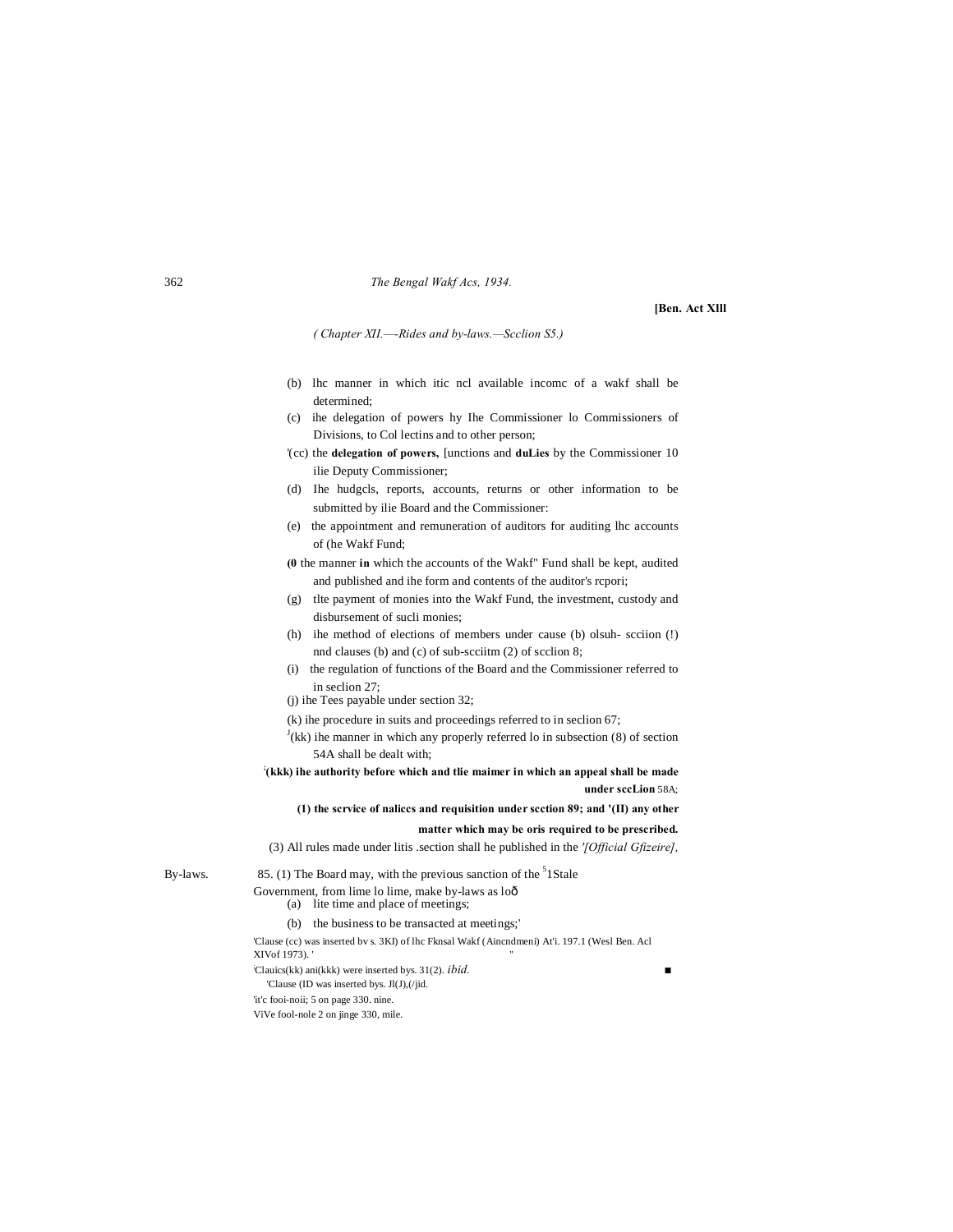#### *The Bengal Waif Aa, 1934,* 363

#### **of 1934.]**

#### *(Chapter XHI. —Misceilaneaua.—Scction 86J*

- (e) [he period of nolice of meetings and the manner in which  $*$ " such notice shall be given;
	- (d) ihe procedure and conduct of business at meetings;
	- (c) the method of ascertaining the opinion of the Board on any matter without convening a meeting;
	- (f) the books io be kept at lhc office of llic Board;
	- '(ff) the terms and conditions of scrvice of the officers and employees of the Board including the grounds on which and the extent to which any such officcr or employee may be punished;
	- '(fTO the payment of gratuity and other pecuniary benefits to the " officers and employees of the Board;
	- (g) the manner in which the accounts of wakfs shall be kept and audited, the time and place of audit of.accounis of wakfs and the form and conicnts of lhc auditor's report;
	- (h) the fees for inspection of proceedings and records of the Board and for copies of the same under section 42;
	- (i) the form of application Tor enrolment, the further particulars to bo contained therein, and the manner and place of enrolment of wakfs under section 44;
	- (j) ihe further particulars to be contained in lhc register of wakfs maintained under scction 45;
	- (k) lhc Torm of and the further particulars io be contained in a staicment of accounts under section 48;
	- (I) (he form of and particulars to be contained in notices oT proposed transfer of immovable property of a wakf under sub-section (2) of seciion 53.

(2) All by-laws made under this section shall be published in the *-[Official Gazelle].*

#### CHAPTER XIII

#### **Miscellaneous.**

86. (1) Any sum of money payable by a mutwalli from ihe funds of Meihodof a wakf (o the Board or to the Commissioner under this Act including any damages chargeablc ihereon and costs, if any, incurred shall be realisable as recoverable, subjcct to such rule-; as may be prescribed by (he  ${}^{3}$ [Stalc n<sup>ublic</sup>^ Government], as a public demand. ''

(2) The Commissioner shall forward to the Collector a requisition  ${}^B$ nyrf<sup>7</sup> in lile roml  $P^{rscr_1, 3ec_1 \text{ unAer 1}_{\text{A}}e}$  Bengal Public Demands Recovery Aci,  $\degree$  1913, under his .signature specifying the sum recoverable under this Act

as a public demand, and thtf Collector, on reccipl of such requisition,

shall proceed to recover the sum under ihe Bengal Public Demands Recovery Act, 1913.

 Clauses (ff) nml (fTT) wert added by s. 32 or ihe Bengal Wakf (Amendment) Act. 1973 <sup>I</sup> (West Ben. Ati XIV or 1973). See fo ol-n ote 5 on page  $3 \times 30$ .  $n/i$  rr,

\S>f Ton!-note *1* on tiacc HO*.UHtr.* ;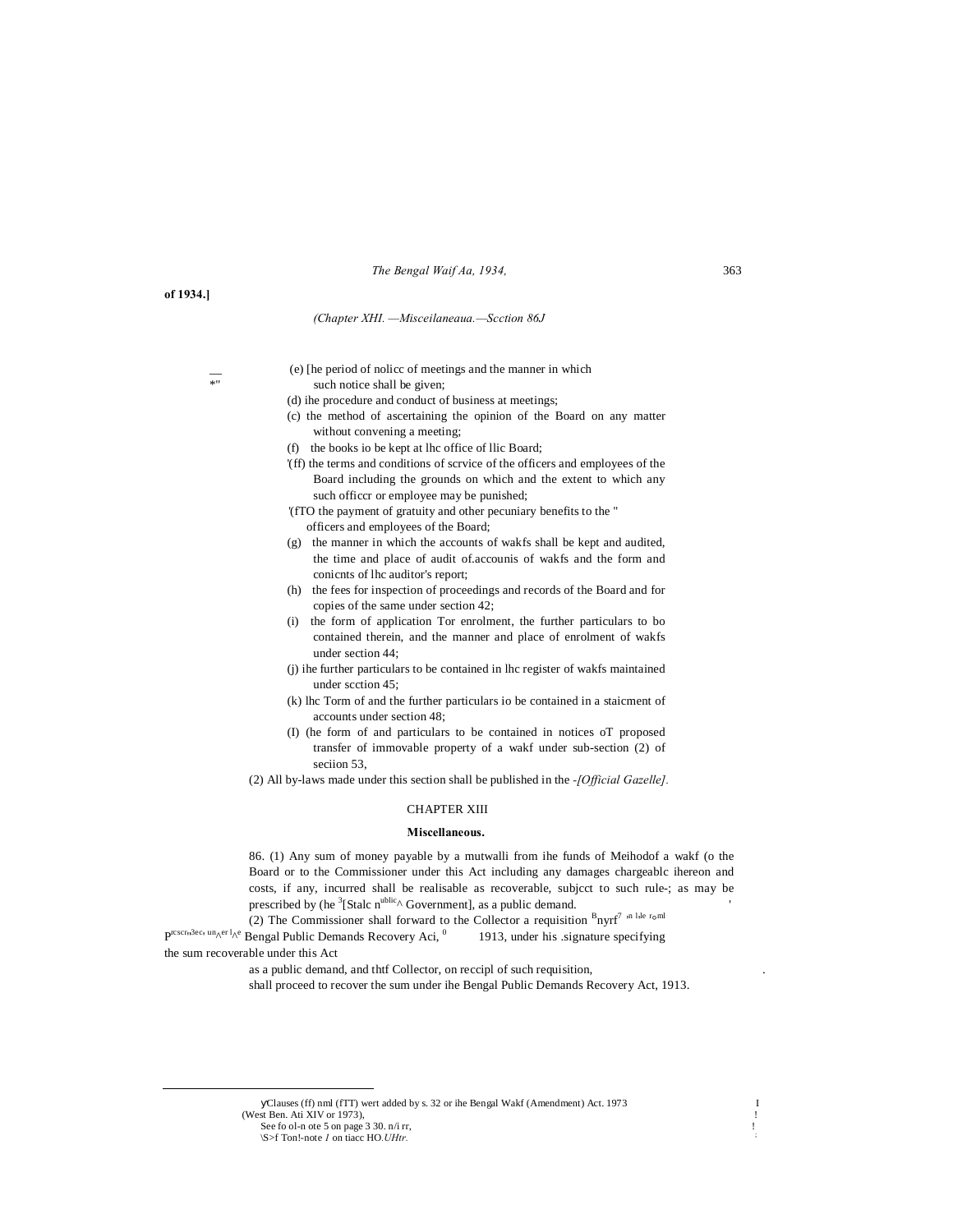#### The Bengal Wakf Act, J 934.

[Ilen. Act XIII

#### (Chapter XIII. - Miscellaueous. - Svvtiuns S7-92.)

87. Subject to [he provisions of this Act [he Commissioner '[, [he Dcpuiy Commissioner] and every officer and servant of the Board shall maintain jn"t) servants to scereey about lhe particulars and all olher inform alien relating lo a wakf which comes into his possession in his capacity as Commissioner  $3<sup>7</sup>$  or, as the case may be, a Dcpuiy Commissioner] or as an officer or servanl of the Board.

The Cam mission er auditor, tie., lo be deemed public servants.

Servjec ivT

Attendance before llto

Board or lhc Commissioner may beeillierm

person or by an agent.

Trial or

ntTence.

noiicc or requisition.

Commissioner and officers

maintain secrecy ;boul

wnkfs.

jian icularsur

88. -'[The Commissioner, lhc Depuly Commissioner, every auditor), and every officer and servant of lhc Board authorized by the Commissioner or by the Board lo do any acl by or under this Act shall be deemed Lo be a public servant wilhin il\c meaning of scclion 21 of the Indian Penal Code.'

 $AtiXI$  Vor I860.-

1908.

89. A notice or requisition untlci this Acl may be served on the person named in the noiicc or requisition cither by post or as a summons issued

hy a Court under the Code of Civil Procedure, 1908, of in such manner AeiVof as the <sup>J</sup>[Stale Government] may prescribe.

90, Any muiwalli or other person who is entitled to attend before the Board or the Commissioner, in connection with any proceedings under this Acl, may wilh the permission of the Board or the Commissioner, as the case may be, attend cither in person or through any person authorized by him in writing in that behalf,

 $<sup>J</sup>91$ . (1) No Court shall take cognizance of an oflence punishable under this</sup> Act save upon complainl made by the Board or an officer authorised by the Board in this behair or upon a complaint made\_ by a person interested in the  $wakf$ 

(2) No Court inferior lo lhaloFa Metropolitan Magistrate or a Judicial Magistrate of lhc first class shall try any offence punishable under lhis Act.

indemnity.

92, n<sub>0</sub> suit shall be brought in any Civil or Revenue Court to set

aside or modify any order made under this Act and no suit, prosecution or legal proceeding shall lie againsl the Board or the Commissioner or any otlitr person appointed under this Act for anything which is in good faith done or intended lo be done under lhis Act.

The words within square brackets were instiled by s. 33(J) of the Bengal Wakf (Amendment) Acl. 1973 (Wiist Bin. At-t XIV of 1973).

Th« words within square brackets were inserted by s. 33(2), ibid.

The worvk within square brackets wort; substituted for 111 - wurds "The Commissioner, every auditor" by s. 1^1. *ibid.* 

Sec foot-note 2 on page 330, tune.

Firstly, section 91 was run umbo n-'d ; is sub-section (I) of that section and aftersub-section  $(1 >$ . as w.is so rcnumbe ted, sub - see lion (2) w added h y s. 3 5 0 f t lie Bengal Wak n Amend menl) Acl. 1973 [West Ben. Ael XIV of 1973). Finally, the pms en 1 section was substituted bys. 3 or lhe B enp I Wnkf (Amendment) Acl. 1985 (West Ben. Act XXXI of 1985).

#### 364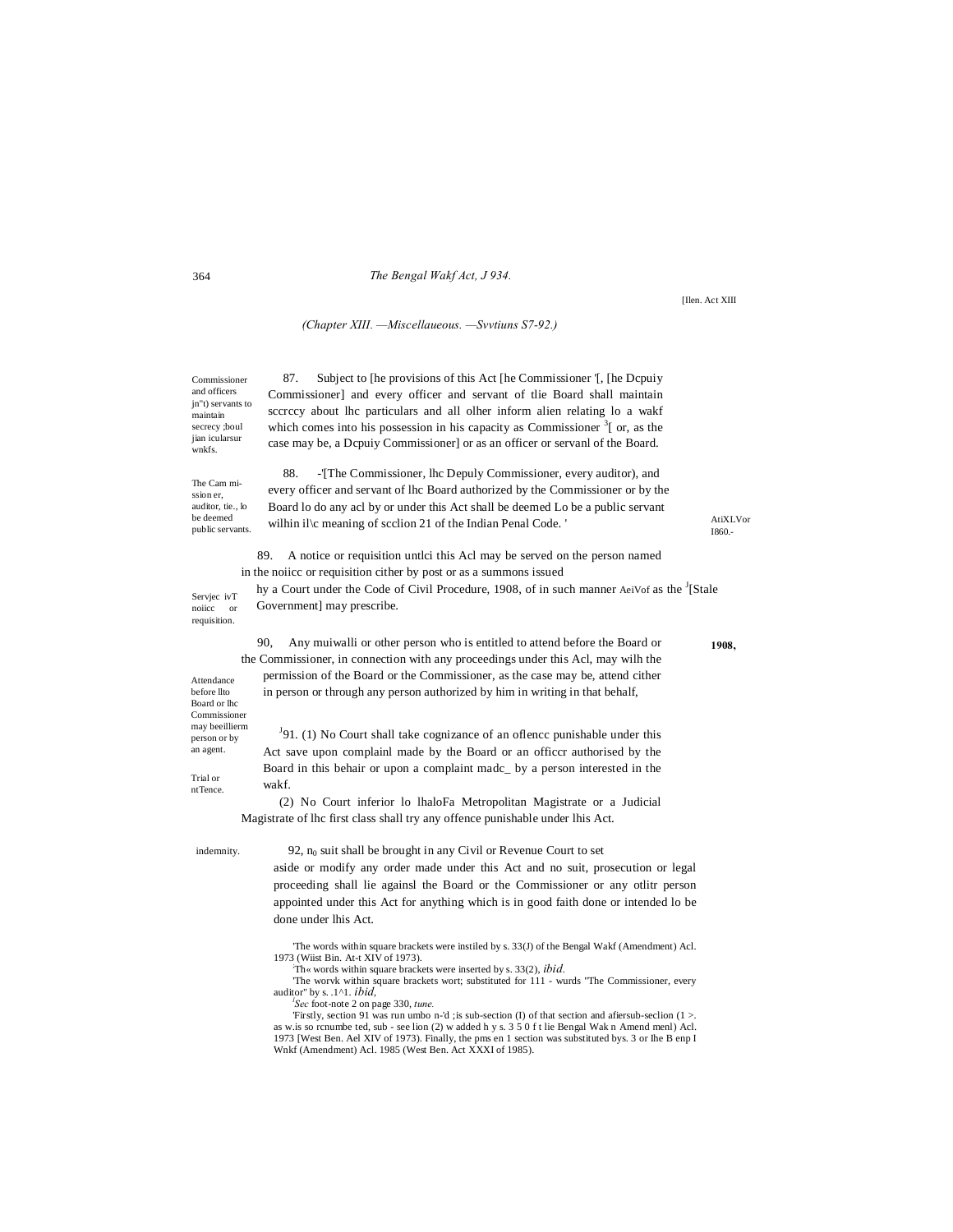# of 1934.]

#### The Bengal Wakf Act, 1934.

#### (Chapter XIII.-Miscellaneous,-Sections 93-96.)

93. If any difficulty arises as to the first constitution of the Board fler the commencement of this Aci or otherwise in first giving effect to the provisions of the Act, lhc '[Slate Government], as occasion may require, may, notwiihsianding anything contained eleswhere in this Act, within '[two years] from the dale on which this Act in whole or in pari firsi comes into force by order do anyihing which appears io it lo be necessary for ihe purpose of removing the difficulty.

94. The Siaie Government may from time to time give to the Board such general or special directions as the Stale Government may ihink fit and the Board shall, in the performance of its functions, comply with such directions.

\*95. (1) If, in the opinion of the State Government, the Boardô

- (a) has shown its incompcience to perform, or has unreasonably made default in the performance of, ihe duties or exercise of the functions imposed on il by or under this Act or by any oiher law, or
- (b) has exceeded or abused iis powers, "

the Slate Government may, by an order to be published in the *Official Gazette* stating the reasons therefor, supersede the Board for such period, nol exceeding the maximum period of two years, as may he specified in ihe order:

Provided that Ihe State Government shall, before taking any action under this sub-section, give the Board an opportunity or making any representation against lhc proposed order,.

(2) The Slate Government may, by order to he. published in the Official Gazette, subject lo the maximum period of two years mentioned in sub-section (1) extend or modify ihe period of supersession if il considers il necessary so to do.

-'96. (1) When an order of supersession has been passed under section 95 then with effect from the date of the orderô

quence,\*! nf (a) the Commissioner shall cease to be ihe President of the Board and all members supersession. of lhc Board shall vacate ihcir offices " as such members;

'See f(~in not.' 2 on page 330, ante.

The words wilhin .Hjuary brarteis were subsliluled for ihe words "twelve momhs" by s. 4 or Ihe Bengal Wakf (Amendment) Aci, 1935 (Ben. At IIV 1936).

<sup>J</sup>Seeiioni 94.95 and 9ft were added by s, 36 of ihe Bengal Wukrf Amendment) Act, 1973 IWccr Rrn Ar-lVIVrir|q711

Powers of Si ale Gi>vemmcnl tti ruli ave unforviiccii difficulties.

Directions by ilie Si.tie Govern mem

Powers of 5 laic Government (o supersede ihi: Board.

Conse-

365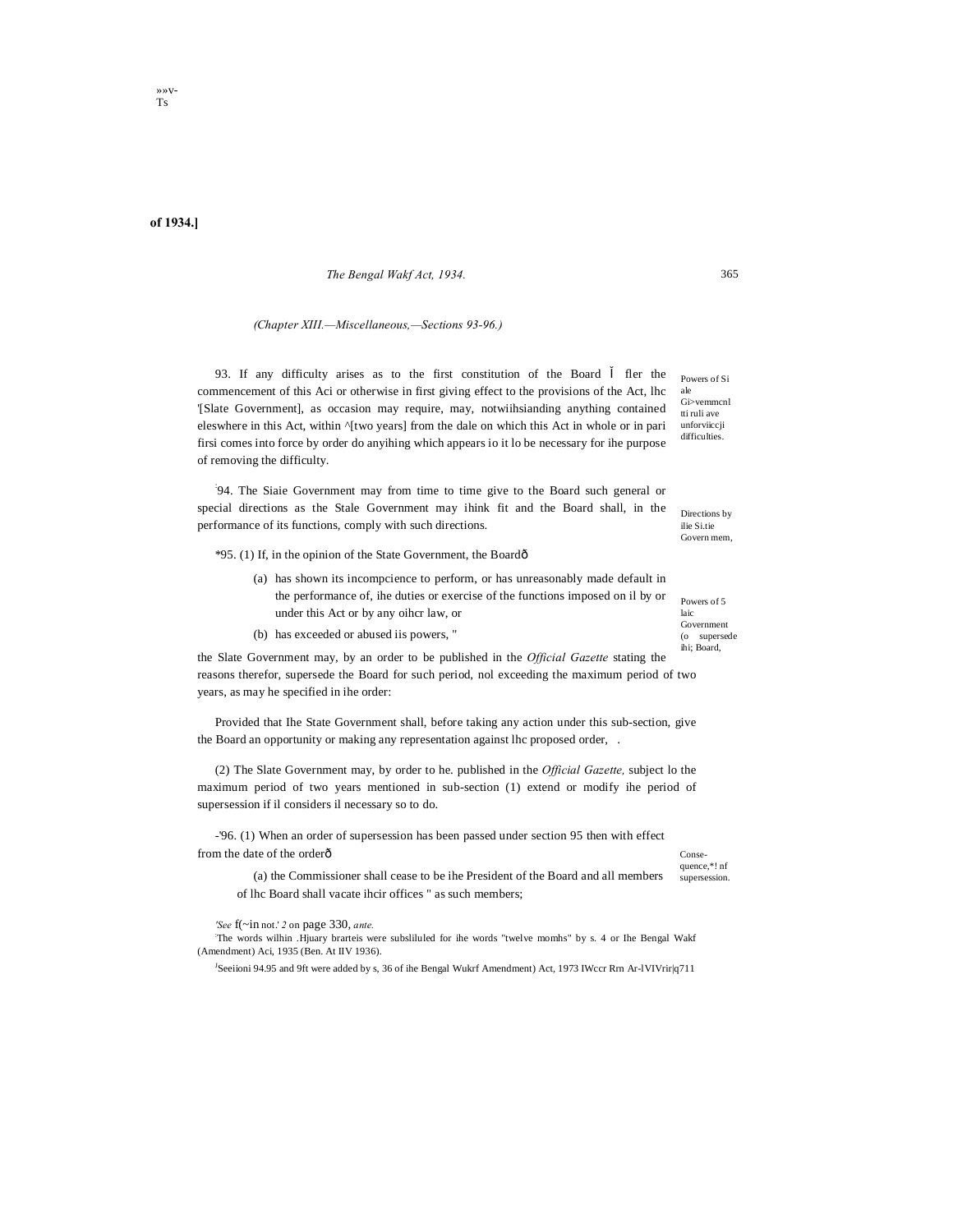S  $: > \hat{ } \cdot \cdot , \% - \hat{ } \cdot \cdot \cdot$ 

366 *The Bengal Wakf Act, 1934.*

#### **[Ben. Act XIII of 1934.]**

*(Chapter XIII.-—Miscellaneous.—Section 96.)*

(h) all lhc powers, duties and functions which, under the ' provisions oT this Act or any rule made thereunder, may be

> exercised, discharged or performed by the Board, shall be exercised, discharged or performed by such person to be called the Administrator, as may be appointed by the State Government in this behalf.

(2) The Slate Government shall fix the remuneration of the Administrator and may direct that such remuneration may be paid from lhc Wakf Fund.

(3) The Administrator shall be a person professing Islam and the Commissioner shall function under the guidance and instruction of the Administrator.

(4) All properties vested in the Board shall vest in the State Government during the period of supersession.

(5) The State Government may, hy order to be published in the *Official Gazette,* re-establish the Board.

(6) On the expiry of the period of supersession, ihe Administrator shall ccasc to exercise his functions.

*'See* fool-nole S on page 3.15, *tinte.*

Tho words within square brackets weri inserted by s, 17 of lhc Bengal WakT (Amendment) Acl, 1973 (Wesl Ben. Act XIV or 1973).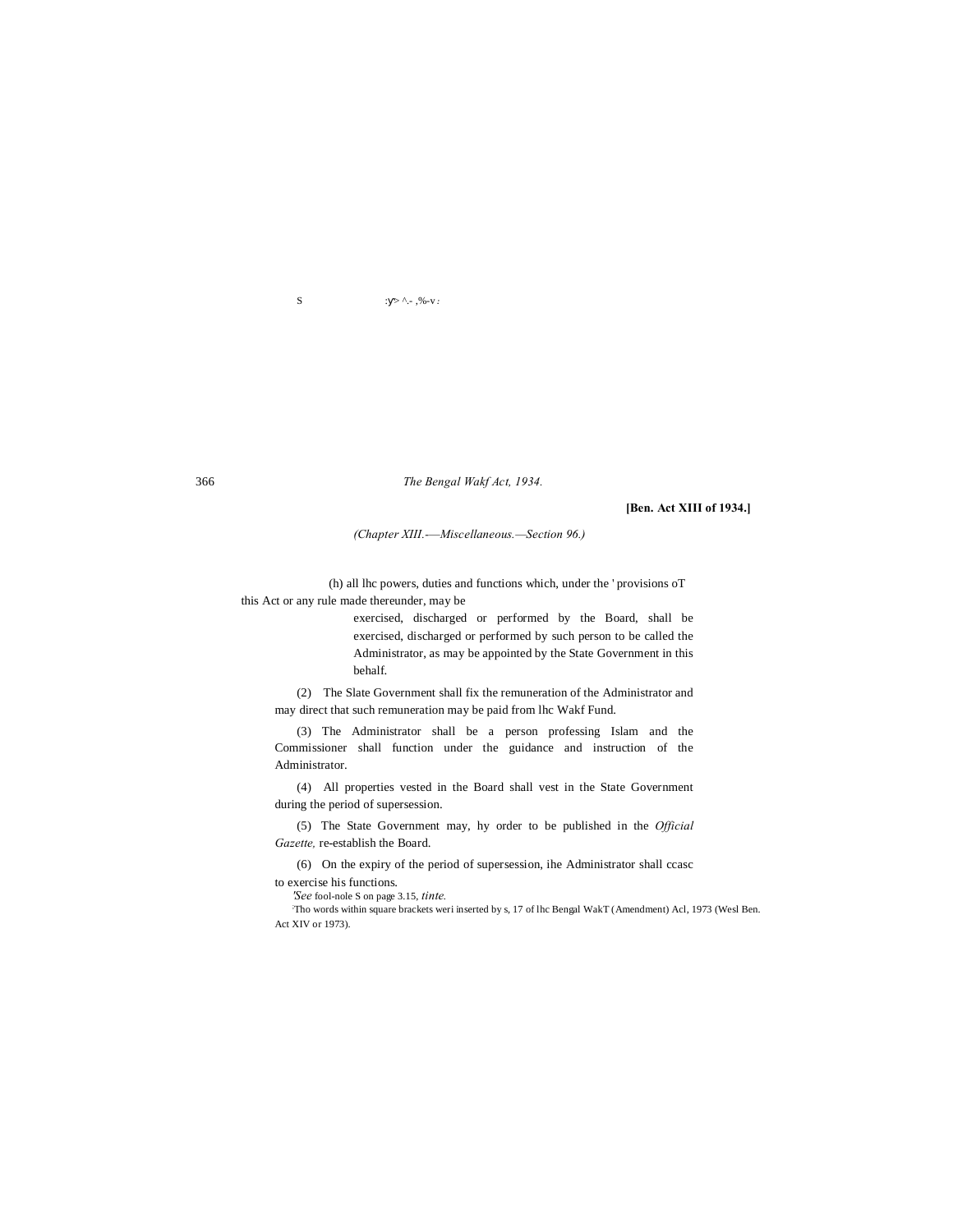**of 1934.]**

*'See* fool-nole 2 on page 330. *ante.*

'Sec I ion IS was substituted for I Jre original section by s. 10 of the Bengal Wakf (Amend- nttnOAci, 1973 (West

Ben, Act XIV of! 973).<br>
'Seel ion 20 was s ubst i I u led for lhc original sec lion by s. 12 of I he Be ngal Wakf (Amend men!) Act. 1973 [Wesi Ben. Act XIV of 1973).

*-See* fool-noli; 2 on page 330,

39. (1) Where a mulwalli refuses to pay or does not pay any revenue, cess, rates and taxes due to the Government or any local authority, the Commissioner may discharge the dues from the Wakf Fund and then proceed lo recover the same from the wakf property and may also recover damages al twelve and a hair *per cent,* of'ihe dues from the mulwalli.

(2) Any sum of **money** due **under** sub**-section** (1) shall be **recoverable** as a **Dublic demand.**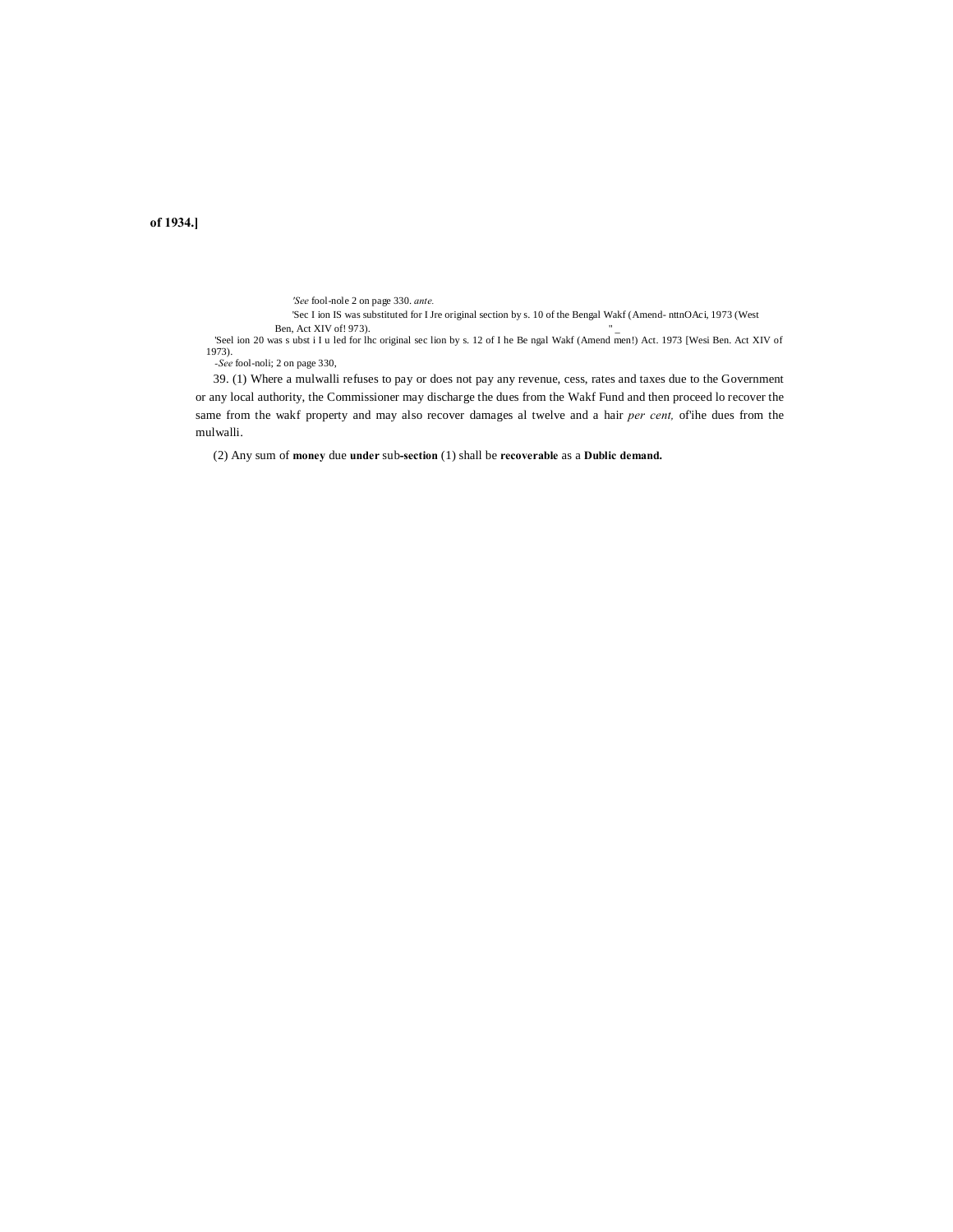Firstly, seclions 53.5-t nnd 5 J A wen: subsliluled for original seel inns 53 and 54 by s- 21 of llic Bengal Wakf (Amendment) At I. 197.1 (Wesl Ben. Act XIV of 1973). Thereafter, flic words "lease onenancy of any kind" wer